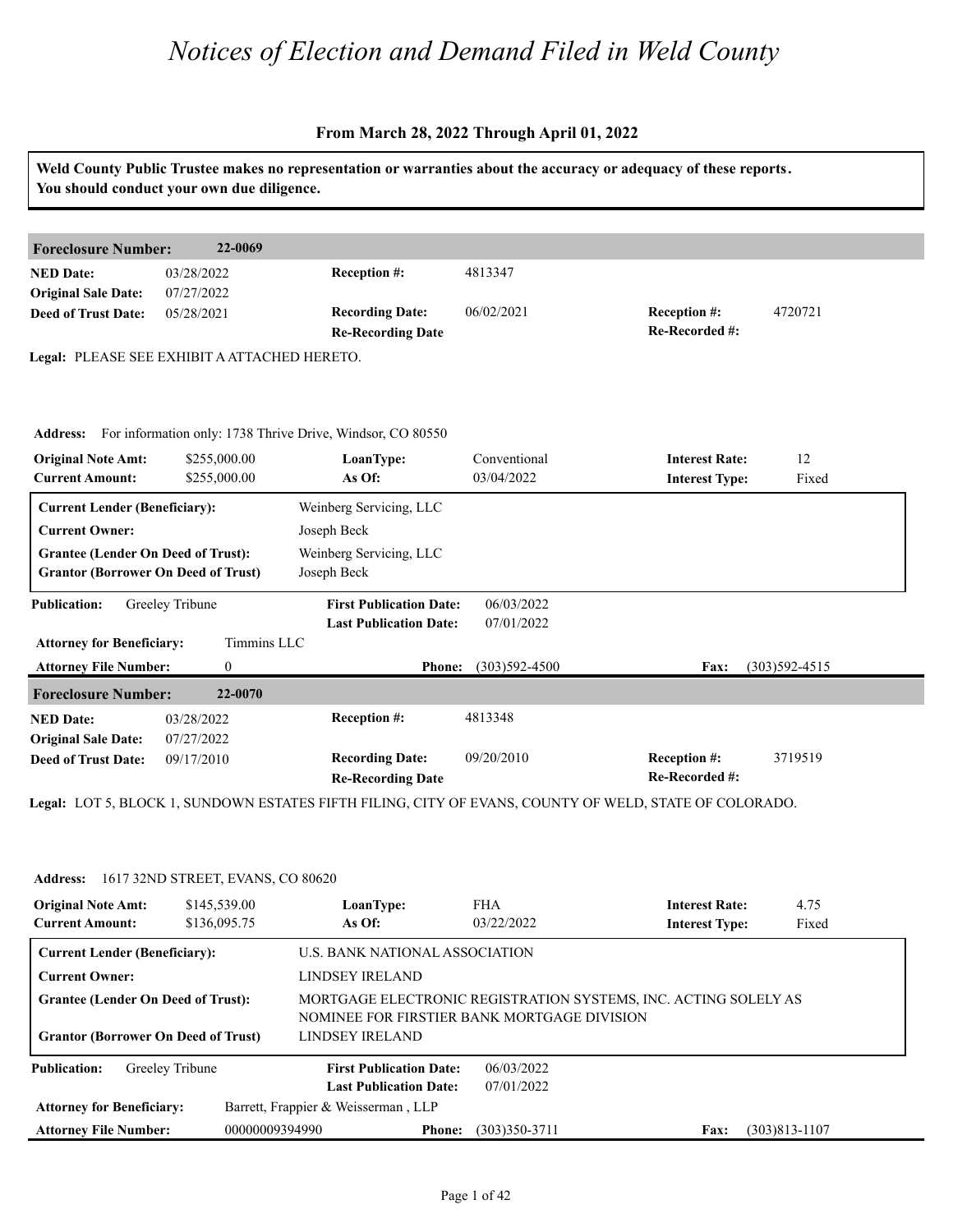#### **From March 28, 2022 Through April 01, 2022**

|                                                                                         | You should conduct your own due diligence.                                          |                                                                 |                          | Weld County Public Trustee makes no representation or warranties about the accuracy or adequacy of these reports.            |                   |  |
|-----------------------------------------------------------------------------------------|-------------------------------------------------------------------------------------|-----------------------------------------------------------------|--------------------------|------------------------------------------------------------------------------------------------------------------------------|-------------------|--|
| <b>Foreclosure Number:</b>                                                              | 22-0071                                                                             |                                                                 |                          |                                                                                                                              |                   |  |
| <b>NED Date:</b>                                                                        | 03/28/2022                                                                          | Reception #:                                                    | 4813349                  |                                                                                                                              |                   |  |
| <b>Original Sale Date:</b><br><b>Deed of Trust Date:</b>                                | 07/27/2022<br>12/05/2016                                                            | <b>Recording Date:</b><br><b>Re-Recording Date</b>              | 12/09/2016               | <b>Reception #:</b><br>Re-Recorded #:                                                                                        | 4260633           |  |
| A/B 56' X 26'                                                                           | PARCEL ID NUMBER 147136406018<br>Address: 211 VERSAILLES STREET, LOCHBUIE, CO 80603 | COLORADO. USED 1999 ATLANTIC HOMES UNKNOWN 470096201904         |                          | Legal: LOT 18, BLOCK 6, LOCHWOOD PLANNED UNIT DEVELOPMENT FIRST FILING, COUNTY OF WELD, STATE OF                             |                   |  |
| <b>Original Note Amt:</b>                                                               | \$181,649.00                                                                        | LoanType:                                                       | <b>FHA</b>               | <b>Interest Rate:</b>                                                                                                        | 4.5               |  |
| <b>Current Amount:</b>                                                                  | \$179,233.18                                                                        | As Of:                                                          | 03/11/2022               | <b>Interest Type:</b>                                                                                                        | Fixed             |  |
| <b>Current Lender (Beneficiary):</b>                                                    |                                                                                     | COLORADO HOUSING AND FINANCE AUTHORITY                          |                          |                                                                                                                              |                   |  |
| <b>Current Owner:</b>                                                                   |                                                                                     | <b>JULIA H. GAGE</b>                                            |                          |                                                                                                                              |                   |  |
| <b>Grantee (Lender On Deed of Trust):</b><br><b>Grantor (Borrower On Deed of Trust)</b> |                                                                                     | <b>ASSIGNS</b><br>JULIA H. GAGE                                 |                          | MORTGAGE ELECTRONIC REGISTRATION SYSTEMS, INC. AS NOMINEE FOR<br>FAIRWAY INDEPENDENT MORTGAGE CORPORATION, ITS SUCCESORS AND |                   |  |
| <b>Publication:</b>                                                                     | Greeley Tribune                                                                     | <b>First Publication Date:</b><br><b>Last Publication Date:</b> | 06/03/2022<br>07/01/2022 |                                                                                                                              |                   |  |
| <b>Attorney for Beneficiary:</b>                                                        | Janeway Law Firm, P.C.                                                              |                                                                 |                          |                                                                                                                              |                   |  |
| <b>Attorney File Number:</b>                                                            | 18-017755                                                                           | <b>Phone:</b>                                                   | $(303)706 - 9990$        | Fax:                                                                                                                         | $(303)706 - 9994$ |  |
| <b>Foreclosure Number:</b>                                                              | 22-0072                                                                             |                                                                 |                          |                                                                                                                              |                   |  |
| <b>NED Date:</b><br><b>Original Sale Date:</b>                                          | 03/28/2022<br>07/27/2022                                                            | Reception #:                                                    | 4813350                  |                                                                                                                              |                   |  |
| <b>Deed of Trust Date:</b>                                                              | 04/16/1998                                                                          | <b>Recording Date:</b><br><b>Re-Recording Date</b>              | 04/21/1998               | Reception #:<br>Re-Recorded #:                                                                                               | 2607564           |  |

**Legal:** LOT 4, BLOCK 2, EDWARDS HOMES, AN ADDITION TO THE CITY OF GREELEY, WELD COUNTY, COLORADO

**LoanType:**

#### Address: 519 35TH AVENUE, GREELEY, CO 80631<br>**Original Note Amt: 598,900.00** LoanType: F.<br>Current Amount: 550,165.66 As Of: 0. **Ionally Reset Rate:** The Section of the Section of the Section of the Section of the Section of the Section of the Section of the Section of the Section of the Section of the Section of the Section of the Section of the S \$50,165.66 03/21/2022 **Interest Type:** Fixed **Current Lender (Beneficiary):** COLORADO HOUSING AND FINANCE AUTHORITY **Current Owner:** JOSE MEZA AND TOMASA MEZA **Grantee (Lender On Deed of Trust):** BANK OF COLORADO - FRONT RANGE **Grantor (Borrower On Deed of Trust)** JOSE MEZA AND TOMASA MEZA **Publication: Attorney for Beneficiary: Attorney File Number: Last Publication Date: Phone: Fax:** 14-001261 (303)706-9990 (303)706-9994 **First Publication Date:** Janeway Law Firm, P.C. 06/03/2022 07/01/2022

**Interest Rate:** 

6.95

\$98,900.00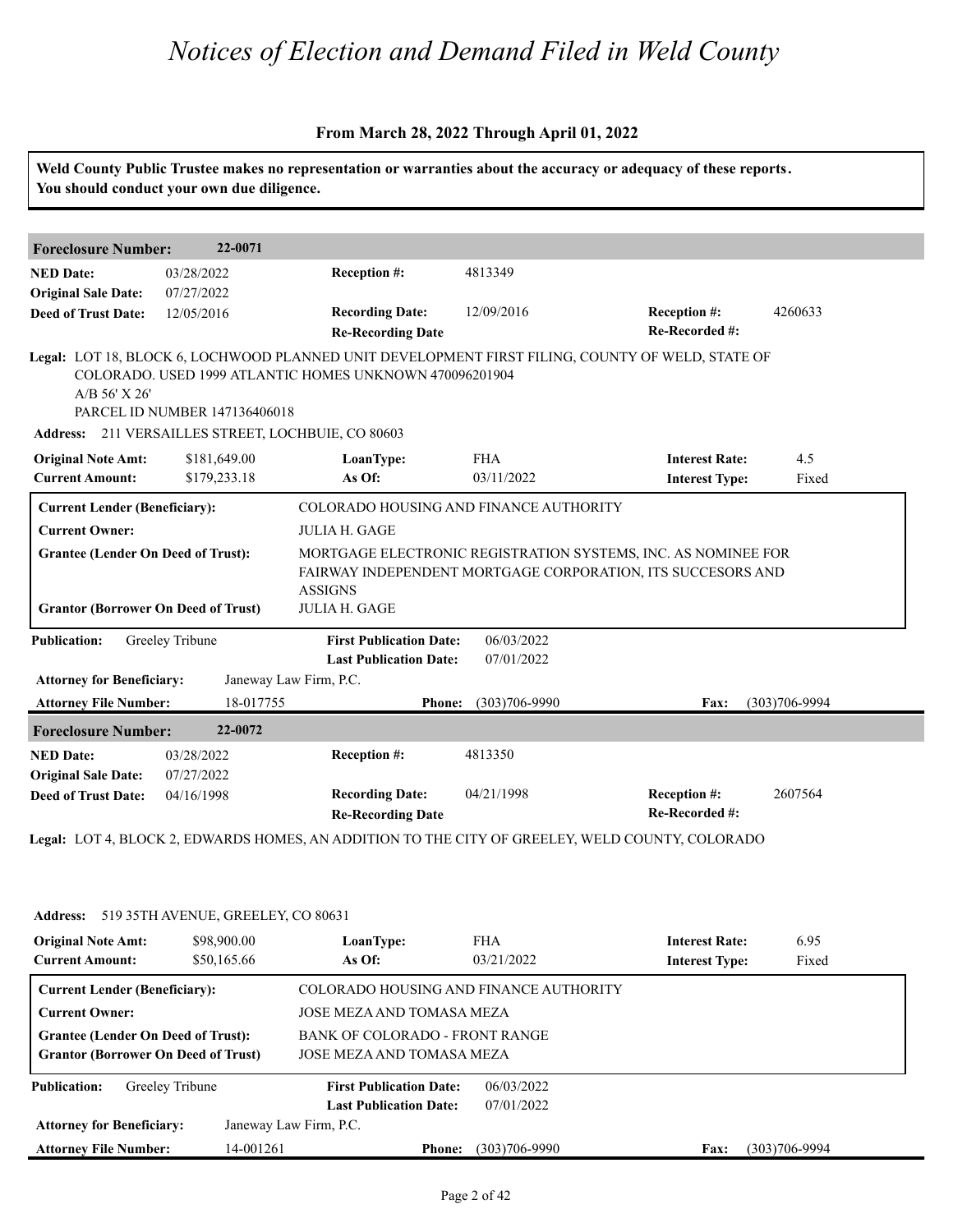| You should conduct your own due diligence.                                              |                                       |                                                                                  |                          | Weld County Public Trustee makes no representation or warranties about the accuracy or adequacy of these reports.        |                   |
|-----------------------------------------------------------------------------------------|---------------------------------------|----------------------------------------------------------------------------------|--------------------------|--------------------------------------------------------------------------------------------------------------------------|-------------------|
| <b>Foreclosure Number:</b>                                                              | 22-0073                               |                                                                                  |                          |                                                                                                                          |                   |
| <b>NED Date:</b><br><b>Original Sale Date:</b>                                          | 03/28/2022<br>07/27/2022              | Reception #:                                                                     | 4813353                  |                                                                                                                          |                   |
| <b>Deed of Trust Date:</b>                                                              | 04/05/2019                            | <b>Recording Date:</b><br><b>Re-Recording Date</b>                               | 04/08/2019               | Reception #:<br>Re-Recorded #:                                                                                           | 4479640           |
| STATE OF COLORADO.                                                                      |                                       |                                                                                  |                          | Legal: LOT 13, BLOCK 4, SUNDOWN ESTATES SECOND FILING, AN ADDITION TO THE CITY OF EVANS, COUNTY OF WELD,                 |                   |
| Address: 3313 VALMONT ST, EVANS, CO 80620-1428                                          |                                       |                                                                                  |                          |                                                                                                                          |                   |
| <b>Original Note Amt:</b><br><b>Current Amount:</b>                                     | \$291,521.00<br>\$283,791.18          | LoanType:<br>As Of:                                                              | <b>FHA</b><br>03/24/2022 | <b>Interest Rate:</b><br><b>Interest Type:</b>                                                                           | 4.5<br>Fixed      |
| <b>Current Lender (Beneficiary):</b>                                                    |                                       | LAKEVIEW LOAN SERVICING, LLC                                                     |                          |                                                                                                                          |                   |
| <b>Current Owner:</b>                                                                   |                                       | ANDREW PEREZ-ROMERO                                                              |                          |                                                                                                                          |                   |
| <b>Grantee (Lender On Deed of Trust):</b><br><b>Grantor (Borrower On Deed of Trust)</b> |                                       | NOMINEE FOR QUICKEN LOANS INC.<br>ANDREW PEREZ-ROMERO                            |                          | MORTGAGE ELECTRONIC REGISTRATION SYSTEMS, INC. ACTING SOLELY AS                                                          |                   |
| <b>Publication:</b>                                                                     | Greeley Tribune                       | <b>First Publication Date:</b><br><b>Last Publication Date:</b>                  | 06/03/2022<br>07/01/2022 |                                                                                                                          |                   |
| <b>Attorney for Beneficiary:</b>                                                        |                                       | Barrett, Frappier & Weisserman, LLP                                              |                          |                                                                                                                          |                   |
| <b>Attorney File Number:</b>                                                            | 00000009455593                        | Phone:                                                                           | $(303)350-3711$          | Fax:                                                                                                                     | $(303)813 - 1107$ |
| <b>Foreclosure Number:</b>                                                              | 22-0074                               |                                                                                  |                          |                                                                                                                          |                   |
| <b>NED Date:</b><br><b>Original Sale Date:</b>                                          | 03/28/2022<br>07/27/2022              | Reception #:                                                                     | 4813354                  |                                                                                                                          |                   |
| <b>Deed of Trust Date:</b>                                                              | 08/12/2019                            | <b>Recording Date:</b><br><b>Re-Recording Date</b>                               | 08/15/2019               | <b>Reception #:</b><br>Re-Recorded #:                                                                                    | 4514574           |
|                                                                                         |                                       | Legal: LOT 16, BLOCK 7, WESTVIEW SUBDIVISION, COUNTY OF WELD, STATE OF COLORADO. |                          |                                                                                                                          |                   |
| APN #: 131325307016<br><b>Address:</b>                                                  | 7009 Shavano Cir, Frederick, CO 80504 |                                                                                  |                          |                                                                                                                          |                   |
|                                                                                         | \$386,764.00                          | LoanType:                                                                        | <b>FHA</b>               | <b>Interest Rate:</b>                                                                                                    | 4.5               |
| <b>Original Note Amt:</b><br><b>Current Amount:</b>                                     | \$374,553.62                          | As Of:                                                                           | 03/23/2022               | <b>Interest Type:</b>                                                                                                    | Fixed             |
| <b>Current Lender (Beneficiary):</b>                                                    |                                       | COLORADO HOUSING AND FINANCE AUTHORITY                                           |                          |                                                                                                                          |                   |
|                                                                                         |                                       |                                                                                  |                          |                                                                                                                          |                   |
| <b>Current Owner:</b>                                                                   |                                       | John David Rice                                                                  |                          |                                                                                                                          |                   |
| <b>Grantee (Lender On Deed of Trust):</b>                                               |                                       | John David Rice                                                                  |                          | MORTGAGE ELECTRONIC REGISTRATION SYSTEMS, INC. AS NOMINEE FOR<br>CROSSCOUNTRY MORTGAGE, INC., ITS SUCCESSORS AND ASSIGNS |                   |
| <b>Grantor (Borrower On Deed of Trust)</b>                                              | Greeley Tribune                       | <b>First Publication Date:</b>                                                   | 06/03/2022               |                                                                                                                          |                   |
| <b>Publication:</b><br><b>Attorney for Beneficiary:</b>                                 |                                       | <b>Last Publication Date:</b><br>Janeway Law Firm, P.C.                          | 07/01/2022               |                                                                                                                          |                   |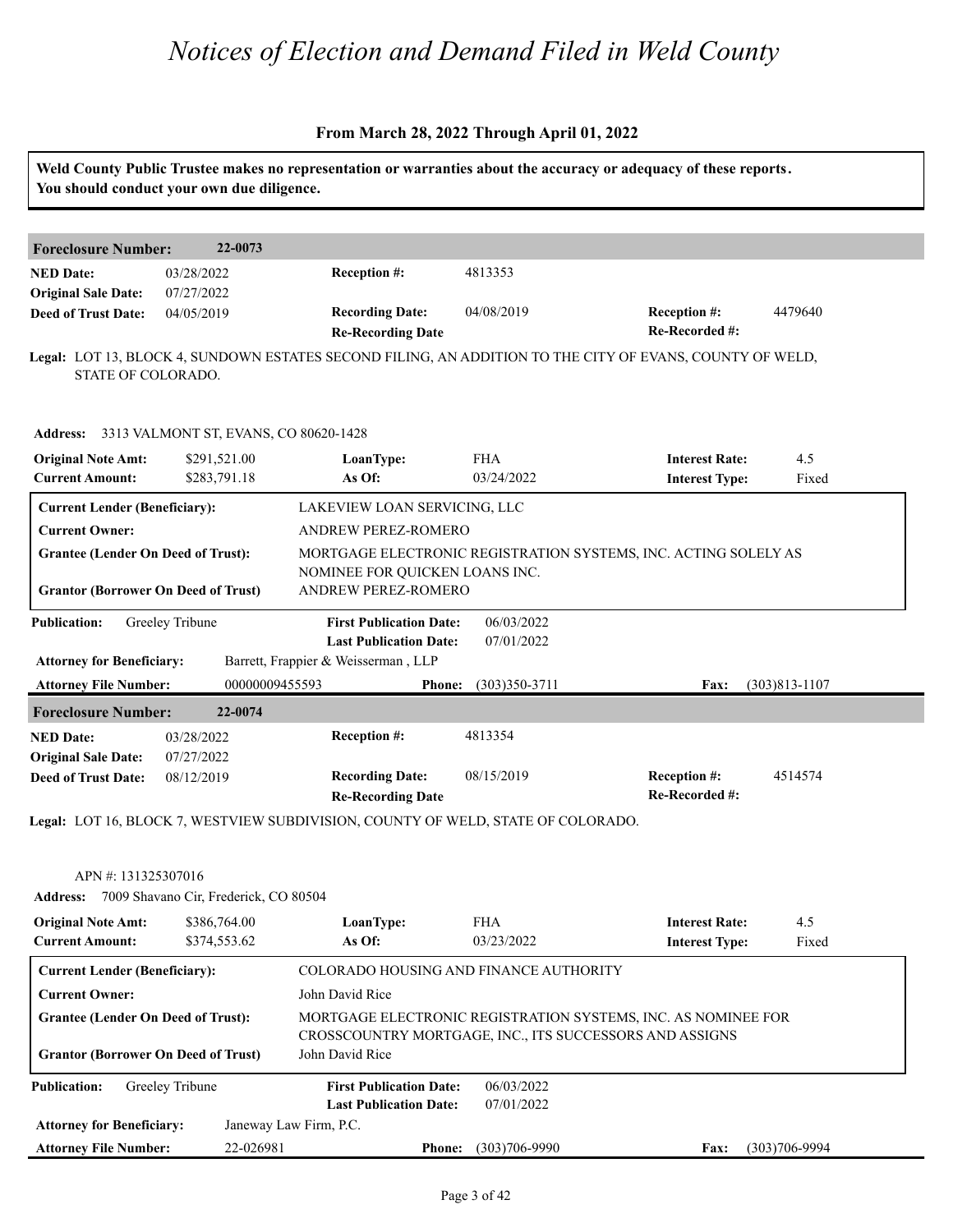| <b>Foreclosure Number:</b>                              | 22-0075                                                                      |                                                                 |                          |                                                                                                                             |                |
|---------------------------------------------------------|------------------------------------------------------------------------------|-----------------------------------------------------------------|--------------------------|-----------------------------------------------------------------------------------------------------------------------------|----------------|
| <b>NED Date:</b>                                        | 03/28/2022                                                                   | Reception #:                                                    | 4813355                  |                                                                                                                             |                |
| <b>Original Sale Date:</b>                              | 07/27/2022                                                                   |                                                                 |                          |                                                                                                                             |                |
| <b>Deed of Trust Date:</b>                              | 07/12/2018                                                                   | <b>Recording Date:</b>                                          | 07/13/2018               | <b>Reception #:</b>                                                                                                         | 4414973        |
|                                                         |                                                                              | <b>Re-Recording Date</b>                                        |                          | Re-Recorded #:                                                                                                              |                |
| <b>Original Note Amt:</b><br><b>Current Amount:</b>     | Address: 8601 16th Street, Greeley, CO 80634<br>\$274,928.00<br>\$265,169.67 | LoanType:<br>As Of:                                             | <b>FHA</b><br>02/01/2021 | <b>Interest Rate:</b><br><b>Interest Type:</b>                                                                              | 5.375<br>Fixed |
| <b>Current Lender (Beneficiary):</b>                    |                                                                              | COLORADO HOUSING AND FINANCE AUTHORITY                          |                          |                                                                                                                             |                |
| <b>Current Owner:</b>                                   |                                                                              | Ashley J Chavez AND Daniel Chavez Portillo                      |                          |                                                                                                                             |                |
| <b>Grantee (Lender On Deed of Trust):</b>               |                                                                              |                                                                 |                          | MORTGAGE ELECTRONIC REGISTRATION SYSTEMS, INC. AS NOMINEE FOR<br>AMERICAN FINANCING CORPORATION, ITS SUCCESSORS AND ASSIGNS |                |
| <b>Grantor (Borrower On Deed of Trust)</b>              |                                                                              | Ashley J Chavez AND Daniel Chavez Portillo                      |                          |                                                                                                                             |                |
|                                                         |                                                                              |                                                                 |                          |                                                                                                                             |                |
|                                                         | Greeley Tribune                                                              | <b>First Publication Date:</b><br><b>Last Publication Date:</b> | 06/03/2022<br>07/01/2022 |                                                                                                                             |                |
| <b>Publication:</b><br><b>Attorney for Beneficiary:</b> |                                                                              | Janeway Law Firm, P.C.                                          |                          |                                                                                                                             |                |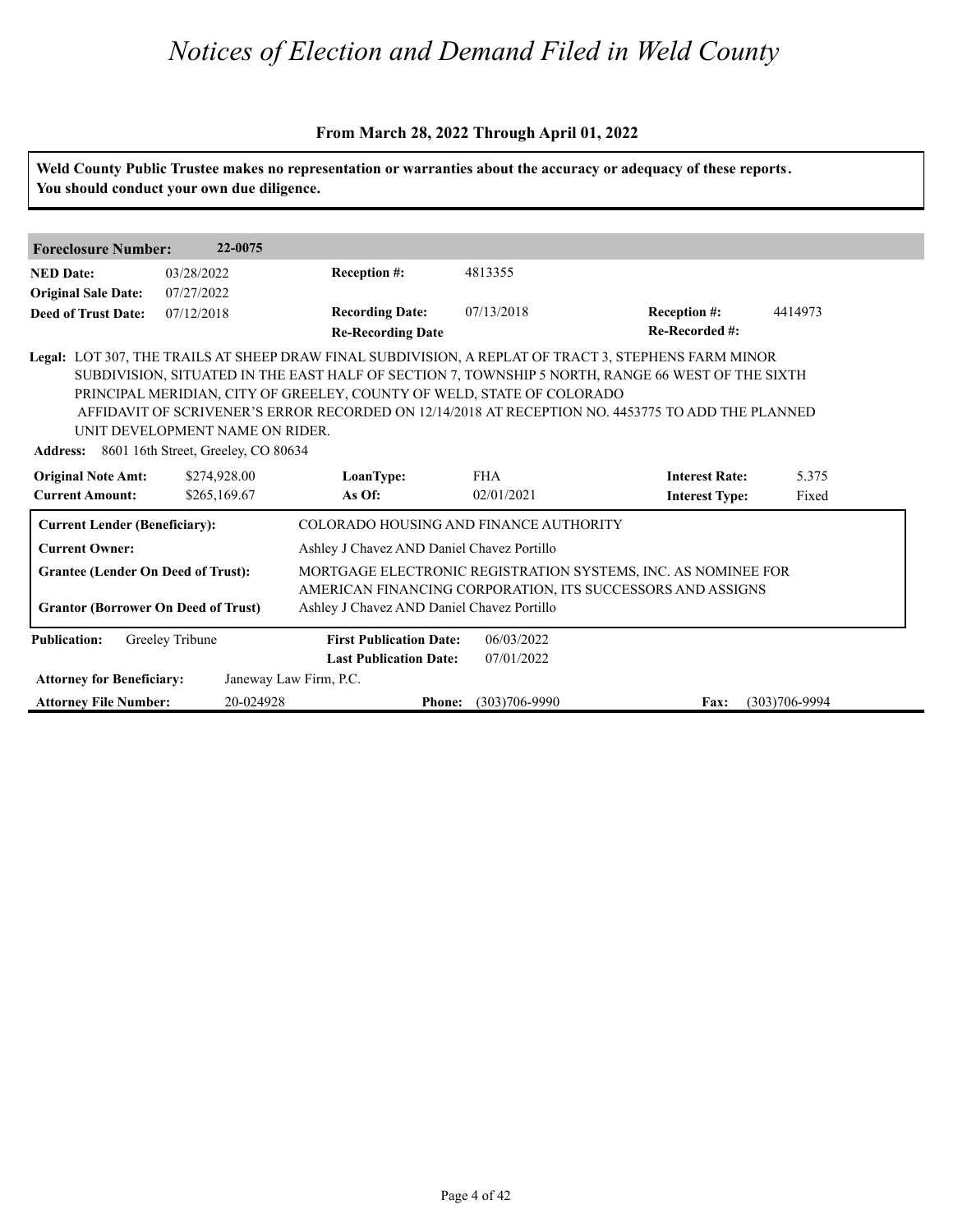|                                                          | You should conduct your own due diligence.            | Weld County Public Trustee makes no representation or warranties about the accuracy or adequacy of these reports. |                          |                                                                                                                           |                  |
|----------------------------------------------------------|-------------------------------------------------------|-------------------------------------------------------------------------------------------------------------------|--------------------------|---------------------------------------------------------------------------------------------------------------------------|------------------|
| <b>Foreclosure Number:</b>                               | 22-0076                                               |                                                                                                                   |                          |                                                                                                                           |                  |
| <b>NED Date:</b><br><b>Original Sale Date:</b>           | 03/29/2022<br>07/27/2022                              | Reception #:                                                                                                      | 4813725                  |                                                                                                                           |                  |
| <b>Deed of Trust Date:</b>                               | 08/19/2014                                            | <b>Recording Date:</b><br><b>Re-Recording Date</b>                                                                | 08/20/2014               | Reception #:<br>Re-Recorded #:                                                                                            | 4039603          |
| COLORADO.                                                |                                                       | Legal: LOT 41, BLOCK 1, RIVERVIEW FARM SUBDIVISION TO THE CITY OF GREELEY, COUNTY OF WELD, STATE OF               |                          |                                                                                                                           |                  |
|                                                          | Address: 433 East 28th Street Road, Greeley, CO 80631 |                                                                                                                   |                          |                                                                                                                           |                  |
| <b>Original Note Amt:</b><br><b>Current Amount:</b>      | \$157,102.00<br>\$135,194.73                          | LoanType:<br>As Of:                                                                                               | <b>FHA</b><br>03/24/2022 | <b>Interest Rate:</b><br><b>Interest Type:</b>                                                                            | 4<br>Fixed       |
| <b>Current Lender (Beneficiary):</b>                     |                                                       | Freedom Mortgage Corporation                                                                                      |                          |                                                                                                                           |                  |
| <b>Current Owner:</b>                                    |                                                       | Andrea N, Lopez                                                                                                   |                          |                                                                                                                           |                  |
| <b>Grantee (Lender On Deed of Trust):</b>                |                                                       |                                                                                                                   |                          | Mortgage Electronic Registration Systems, Inc., as Beneficiary, as nominee for Stearns                                    |                  |
| <b>Grantor (Borrower On Deed of Trust)</b>               |                                                       | Lending, LLC, its successors and assigns<br>Andrea N. Lopez                                                       |                          |                                                                                                                           |                  |
| <b>Publication:</b>                                      | Greeley Tribune                                       | <b>First Publication Date:</b><br><b>Last Publication Date:</b>                                                   | 06/03/2022<br>07/01/2022 |                                                                                                                           |                  |
| <b>Attorney for Beneficiary:</b>                         |                                                       | HALLIDAY, WATKINS & MANN, P.C.                                                                                    |                          |                                                                                                                           |                  |
| <b>Attorney File Number:</b>                             | CO11475                                               | <b>Phone:</b>                                                                                                     | $(303)$ 27-40155         | <b>Fax:</b>                                                                                                               | $(303)$ 27-40159 |
| <b>Foreclosure Number:</b>                               | 22-0077                                               |                                                                                                                   |                          |                                                                                                                           |                  |
| <b>NED Date:</b>                                         | 03/29/2022                                            | Reception #:                                                                                                      | 4813724                  |                                                                                                                           |                  |
| <b>Original Sale Date:</b><br><b>Deed of Trust Date:</b> | 07/27/2022<br>03/22/2010                              | <b>Recording Date:</b><br><b>Re-Recording Date</b>                                                                | 06/04/2010               | Reception #:<br>Re-Recorded #:                                                                                            | 3697478          |
|                                                          |                                                       | Legal: LOT 2, ASPEN HILL ADDITION, COUNTY OF WELD, STATE OF COLORADO.                                             |                          |                                                                                                                           |                  |
|                                                          |                                                       |                                                                                                                   |                          |                                                                                                                           |                  |
| <b>Address:</b>                                          | 1023 Birch Avenue, Fort Lupton, CO 80621              |                                                                                                                   |                          |                                                                                                                           |                  |
| <b>Original Note Amt:</b><br><b>Current Amount:</b>      | \$148,265.00<br>\$113,876.44                          | LoanType:<br>As Of:                                                                                               | <b>FHA</b><br>09/01/2021 | <b>Interest Rate:</b><br><b>Interest Type:</b>                                                                            | 5.375<br>Fixed   |
| <b>Current Lender (Beneficiary):</b>                     |                                                       | COLORADO HOUSING AND FINANCE AUTHORITY                                                                            |                          |                                                                                                                           |                  |
| <b>Current Owner:</b>                                    |                                                       | Seegrist, Erica, Lynn, Seegrist, Walter, Andrew                                                                   |                          |                                                                                                                           |                  |
| <b>Grantee (Lender On Deed of Trust):</b>                |                                                       |                                                                                                                   |                          | MORTGAGE ELECTRONIC REGISTRATION SYSTEMS, INC. AS NOMINEE FOR<br>ACADEMY MORTGAGE CORPORATION, ITS SUCCESSORS AND ASSIGNS |                  |
| <b>Grantor (Borrower On Deed of Trust)</b>               |                                                       | Erica Lynn Seegrist AND Walter Andrew Seegrist                                                                    |                          |                                                                                                                           |                  |
| <b>Publication:</b>                                      | Greeley Tribune                                       | <b>First Publication Date:</b><br><b>Last Publication Date:</b>                                                   | 06/03/2022<br>07/01/2022 |                                                                                                                           |                  |
|                                                          |                                                       | Janeway Law Firm, P.C.                                                                                            |                          |                                                                                                                           |                  |
| <b>Attorney for Beneficiary:</b>                         |                                                       |                                                                                                                   |                          |                                                                                                                           |                  |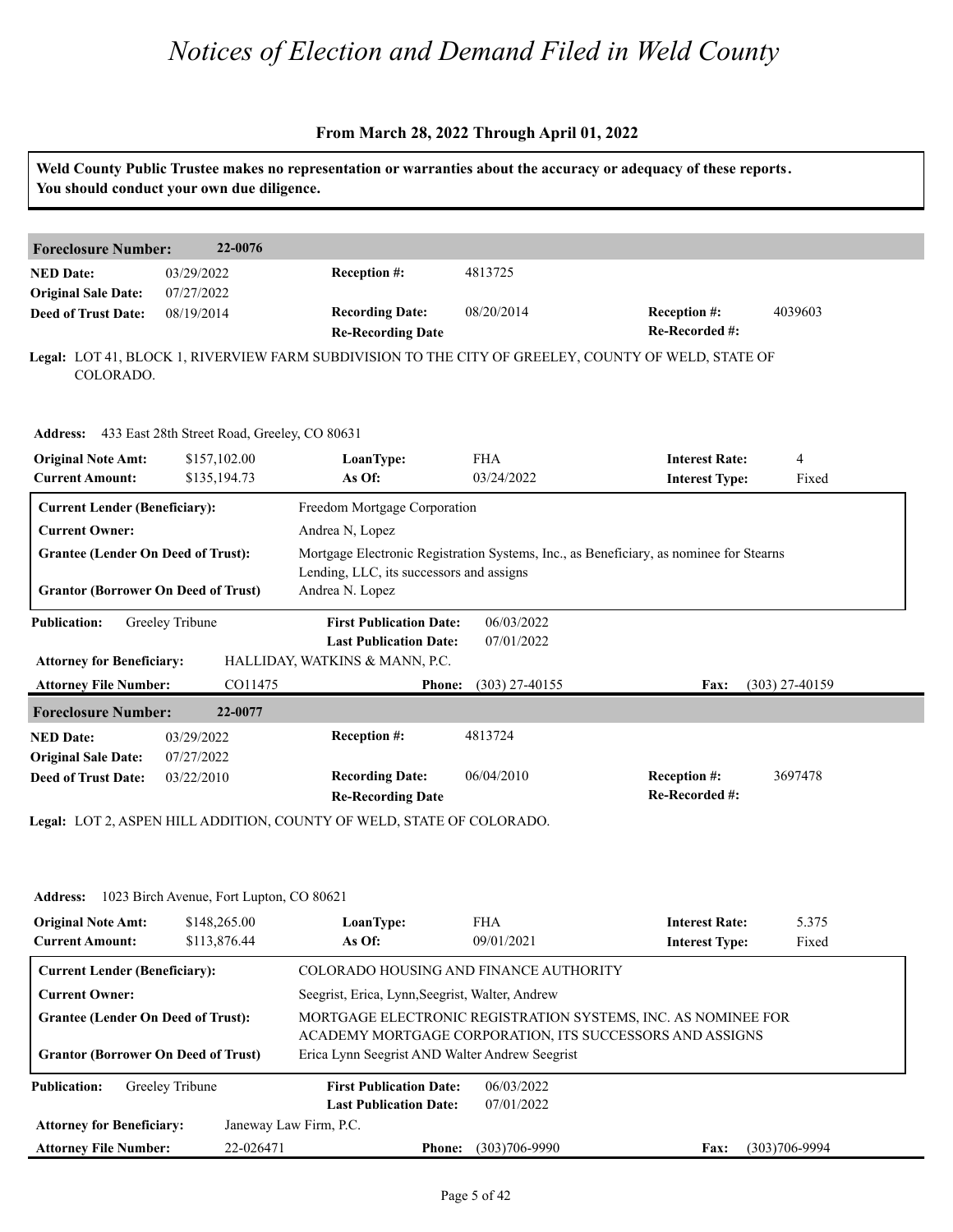|                                                                                         | You should conduct your own due diligence.            |                                                                              |                          | Weld County Public Trustee makes no representation or warranties about the accuracy or adequacy of these reports.                                                                                                                                                                                         |                   |
|-----------------------------------------------------------------------------------------|-------------------------------------------------------|------------------------------------------------------------------------------|--------------------------|-----------------------------------------------------------------------------------------------------------------------------------------------------------------------------------------------------------------------------------------------------------------------------------------------------------|-------------------|
| <b>Foreclosure Number:</b>                                                              | 22-0078                                               |                                                                              |                          |                                                                                                                                                                                                                                                                                                           |                   |
| <b>NED Date:</b>                                                                        | 03/29/2022                                            | Reception #:                                                                 | 4813745                  |                                                                                                                                                                                                                                                                                                           |                   |
| <b>Original Sale Date:</b>                                                              | 07/27/2022                                            |                                                                              |                          |                                                                                                                                                                                                                                                                                                           |                   |
| <b>Deed of Trust Date:</b>                                                              | 02/28/2020                                            | <b>Recording Date:</b><br><b>Re-Recording Date</b>                           | 03/02/2020               | <b>Reception #:</b><br>Re-Recorded #:                                                                                                                                                                                                                                                                     | 4571266           |
| A.P.N.: 095903403016                                                                    | <b>Address:</b> 4990 W 5th St, Greeley, CO 80634-1253 | RECEPTION NO 1860480. WELD COUNTY RECORDS, COUNTY OF WELD, STATE OF COLORADO |                          | Legal: LOT SIXTEEN (16), IN BLOCK THREE (3), WESTMOOR WEST, A SUBDIVISION OF THE CITY OF GREELEY, COUNTY OF<br>WELD, STATE OF COLORADO, ACCORDING TO THE MAP RECORDED SEPTEMBER 21. 1978 IN BOOK 845 UNDER<br>RECEPTION NO. 1767325, AND AFFIDAVIT OF CORRECTION RECORDED JUNE 12. 1981 IN BOOK 938 UNDER |                   |
| <b>Original Note Amt:</b>                                                               | \$318,621.00                                          | LoanType:                                                                    | <b>FHA</b>               | <b>Interest Rate:</b>                                                                                                                                                                                                                                                                                     | 4.375             |
| <b>Current Amount:</b>                                                                  | \$316,022.27                                          | As Of:                                                                       | 10/01/2020               | <b>Interest Type:</b>                                                                                                                                                                                                                                                                                     | Fixed             |
| <b>Current Lender (Beneficiary):</b>                                                    |                                                       | COLORADO HOUSING AND FINANCE AUTHORITY                                       |                          |                                                                                                                                                                                                                                                                                                           |                   |
| <b>Current Owner:</b>                                                                   |                                                       | Joe G Padilla                                                                |                          |                                                                                                                                                                                                                                                                                                           |                   |
| <b>Grantee (Lender On Deed of Trust):</b><br><b>Grantor (Borrower On Deed of Trust)</b> |                                                       | BANK OF COLORADO, ITS SUCCESSORS AND ASSIGNS<br>Joe G Padilla                |                          | MORTGAGE ELECTRONIC REGISTRATION SYSTEMS, INC. AS NOMINEE FOR                                                                                                                                                                                                                                             |                   |
| <b>Publication:</b>                                                                     | Greeley Tribune                                       | <b>First Publication Date:</b><br><b>Last Publication Date:</b>              | 06/03/2022<br>07/01/2022 |                                                                                                                                                                                                                                                                                                           |                   |
| <b>Attorney for Beneficiary:</b>                                                        |                                                       | Janeway Law Firm, P.C.                                                       |                          |                                                                                                                                                                                                                                                                                                           |                   |
| <b>Attorney File Number:</b>                                                            | 22-026563                                             | <b>Phone:</b>                                                                | $(303)706 - 9990$        | Fax:                                                                                                                                                                                                                                                                                                      | $(303)706 - 9994$ |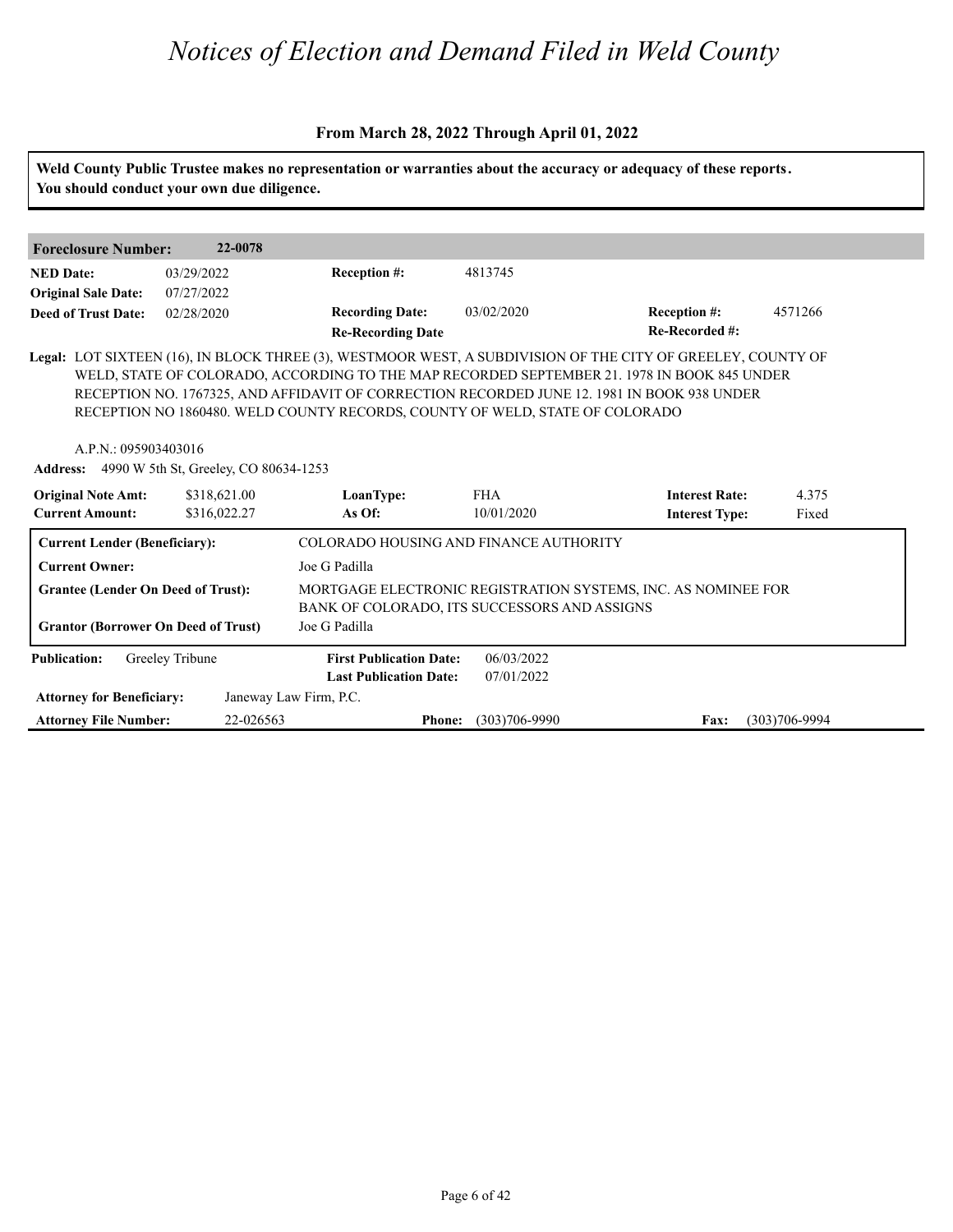|                                                                                         | You should conduct your own due diligence. | Weld County Public Trustee makes no representation or warranties about the accuracy or adequacy of these reports.                                      |                                        |                                                |                   |
|-----------------------------------------------------------------------------------------|--------------------------------------------|--------------------------------------------------------------------------------------------------------------------------------------------------------|----------------------------------------|------------------------------------------------|-------------------|
|                                                                                         | 22-0079                                    |                                                                                                                                                        |                                        |                                                |                   |
| <b>Foreclosure Number:</b>                                                              |                                            |                                                                                                                                                        |                                        |                                                |                   |
| <b>NED Date:</b><br><b>Original Sale Date:</b>                                          | 03/29/2022<br>07/27/2022                   | Reception #:                                                                                                                                           | 4813726                                |                                                |                   |
| <b>Deed of Trust Date:</b>                                                              | 05/10/1996                                 | <b>Recording Date:</b>                                                                                                                                 | 05/16/1996                             | Reception #:                                   | 2491450           |
|                                                                                         |                                            | <b>Re-Recording Date</b>                                                                                                                               |                                        | Re-Recorded #:                                 |                   |
|                                                                                         | SOUTH OF THE HILLSIDE LATERAL.             | Legal: ALL OF LOTS 22, 23, 24, AND 25, BLOCK 43, TOWN OF MILLIKEN, COUNTY OF WELD, STATE OF COLORADO, LYING                                            |                                        |                                                |                   |
| <b>Address:</b>                                                                         | 102 N LAURA STREET, MILLIKEN, CO 80543     |                                                                                                                                                        |                                        |                                                |                   |
| <b>Original Note Amt:</b>                                                               | \$78,950.00                                | LoanType:                                                                                                                                              | <b>FHA</b>                             | <b>Interest Rate:</b>                          | 7.5               |
| <b>Current Amount:</b>                                                                  | \$31,275.39                                | As Of:                                                                                                                                                 | 03/21/2022                             | <b>Interest Type:</b>                          | Fixed             |
| <b>Current Lender (Beneficiary):</b>                                                    |                                            |                                                                                                                                                        | COLORADO HOUSING AND FINANCE AUTHORITY |                                                |                   |
| <b>Current Owner:</b>                                                                   |                                            | ARTURO LOPEZ AND MARIA ANGELES LOPEZ                                                                                                                   |                                        |                                                |                   |
| <b>Grantee (Lender On Deed of Trust):</b>                                               |                                            | THE FIRST SECURITY BANK                                                                                                                                |                                        |                                                |                   |
| <b>Grantor (Borrower On Deed of Trust)</b>                                              |                                            | ARTURO LOPEZ AND MARIA ANGELES LOPEZ                                                                                                                   |                                        |                                                |                   |
| <b>Publication:</b><br><b>Attorney for Beneficiary:</b>                                 | Greeley Tribune                            | <b>First Publication Date:</b><br><b>Last Publication Date:</b><br>Janeway Law Firm, P.C.                                                              | 06/03/2022<br>07/01/2022               |                                                |                   |
| <b>Attorney File Number:</b>                                                            | 19-021308                                  | Phone:                                                                                                                                                 | $(303)706 - 9990$                      | Fax:                                           | $(303)706 - 9994$ |
| <b>Foreclosure Number:</b>                                                              | 22-0080                                    |                                                                                                                                                        |                                        |                                                |                   |
| <b>NED Date:</b>                                                                        | 03/29/2022                                 | Reception #:                                                                                                                                           | 4813727                                |                                                |                   |
| <b>Original Sale Date:</b>                                                              | 07/27/2022                                 |                                                                                                                                                        |                                        |                                                |                   |
| <b>Deed of Trust Date:</b>                                                              | 04/10/2020                                 | <b>Recording Date:</b>                                                                                                                                 | 04/29/2020                             | Reception #:                                   | 4586556           |
|                                                                                         |                                            | <b>Re-Recording Date</b>                                                                                                                               |                                        | Re-Recorded #:                                 |                   |
|                                                                                         |                                            | Legal: LOT 12, BLOCK 3, AULT WEST, A SUBDIVISION OF THE TOWN OF AULT, COUNTY OF WELD, STATE OF COLORADO.                                               |                                        |                                                |                   |
|                                                                                         |                                            | PARCEL ID(S): 070711414001 PURSUANT TO AFFIDAVIT OF SCRIVENER'S ERROR RECORDED ON 03/21/2022 AT<br>RECEPTION NO. 4811376 TO CORRECT LEGAL DESCRIPTION. |                                        |                                                |                   |
|                                                                                         | Address: 639 WOODS AVENUE, AULT, CO 80610  |                                                                                                                                                        |                                        |                                                |                   |
|                                                                                         |                                            |                                                                                                                                                        |                                        |                                                |                   |
| <b>Original Note Amt:</b><br><b>Current Amount:</b>                                     | \$136,000.00<br>\$133,626.61               | LoanType:<br>As Of:                                                                                                                                    | Conventional<br>05/15/2021             | <b>Interest Rate:</b><br><b>Interest Type:</b> | 3<br>Adjustable   |
|                                                                                         |                                            |                                                                                                                                                        |                                        |                                                |                   |
| <b>Current Lender (Beneficiary):</b>                                                    |                                            | BANK OF AMERICA, N.A.                                                                                                                                  |                                        |                                                |                   |
| <b>Current Owner:</b>                                                                   |                                            | JOHN, GERALD, S                                                                                                                                        |                                        |                                                |                   |
| <b>Grantee (Lender On Deed of Trust):</b><br><b>Grantor (Borrower On Deed of Trust)</b> |                                            | Bank of America, NA<br><b>GERALD S JOHN</b>                                                                                                            |                                        |                                                |                   |
| <b>Publication:</b>                                                                     | Greeley Tribune                            | <b>First Publication Date:</b>                                                                                                                         | 06/03/2022                             |                                                |                   |
|                                                                                         |                                            | <b>Last Publication Date:</b>                                                                                                                          | 07/01/2022                             |                                                |                   |
| <b>Attorney for Beneficiary:</b>                                                        |                                            | Janeway Law Firm, P.C.                                                                                                                                 |                                        |                                                |                   |
| <b>Attorney File Number:</b>                                                            | 22-026347                                  | <b>Phone:</b>                                                                                                                                          | $(303)706 - 9990$                      | <b>Fax:</b>                                    | $(303)706 - 9994$ |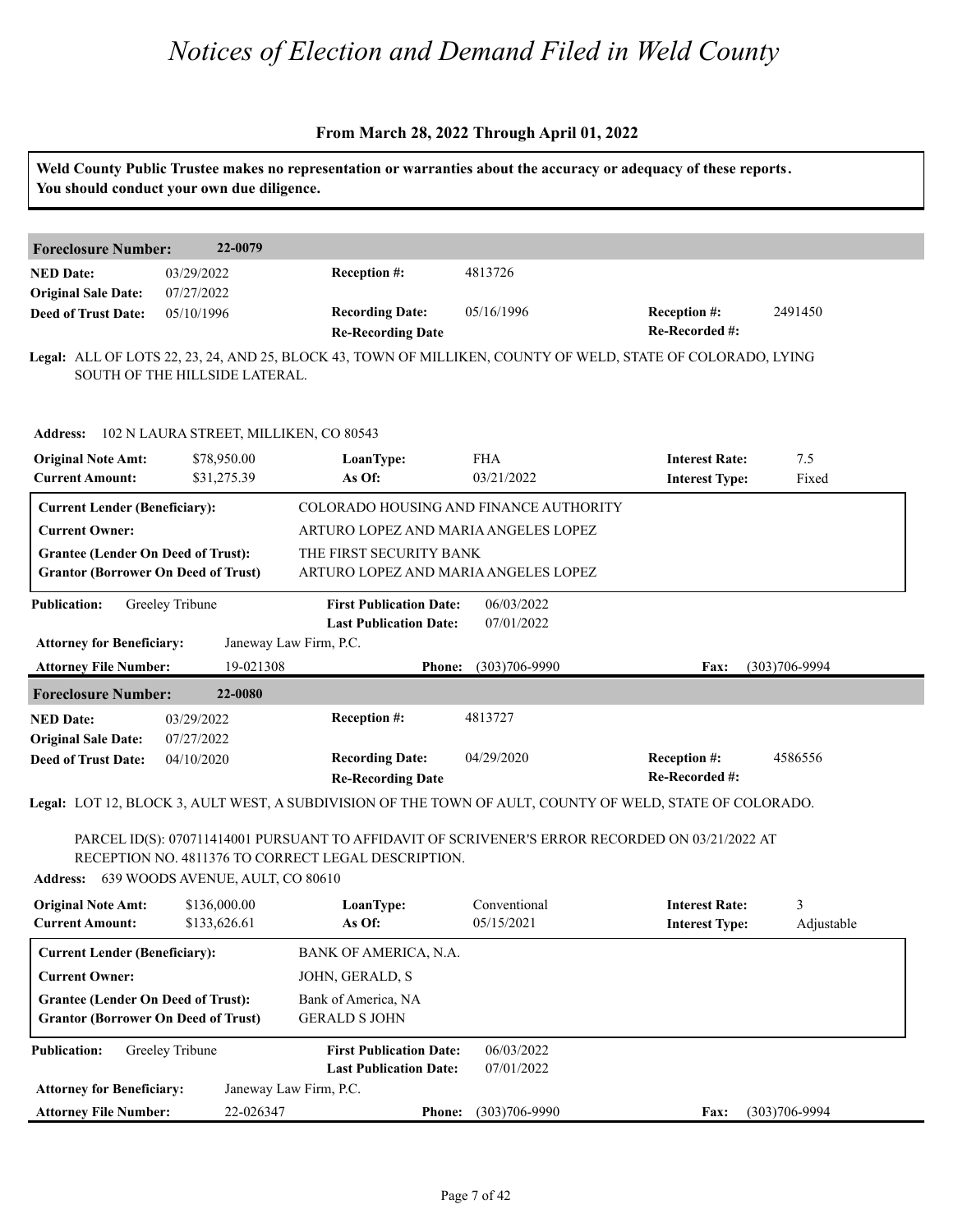### **From March 28, 2022 Through April 01, 2022**

| <b>Foreclosure Number:</b>                                                              | 22-0081                                                            |                                                                                                    |                           |                                                                                                          |                   |
|-----------------------------------------------------------------------------------------|--------------------------------------------------------------------|----------------------------------------------------------------------------------------------------|---------------------------|----------------------------------------------------------------------------------------------------------|-------------------|
| <b>NED Date:</b><br><b>Original Sale Date:</b>                                          | 03/29/2022<br>07/27/2022                                           | Reception #:                                                                                       | 4813728                   |                                                                                                          |                   |
| <b>Deed of Trust Date:</b>                                                              | 12/28/2015                                                         | <b>Recording Date:</b><br><b>Re-Recording Date</b>                                                 | 01/04/2015                | <b>Reception #:</b><br>Re-Recorded #:                                                                    | 4170154           |
| COLORADO.                                                                               |                                                                    | Legal: LOT 7, BLOCK 2, OWL RIDGE SUBDIVISION 3RD FILING, CITY OF GREELEY, COUNTY OF WELD, STATE OF |                           |                                                                                                          |                   |
| <b>Address:</b>                                                                         | 2240 80TH AVENUE, GREELEY, CO 80634                                |                                                                                                    |                           |                                                                                                          |                   |
| <b>Original Note Amt:</b><br><b>Current Amount:</b>                                     | \$251,226.00<br>\$232,946.67                                       | LoanType:<br>As Of:                                                                                | <b>FNMA</b><br>03/24/2022 | <b>Interest Rate:</b><br><b>Interest Type:</b>                                                           | 3.750<br>Fixed    |
| <b>Current Lender (Beneficiary):</b>                                                    |                                                                    | CARRINGTON MORTGAGE SERIVCES, LLC                                                                  |                           |                                                                                                          |                   |
| <b>Current Owner:</b>                                                                   |                                                                    | <b>ROBBIE C. ROBINSON</b>                                                                          |                           |                                                                                                          |                   |
| <b>Grantee (Lender On Deed of Trust):</b>                                               |                                                                    |                                                                                                    |                           | MORTGAGE ELECTRONIC REGISTRATION SYSTEMS, INC. ACTING SOLELY AS                                          |                   |
| <b>Grantor (Borrower On Deed of Trust)</b>                                              |                                                                    | NOMINEE FOR FIRST GUARANTY MORTGAGE CORPORATION<br>ROBBIE C. ROBINSON                              |                           |                                                                                                          |                   |
| <b>Publication:</b>                                                                     | Greeley Tribune                                                    | <b>First Publication Date:</b><br><b>Last Publication Date:</b>                                    | 06/03/2022<br>07/01/2022  |                                                                                                          |                   |
| <b>Attorney for Beneficiary:</b>                                                        |                                                                    | Barrett, Frappier & Weisserman, LLP                                                                |                           |                                                                                                          |                   |
| <b>Attorney File Number:</b>                                                            | 00000008933202                                                     | <b>Phone:</b>                                                                                      | $(303)350 - 3711$         | <b>Fax:</b>                                                                                              | $(303)813 - 1107$ |
| <b>Foreclosure Number:</b>                                                              | 22-0082                                                            |                                                                                                    |                           |                                                                                                          |                   |
| <b>NED Date:</b>                                                                        | 03/29/2022                                                         | Reception #:                                                                                       | 4813731                   |                                                                                                          |                   |
| <b>Original Sale Date:</b><br><b>Deed of Trust Date:</b>                                | 07/27/2022<br>07/09/2010                                           | <b>Recording Date:</b><br><b>Re-Recording Date</b>                                                 | 07/15/2010                | Reception #:<br>Re-Recorded #:                                                                           | 3705568           |
|                                                                                         |                                                                    |                                                                                                    |                           | Legal: LOT 11 AND THE NORTH 1/2 LOT 12, BLOCK 22, CITY OF FORT LUPTON, COUNTY OF WELD, STATE OF COLORADO |                   |
|                                                                                         |                                                                    |                                                                                                    |                           |                                                                                                          |                   |
| <b>Original Note Amt:</b>                                                               | Address: 722 Harrison Avenue, Fort Lupton, CO 80621<br>\$68,732.00 | LoanType:                                                                                          | <b>FHA</b>                | <b>Interest Rate:</b>                                                                                    | 5.25              |
| <b>Current Amount:</b>                                                                  | \$54,068.23                                                        | As Of:                                                                                             | 03/25/2022                | <b>Interest Type:</b>                                                                                    | Fixed             |
| <b>Current Lender (Beneficiary):</b>                                                    |                                                                    | Wells Fargo Bank, N.A.                                                                             |                           |                                                                                                          |                   |
| <b>Current Owner:</b>                                                                   |                                                                    |                                                                                                    |                           | Sonia R. Lopez, as the Personal Representative of the Estate of the Pedro Carillo Lopez                  |                   |
| <b>Grantee (Lender On Deed of Trust):</b><br><b>Grantor (Borrower On Deed of Trust)</b> |                                                                    | Wells Fargo Bank, N.A.<br>Pedro Carrillo Lopez                                                     |                           |                                                                                                          |                   |
|                                                                                         |                                                                    |                                                                                                    |                           |                                                                                                          |                   |
| <b>Publication:</b>                                                                     | Greeley Tribune                                                    | <b>First Publication Date:</b>                                                                     | 06/03/2022                |                                                                                                          |                   |
| <b>Attorney for Beneficiary:</b>                                                        |                                                                    | <b>Last Publication Date:</b><br>McCarthy & Holthus, LLP                                           | 07/01/2022                |                                                                                                          |                   |

**Phone: Fax:** CO-22-911903-LL (877)369-6122 (866)894-7369

**Attorney File Number:**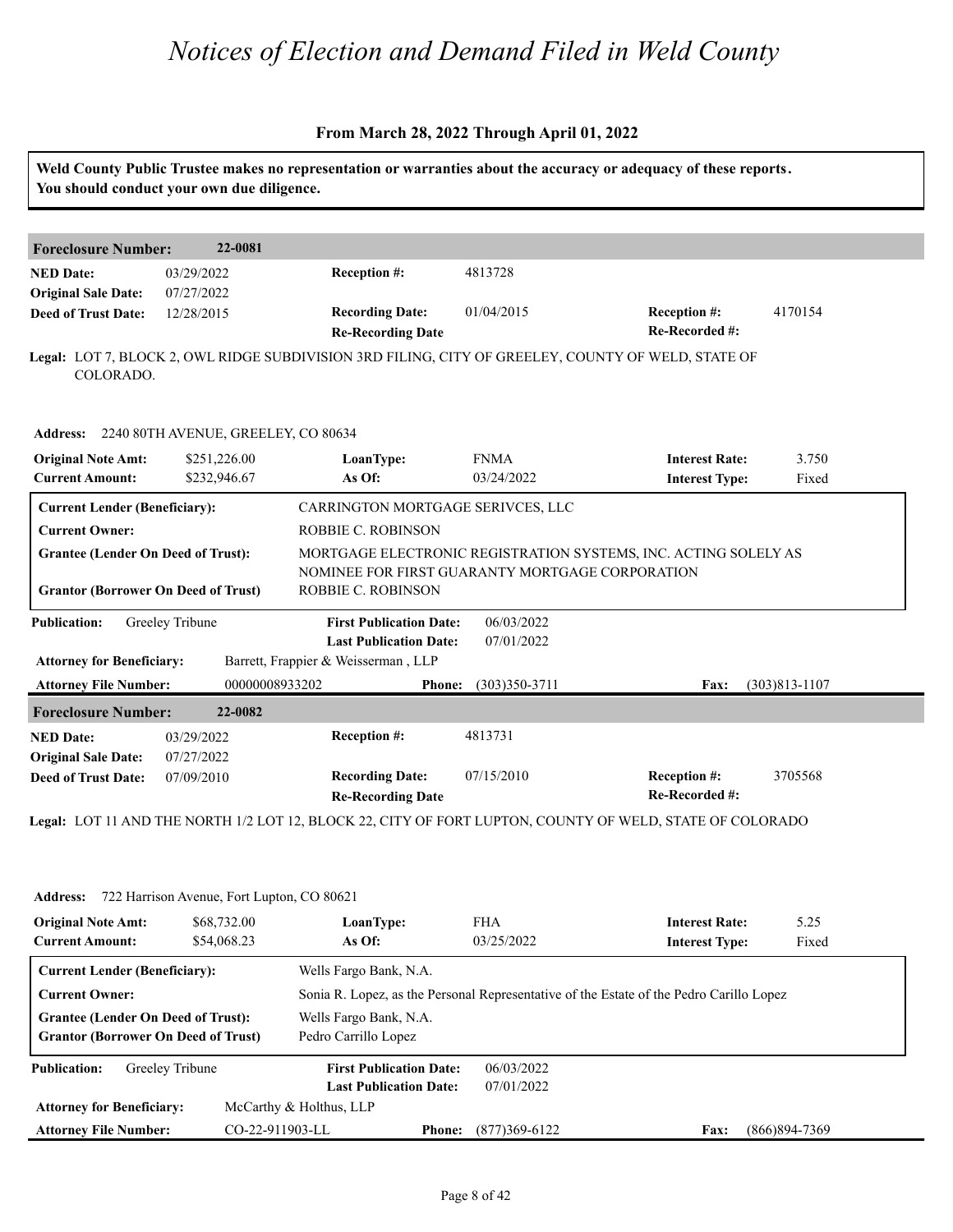|                                                                                         | You should conduct your own due diligence. |                                                                                           |                          | Weld County Public Trustee makes no representation or warranties about the accuracy or adequacy of these reports.         |                   |
|-----------------------------------------------------------------------------------------|--------------------------------------------|-------------------------------------------------------------------------------------------|--------------------------|---------------------------------------------------------------------------------------------------------------------------|-------------------|
| <b>Foreclosure Number:</b>                                                              | 22-0083                                    |                                                                                           |                          |                                                                                                                           |                   |
| <b>NED Date:</b><br><b>Original Sale Date:</b>                                          | 03/29/2022<br>07/27/2022                   | Reception #:                                                                              | 4813730                  |                                                                                                                           |                   |
| <b>Deed of Trust Date:</b>                                                              | 09/30/2019                                 | <b>Recording Date:</b><br><b>Re-Recording Date</b>                                        | 10/09/2019               | Reception #:<br>Re-Recorded #:                                                                                            | 4530702           |
|                                                                                         |                                            | Legal: LOT 15, BLOCK 7, MAPLEWOOD ESTATES SUBDIVISION, COUNTY OF WELD, STATE OF COLORADO. |                          |                                                                                                                           |                   |
| APN #: 080306010015                                                                     |                                            |                                                                                           |                          |                                                                                                                           |                   |
|                                                                                         | Address: 415 Buckeye Ave, Eaton, CO 80615  |                                                                                           |                          |                                                                                                                           |                   |
| <b>Original Note Amt:</b><br><b>Current Amount:</b>                                     | \$250,380.00<br>\$246,788.39               | LoanType:<br>As Of:                                                                       | <b>FHA</b><br>03/01/2020 | <b>Interest Rate:</b><br><b>Interest Type:</b>                                                                            | 4.25<br>Fixed     |
| <b>Current Lender (Beneficiary):</b>                                                    |                                            | COLORADO HOUSING AND FINANCE AUTHORITY                                                    |                          |                                                                                                                           |                   |
| <b>Current Owner:</b>                                                                   |                                            | Jason A Kraft                                                                             |                          |                                                                                                                           |                   |
| <b>Grantee (Lender On Deed of Trust):</b><br><b>Grantor (Borrower On Deed of Trust)</b> |                                            | Jason A Kraft                                                                             |                          | MORTGAGE ELECTRONIC REGISTRATION SYSTEMS, INC. AS NOMINEE FOR<br>ACADEMY MORTGAGE CORPORATION, ITS SUCCESSORS AND ASSIGNS |                   |
| <b>Publication:</b>                                                                     | Greeley Tribune                            | <b>First Publication Date:</b><br><b>Last Publication Date:</b>                           | 06/03/2022<br>07/01/2022 |                                                                                                                           |                   |
| <b>Attorney for Beneficiary:</b>                                                        |                                            | Janeway Law Firm, P.C.                                                                    |                          |                                                                                                                           |                   |
| <b>Attorney File Number:</b>                                                            | 22-026767                                  | <b>Phone:</b>                                                                             | $(303)706 - 9990$        | Fax:                                                                                                                      | $(303)706 - 9994$ |
| <b>Foreclosure Number:</b>                                                              | 22-0084                                    |                                                                                           |                          |                                                                                                                           |                   |
| <b>NED Date:</b>                                                                        | 03/29/2022                                 | Reception #:                                                                              | 4813734                  |                                                                                                                           |                   |
| <b>Original Sale Date:</b><br><b>Deed of Trust Date:</b>                                | 07/27/2022<br>03/10/2020                   | <b>Recording Date:</b>                                                                    | 03/13/2020               | Reception #:                                                                                                              | 4574824           |
|                                                                                         |                                            | <b>Re-Recording Date</b>                                                                  |                          | Re-Recorded #:                                                                                                            |                   |
|                                                                                         |                                            |                                                                                           |                          | Legal: LOT 21, BLOCK 10, BLUE LAKE SUBDIVISION FILING NO. 2 FINAL PLAT, COUNTY OF WELD, STATE OF COLORADO.                |                   |
| APN #: 147125132021                                                                     |                                            |                                                                                           |                          |                                                                                                                           |                   |
| <b>Address:</b>                                                                         | 337 Hunter Ave, Lochbuie, CO 80603         |                                                                                           |                          |                                                                                                                           |                   |
| <b>Original Note Amt:</b><br><b>Current Amount:</b>                                     | \$331,779.00<br>\$325,675.16               | LoanType:<br>As Of:                                                                       | <b>FHA</b><br>03/21/2022 | <b>Interest Rate:</b><br><b>Interest Type:</b>                                                                            | 4.25<br>Fixed     |
| <b>Current Lender (Beneficiary):</b>                                                    |                                            | COLORADO HOUSING AND FINANCE AUTHORITY                                                    |                          |                                                                                                                           |                   |
| <b>Current Owner:</b>                                                                   |                                            | Ellis Morford                                                                             |                          |                                                                                                                           |                   |
| <b>Grantee (Lender On Deed of Trust):</b><br><b>Grantor (Borrower On Deed of Trust)</b> |                                            | CrossCountry Mortgage, LLC., ITS SUCCESSORS AND ASSIGNS<br>Ellis Morford                  |                          | MORTGAGE ELECTRONIC REGISTRATION SYSTEMS, INC. AS NOMINEE FOR                                                             |                   |
| <b>Publication:</b>                                                                     | Greeley Tribune                            | <b>First Publication Date:</b><br><b>Last Publication Date:</b>                           | 06/03/2022<br>07/01/2022 |                                                                                                                           |                   |
| <b>Attorney for Beneficiary:</b>                                                        |                                            | Janeway Law Firm, P.C.                                                                    |                          |                                                                                                                           |                   |
|                                                                                         |                                            |                                                                                           |                          |                                                                                                                           |                   |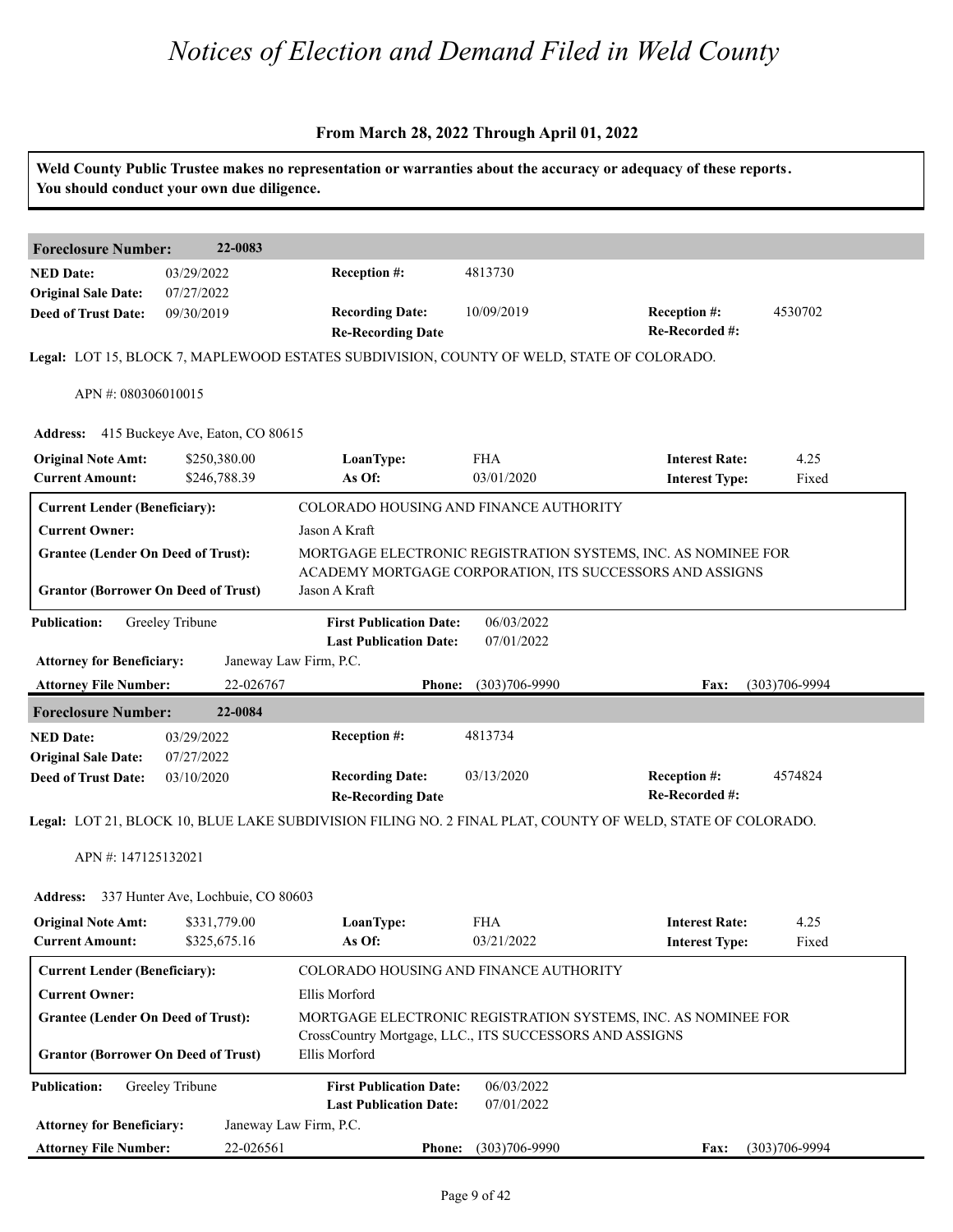|                                            | You should conduct your own due diligence.   |                                                                                       |                   |                                                                                                            |                   |
|--------------------------------------------|----------------------------------------------|---------------------------------------------------------------------------------------|-------------------|------------------------------------------------------------------------------------------------------------|-------------------|
|                                            |                                              |                                                                                       |                   |                                                                                                            |                   |
| <b>Foreclosure Number:</b>                 | 22-0085                                      |                                                                                       |                   |                                                                                                            |                   |
| <b>NED Date:</b>                           | 03/29/2022                                   | <b>Reception #:</b>                                                                   | 4813732           |                                                                                                            |                   |
| <b>Original Sale Date:</b>                 | 07/27/2022                                   |                                                                                       |                   |                                                                                                            |                   |
| <b>Deed of Trust Date:</b>                 | 07/29/2020                                   | <b>Recording Date:</b><br><b>Re-Recording Date</b>                                    | 07/29/2020        | <b>Reception #:</b><br>Re-Recorded #:                                                                      | 4614145           |
| STATE OF COLORADO.                         |                                              |                                                                                       |                   | Legal: LOT 8, BLOCK 10, WESTMOOR ACRES FIRST FILING, A SUBDIVISION OF THE CITY OF GREELEY, COUNTY OF WELD, |                   |
| APN #: 095902306005                        |                                              |                                                                                       |                   |                                                                                                            |                   |
|                                            | Address: 4422 W 7th St, Greeley, CO 80634    |                                                                                       |                   |                                                                                                            |                   |
| <b>Original Note Amt:</b>                  | \$342,678.00                                 | LoanType:                                                                             | <b>FHA</b>        | <b>Interest Rate:</b>                                                                                      | 3.375             |
| <b>Current Amount:</b>                     | \$341,574.07                                 | As Of:                                                                                | 11/01/2020        | <b>Interest Type:</b>                                                                                      | Fixed             |
| <b>Current Lender (Beneficiary):</b>       |                                              | COLORADO HOUSING AND FINANCE AUTHORITY                                                |                   |                                                                                                            |                   |
| <b>Current Owner:</b>                      |                                              | Anahi Elizabeth Rivera Vega AND Luz Maria Vega                                        |                   |                                                                                                            |                   |
| <b>Grantee (Lender On Deed of Trust):</b>  |                                              |                                                                                       |                   | MORTGAGE ELECTRONIC REGISTRATION SYSTEMS, INC. AS NOMINEE FOR VAN                                          |                   |
|                                            |                                              | DYK MORTGAGE CORPORATION, ITS SUCCESSORS AND ASSIGNS                                  |                   |                                                                                                            |                   |
| <b>Grantor (Borrower On Deed of Trust)</b> |                                              | Anahi Elizabeth Rivera Vega AND Luz Maria Vega                                        |                   |                                                                                                            |                   |
| <b>Publication:</b>                        | Greeley Tribune                              | <b>First Publication Date:</b>                                                        | 06/03/2022        |                                                                                                            |                   |
|                                            |                                              | <b>Last Publication Date:</b>                                                         | 07/01/2022        |                                                                                                            |                   |
| <b>Attorney for Beneficiary:</b>           |                                              | Janeway Law Firm, P.C.                                                                |                   |                                                                                                            |                   |
| <b>Attorney File Number:</b>               | 22-026734                                    | <b>Phone:</b>                                                                         | $(303)706 - 9990$ | Fax:                                                                                                       | $(303)706 - 9994$ |
| <b>Foreclosure Number:</b>                 | 22-0086                                      |                                                                                       |                   |                                                                                                            |                   |
| <b>NED Date:</b>                           | 03/29/2022                                   | Reception #:                                                                          | 4813733           |                                                                                                            |                   |
| <b>Original Sale Date:</b>                 | 07/27/2022                                   |                                                                                       |                   |                                                                                                            |                   |
| <b>Deed of Trust Date:</b>                 | 11/29/2010                                   | <b>Recording Date:</b><br><b>Re-Recording Date</b>                                    | 12/02/2010        | <b>Reception #:</b><br>Re-Recorded #:                                                                      | 3736176           |
|                                            |                                              | Legal: LOT 2, BLOCK 2, THIRD ADDITION TO WESTVIEW, COUNTY OF WELD, STATE OF COLORADO. |                   |                                                                                                            |                   |
|                                            |                                              |                                                                                       |                   |                                                                                                            |                   |
|                                            | Address: 2743 13th Street, Greeley, CO 80634 |                                                                                       |                   |                                                                                                            |                   |
| <b>Original Note Amt:</b>                  | \$109,647.00                                 | LoanType:                                                                             | <b>FHA</b>        | <b>Interest Rate:</b>                                                                                      | 5.25              |
|                                            | \$88,889.26                                  | As Of:                                                                                | 05/01/2021        | <b>Interest Type:</b>                                                                                      | Fixed             |

| <b>Original Note Amt:</b>                  | \$109,647.00    | LoanType:                                                                                                                 | <b>FHA</b>        | <b>Interest Rate:</b> | 5.25              |  |  |
|--------------------------------------------|-----------------|---------------------------------------------------------------------------------------------------------------------------|-------------------|-----------------------|-------------------|--|--|
| <b>Current Amount:</b>                     | \$88,889.26     | As Of:                                                                                                                    | 05/01/2021        | <b>Interest Type:</b> | Fixed             |  |  |
| <b>Current Lender (Beneficiary):</b>       |                 | Colorado Housing and Finance Authority                                                                                    |                   |                       |                   |  |  |
| <b>Current Owner:</b>                      |                 | Fred D Becker                                                                                                             |                   |                       |                   |  |  |
| <b>Grantee (Lender On Deed of Trust):</b>  |                 | MORTGAGE ELECTRONIC REGISTRATION SYSTEMS, INC. AS NOMINEE FOR<br>CORNERSTONE MORTGAGE COMPANY, ITS SUCCESSORS AND ASSIGNS |                   |                       |                   |  |  |
| <b>Grantor (Borrower On Deed of Trust)</b> |                 | Fred D Becker                                                                                                             |                   |                       |                   |  |  |
| <b>Publication:</b>                        | Greeley Tribune | <b>First Publication Date:</b>                                                                                            | 06/03/2022        |                       |                   |  |  |
|                                            |                 | <b>Last Publication Date:</b>                                                                                             | 07/01/2022        |                       |                   |  |  |
| <b>Attorney for Beneficiary:</b>           |                 | Janeway Law Firm, P.C.                                                                                                    |                   |                       |                   |  |  |
| <b>Attorney File Number:</b>               | 22-026499       | <b>Phone:</b>                                                                                                             | $(303)706 - 9990$ | <b>Fax:</b>           | $(303)706 - 9994$ |  |  |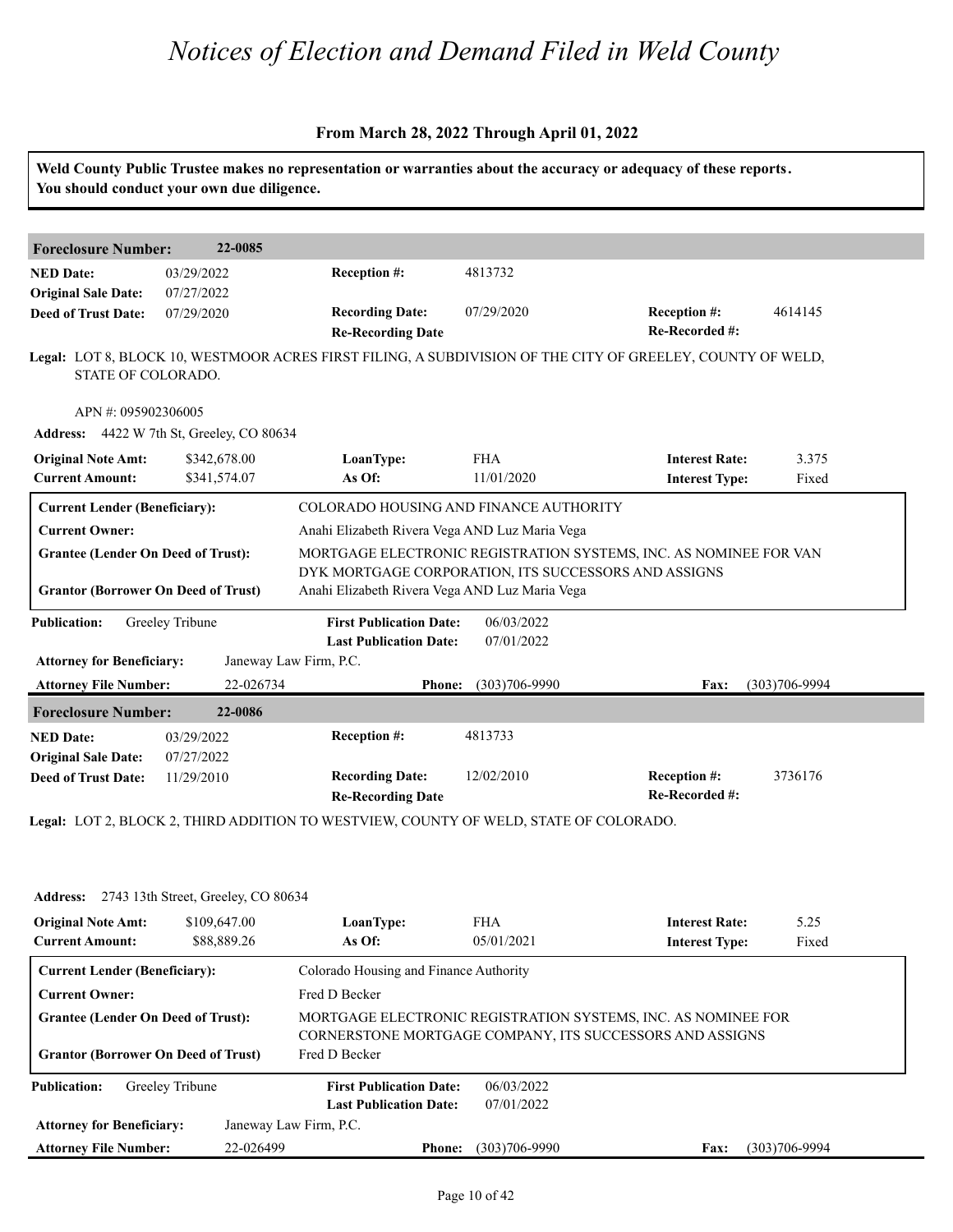#### **From March 28, 2022 Through April 01, 2022**

**Weld County Public Trustee makes no representation or warranties about the accuracy or adequacy of these reports. You should conduct your own due diligence. Foreclosure Number: 22-0087 NED Date: Re-Recorded #: Reception #:** 4416457 **Reception 4:** 4416457 **Re-Recording Date Recording Date: Reception #: Deed of Trust Date:**<br>**Deed of Trust Date: Legal:** LOT 15, BLOCK 6, LOCHWOOD PLANNED UNIT DEVELOPMENT FIRST FILING, COUNTY OF WELD, STATE OF 03/29/2022 07/27/2022 06/29/2018 4813735 COLORADO. **Address: 205 Versailles Street, Lochbuie, CO 80603<br><b>Original Note Amt:** 240,562.00 **LoanType:<br>Current Amount: 20235,289.44 As Of: IoanType:** FHA **Interest Rate:** 5.125<br> **As Of:** 03/21/2022 **Interest Type:** Fixed **LoanType:** \$240,562.00 \$235,289.44 FHA **Interest Rate:** 03/21/2022 **Interest Type:** 5.125 Fixed **Current Lender (Beneficiary):** COLORADO HOUSING AND FINANCE AUTHORITY **Current Owner:** Mai P Chang AND Thao P Lee **Grantee (Lender On Deed of Trust):** MORTGAGE ELECTRONIC REGISTRATION SYSTEMS, INC. AS NOMINEE FOR AMERICAN FINANCING CORPORATION, ITS SUCCESSORS AND ASSIGNS **Grantor (Borrower On Deed of Trust)** Mai P Chang AND Thao P Lee **Publication: Attorney for Beneficiary: Attorney File Number: Last Publication Date: Phone: Fax:** 22-026575 (303)706-9990 (303)706-9994 **First Publication Date:** Janeway Law Firm, P.C. 06/03/2022 07/01/2022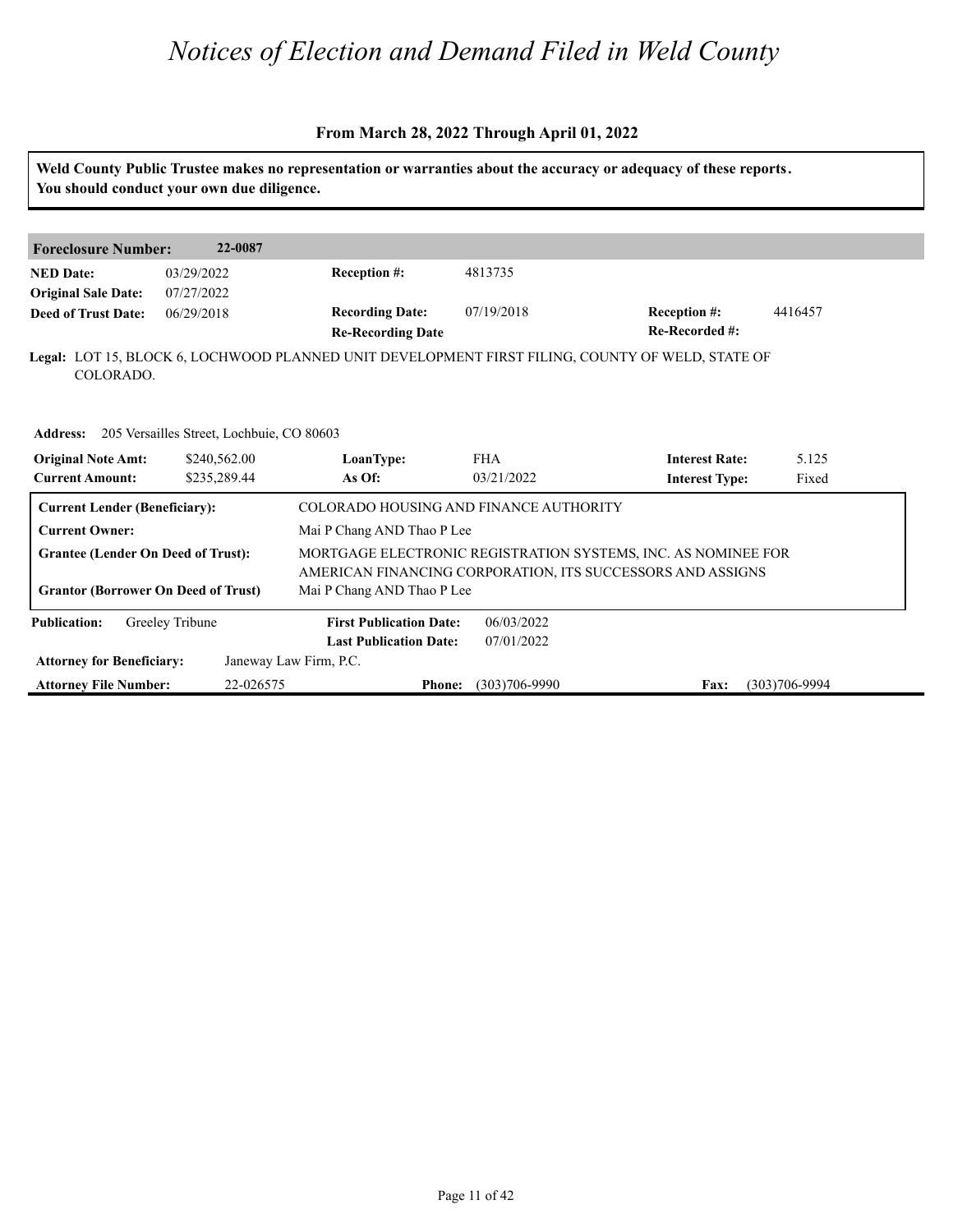#### **From March 28, 2022 Through April 01, 2022**

**Weld County Public Trustee makes no representation or warranties about the accuracy or adequacy of these reports. You should conduct your own due diligence. Foreclosure Number: 22-0088 NED Date: Re-Recorded #: Reception #:** 06/11/2018 4405933 **Re-Recording Date Recording Date: Reception #: Deed of Trust Date:**<br>**Deed of Trust Date: Legal:** LOT 2, BLOCK 1, T-BONE RANCH SUBDIVISION, FIRST FILING, CITY OF GREELEY, COUNTY OF WELD, STATE OF 03/29/2022 07/27/2022 06/08/2018 4813736 COLORADO. PARCEL ID NUMBER: 095922101002 **Address: Current Amount: Original Note Amt:** 3124 49th Ave, Greeley, CO 80634 **IoanType:** FHA **Interest Rate:** 5.25<br> **As Of:** 03/21/2022 **Interest Type:** Fixed **LoanType:** \$313,222.00 \$304,944.07 FHA **Interest Rate:** 03/21/2022 **Interest Type:** 5.25 Fixed **Current Lender (Beneficiary):** COLORADO HOUSING AND FINANCE AUTHORITY **Current Owner:** Felicia Jo Miller **Grantee (Lender On Deed of Trust):** MORTGAGE ELECTRONIC REGISTRATION SYSTEMS, INC. AS NOMINEE FOR FAIRWAY INDEPENDENT MORTGAGE CORPORATION, ITS SUCCESSORS AND ASSIGNS Grantor (Borrower On Deed of Trust) Felicia Jo Miller **Publication: Attorney for Beneficiary: Attorney File Number: Last Publication Date: Phone: Fax:** 22-026809 (303)706-9990 (303)706-9994 **First Publication Date:** Janeway Law Firm, P.C. 06/03/2022 07/01/2022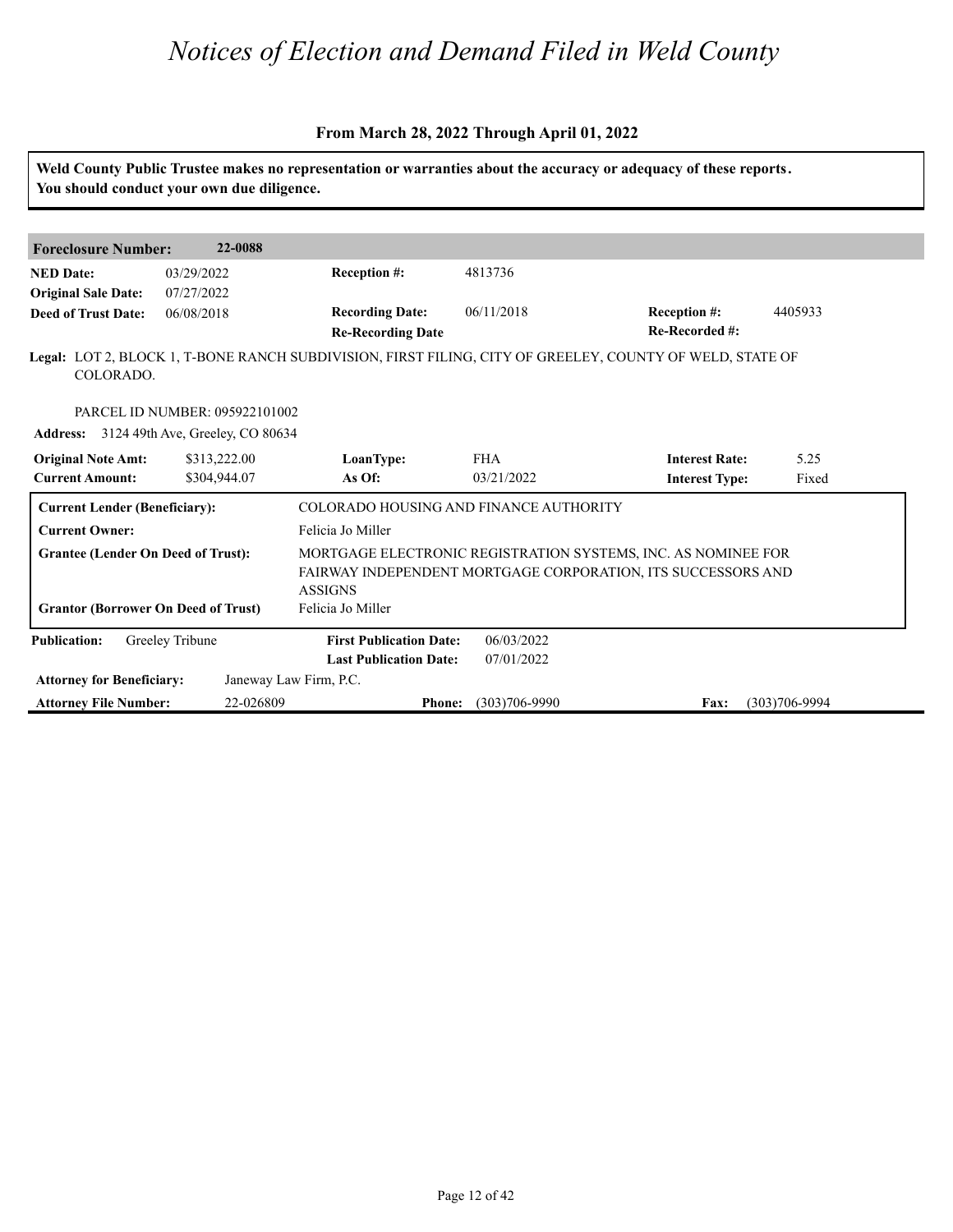#### **From March 28, 2022 Through April 01, 2022**

| You should conduct your own due diligence.               |                                           |                                                                                                 |                                                               | Weld County Public Trustee makes no representation or warranties about the accuracy or adequacy of these reports. |                   |  |  |
|----------------------------------------------------------|-------------------------------------------|-------------------------------------------------------------------------------------------------|---------------------------------------------------------------|-------------------------------------------------------------------------------------------------------------------|-------------------|--|--|
| <b>Foreclosure Number:</b>                               | 22-0089                                   |                                                                                                 |                                                               |                                                                                                                   |                   |  |  |
| <b>NED Date:</b><br><b>Original Sale Date:</b>           | 03/29/2022<br>07/27/2022                  | Reception #:                                                                                    | 4813737                                                       |                                                                                                                   |                   |  |  |
| <b>Deed of Trust Date:</b>                               | 05/30/2019                                | <b>Recording Date:</b><br><b>Re-Recording Date</b>                                              | 05/31/2019                                                    | Reception #:<br>Re-Recorded #:                                                                                    | 4493329           |  |  |
| COLORADO.                                                |                                           | Legal: LOT 6, BLOCK 1, SECOND ADDITION TO WARD ACRES, CITY OF GREELEY, COUNTY OF WELD, STATE OF |                                                               |                                                                                                                   |                   |  |  |
| Address: 123 N 23rd Avenue Ct, Greeley, CO 80631         |                                           |                                                                                                 |                                                               |                                                                                                                   |                   |  |  |
| <b>Original Note Amt:</b><br><b>Current Amount:</b>      | \$244,489.00<br>\$241,800.61              | LoanType:<br>As Of:                                                                             | <b>FHA</b><br>03/24/2022                                      | <b>Interest Rate:</b><br><b>Interest Type:</b>                                                                    | 5<br>Fixed        |  |  |
| <b>Current Lender (Beneficiary):</b>                     |                                           | COLORADO HOUSING AND FINANCE AUTHORITY                                                          |                                                               |                                                                                                                   |                   |  |  |
| <b>Current Owner:</b>                                    |                                           | <b>Tyler Perry</b>                                                                              |                                                               |                                                                                                                   |                   |  |  |
| <b>Grantee (Lender On Deed of Trust):</b>                |                                           |                                                                                                 | MORTGAGE ELECTRONIC REGISTRATION SYSTEMS, INC. AS NOMINEE FOR |                                                                                                                   |                   |  |  |
| <b>Grantor (Borrower On Deed of Trust)</b>               |                                           | <b>Tyler Perry</b>                                                                              |                                                               | PRIMARY RESIDENTIAL MORTGAGE, INC., ITS SUCCESSORS AND ASSIGNS                                                    |                   |  |  |
| <b>Publication:</b>                                      | Greeley Tribune                           | <b>First Publication Date:</b><br><b>Last Publication Date:</b>                                 | 06/03/2022<br>07/01/2022                                      |                                                                                                                   |                   |  |  |
| <b>Attorney for Beneficiary:</b>                         |                                           | Janeway Law Firm, P.C.                                                                          |                                                               |                                                                                                                   |                   |  |  |
| <b>Attorney File Number:</b>                             | 22-026876                                 | <b>Phone:</b>                                                                                   | $(303)706 - 9990$                                             | Fax:                                                                                                              | $(303)706 - 9994$ |  |  |
| <b>Foreclosure Number:</b>                               | 22-0090                                   |                                                                                                 |                                                               |                                                                                                                   |                   |  |  |
| <b>NED Date:</b>                                         | 03/29/2022                                | Reception #:                                                                                    | 4813738                                                       |                                                                                                                   |                   |  |  |
| <b>Original Sale Date:</b><br><b>Deed of Trust Date:</b> | 07/27/2022<br>10/13/2017                  | <b>Recording Date:</b><br><b>Re-Recording Date</b>                                              | 10/19/2017                                                    | Reception #:<br>Re-Recorded #:                                                                                    | 4345320           |  |  |
|                                                          |                                           | SALLE, COUNTY OF WELD, STATE OF COLORADO.                                                       |                                                               | Legal: LOT TWENTY-ONE (21) AND TWENTY-TWO (22), IN BLOCK ONE (1), HERRINGTON'S ADDITION TO THE TOWN OF LA         |                   |  |  |
| <b>Address:</b>                                          | 321 East Union Avenue, La Salle, CO 80645 |                                                                                                 |                                                               |                                                                                                                   |                   |  |  |
| <b>Original Note Amt:</b><br><b>Current Amount:</b>      | \$171,830.00<br>\$161,418.77              | LoanType:<br>As Of:                                                                             | <b>FHA</b><br>03/22/2022                                      | <b>Interest Rate:</b><br><b>Interest Type:</b>                                                                    | 4.875<br>Fixed    |  |  |
| <b>Current Lender (Beneficiary):</b>                     |                                           | COLORADO HOUSING AND FINANCE AUTHORITY                                                          |                                                               |                                                                                                                   |                   |  |  |
| <b>Current Owner:</b>                                    |                                           | <b>Bradley Bowles</b>                                                                           |                                                               |                                                                                                                   |                   |  |  |
| <b>Grantee (Lender On Deed of Trust):</b>                |                                           | MORTGAGE ELECTRONIC REGISTRATION SYSTEMS, INC. AS NOMINEE FOR                                   |                                                               |                                                                                                                   |                   |  |  |
| <b>Grantor (Borrower On Deed of Trust)</b>               |                                           | <b>Bradley Bowles</b>                                                                           |                                                               | AMERICAN PACIFIC MORTGAGE CORPORATION, ITS SUCCESSORS AND ASSIGNS                                                 |                   |  |  |
| <b>Publication:</b>                                      | Greeley Tribune                           | <b>First Publication Date:</b><br><b>Last Publication Date:</b>                                 | 06/03/2022<br>07/01/2022                                      |                                                                                                                   |                   |  |  |
| <b>Attorney for Beneficiary:</b>                         |                                           | Janeway Law Firm, P.C.                                                                          |                                                               |                                                                                                                   |                   |  |  |

**Phone: Fax:** 22-026849 (303)706-9990 (303)706-9994

**Attorney File Number:**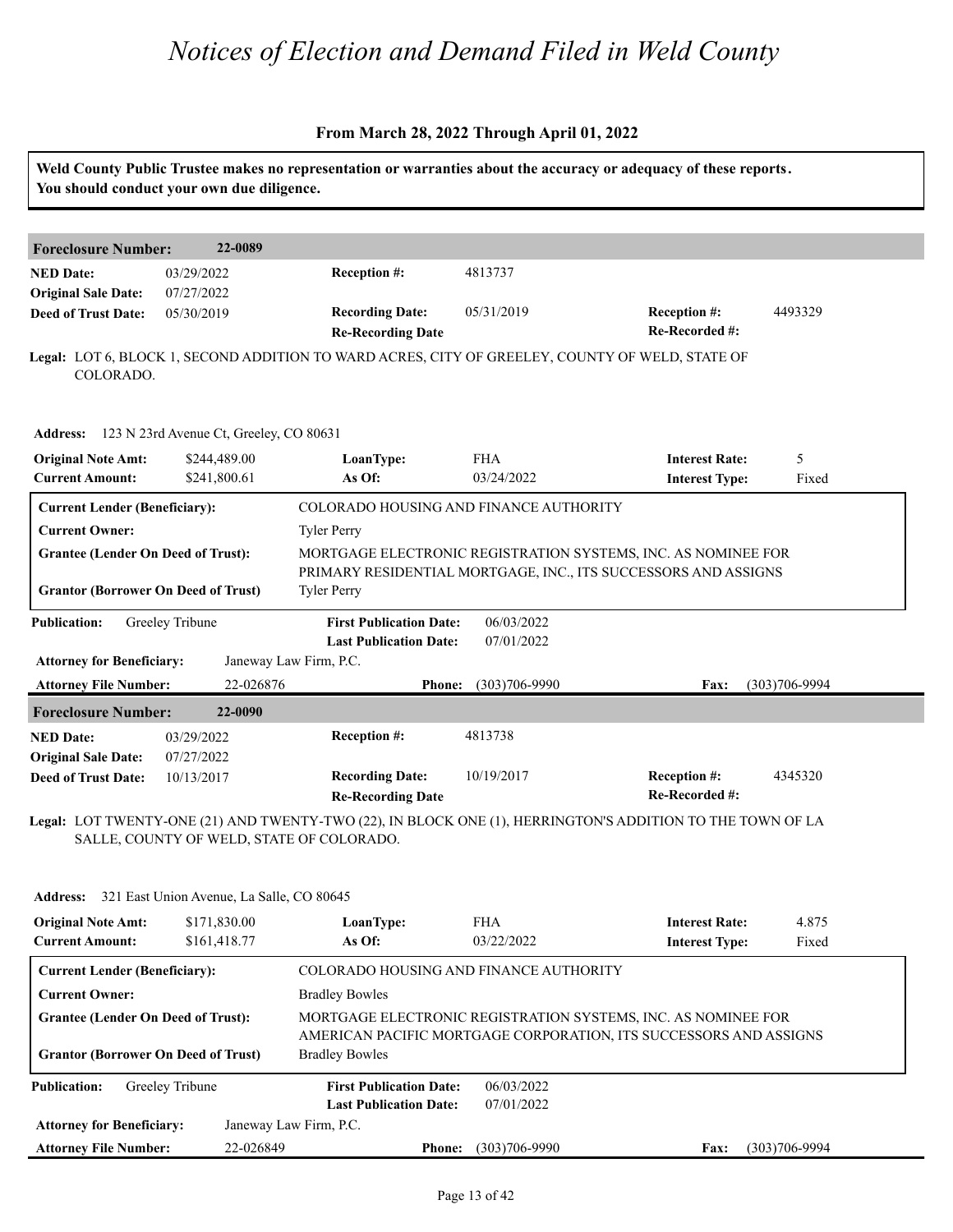#### **From March 28, 2022 Through April 01, 2022**

|                                            | You should conduct your own due diligence.     |                                                               |                   | Weld County Public Trustee makes no representation or warranties about the accuracy or adequacy of these reports.                        |                   |  |
|--------------------------------------------|------------------------------------------------|---------------------------------------------------------------|-------------------|------------------------------------------------------------------------------------------------------------------------------------------|-------------------|--|
| <b>Foreclosure Number:</b>                 | 22-0091                                        |                                                               |                   |                                                                                                                                          |                   |  |
| <b>NED Date:</b>                           | 03/30/2022                                     | Reception #:                                                  | 4814123           |                                                                                                                                          |                   |  |
| <b>Original Sale Date:</b>                 | 07/27/2022                                     |                                                               |                   |                                                                                                                                          |                   |  |
| <b>Deed of Trust Date:</b>                 | 08/28/2019                                     | <b>Recording Date:</b>                                        | 08/29/2019        | <b>Reception #:</b>                                                                                                                      | 4518564           |  |
|                                            |                                                | <b>Re-Recording Date</b>                                      |                   | Re-Recorded #:                                                                                                                           |                   |  |
| STATE OF COLORADO.                         |                                                |                                                               |                   | Legal: LOT 11, BLOCK 1, THE HOMES AT ASPEN MEADOWS FOURTH FILING P.U.D., TOWN OF EATON, COUNTY OF WELD,                                  |                   |  |
|                                            |                                                |                                                               |                   |                                                                                                                                          |                   |  |
|                                            | PARCEL ID NUMBER: 080501374011                 |                                                               |                   |                                                                                                                                          |                   |  |
|                                            | Address: 1313 Cimarron Circle, Eaton, CO 80615 |                                                               |                   |                                                                                                                                          |                   |  |
| <b>Original Note Amt:</b>                  | \$358,981.00                                   | LoanType:                                                     | <b>FHA</b>        | <b>Interest Rate:</b>                                                                                                                    | 4.375             |  |
| <b>Current Amount:</b>                     | \$354,065.33                                   | As Of:                                                        | 03/21/2022        | <b>Interest Type:</b>                                                                                                                    | Fixed             |  |
| <b>Current Lender (Beneficiary):</b>       |                                                | COLORADO HOUSING AND FINANCE AUTHORITY                        |                   |                                                                                                                                          |                   |  |
| <b>Current Owner:</b>                      |                                                | Jane C Croft                                                  |                   |                                                                                                                                          |                   |  |
| <b>Grantee (Lender On Deed of Trust):</b>  |                                                | MORTGAGE ELECTRONIC REGISTRATION SYSTEMS, INC. AS NOMINEE FOR |                   |                                                                                                                                          |                   |  |
|                                            |                                                | GROUP MORTGAGE, LLC, ITS SUCCESSORS AND ASSIGNS               |                   |                                                                                                                                          |                   |  |
| <b>Grantor (Borrower On Deed of Trust)</b> |                                                | Jane C Croft                                                  |                   |                                                                                                                                          |                   |  |
| <b>Publication:</b>                        | Greeley Tribune                                | <b>First Publication Date:</b>                                | 06/03/2022        |                                                                                                                                          |                   |  |
|                                            |                                                | <b>Last Publication Date:</b>                                 | 07/01/2022        |                                                                                                                                          |                   |  |
| <b>Attorney for Beneficiary:</b>           |                                                | Janeway Law Firm, P.C.                                        |                   |                                                                                                                                          |                   |  |
| <b>Attorney File Number:</b>               | 22-026702                                      | <b>Phone:</b>                                                 | $(303)706 - 9990$ | Fax:                                                                                                                                     | $(303)706 - 9994$ |  |
| <b>Foreclosure Number:</b>                 | 22-0092                                        |                                                               |                   |                                                                                                                                          |                   |  |
| <b>NED</b> Date:                           | 03/30/2022                                     | Reception #:                                                  | 4814124           |                                                                                                                                          |                   |  |
| <b>Original Sale Date:</b>                 | 07/27/2022                                     |                                                               |                   |                                                                                                                                          |                   |  |
| <b>Deed of Trust Date:</b>                 | 01/04/2021                                     | <b>Recording Date:</b>                                        | 01/05/2021        | <b>Reception #:</b>                                                                                                                      | 4667713           |  |
|                                            |                                                | <b>Re-Recording Date</b>                                      |                   | Re-Recorded #:                                                                                                                           |                   |  |
|                                            |                                                |                                                               |                   | Legal: Lot 22, Block 6, Vincent's East Addition 2nd Filing, a Subdivision to the City of Fort Lupton, County of Weld, State of Colorado. |                   |  |

**Address: Current Amount: Original Note Amt:** 1402 5th St, Fort Lupton, CO 80621-1613 **IoanType:** FHA **Interest Rate:** 2.875<br> **As Of:** 03/21/2022 **Interest Type:** Fixed **LoanType:** \$304,385.00 \$303,851.39 **Interest Rate:** 03/21/2022 **Interest Type:** 2.875 Fixed **Current Lender (Beneficiary):** COLORADO HOUSING AND FINANCE AUTHORITY **Current Owner:** Sergio Salvador Caro **Grantee (Lender On Deed of Trust):** MORTGAGE ELECTRONIC REGISTRATION SYSTEMS, INC. AS NOMINEE FOR CALIBER HOME LOANS, INC., ITS SUCCESSORS AND ASSIGNS Grantor (Borrower On Deed of Trust) Sergio Salvador Caro **Publication: Attorney for Beneficiary: Attorney File Number: Last Publication Date: Phone: Fax:** 22-026538 (303)706-9990 (303)706-9994 **First Publication Date:** Janeway Law Firm, P.C. 06/03/2022 07/01/2022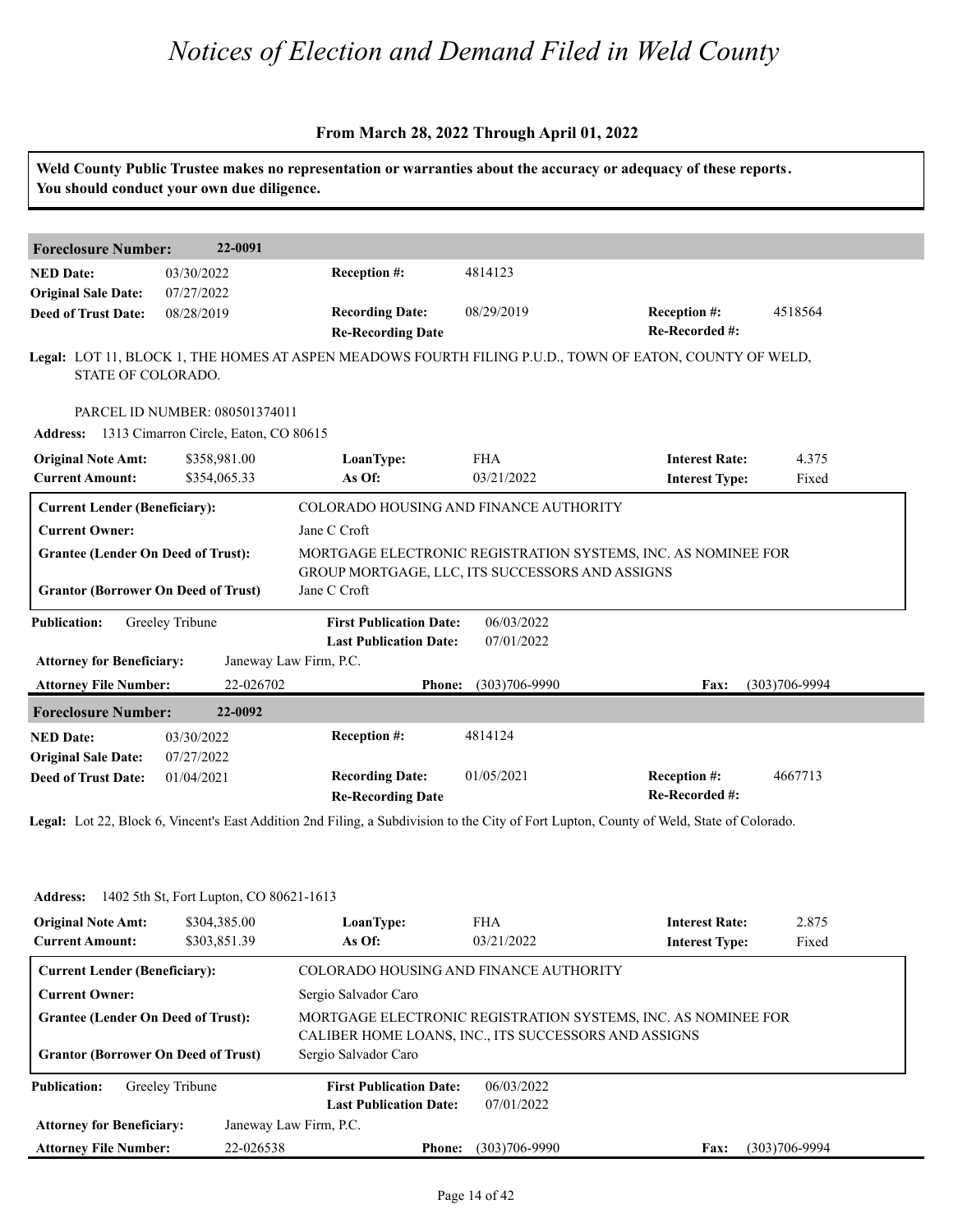|                                                                  | You should conduct your own due diligence.            |                                                                                                                      |                             | Weld County Public Trustee makes no representation or warranties about the accuracy or adequacy of these reports. |                   |
|------------------------------------------------------------------|-------------------------------------------------------|----------------------------------------------------------------------------------------------------------------------|-----------------------------|-------------------------------------------------------------------------------------------------------------------|-------------------|
| <b>Foreclosure Number:</b>                                       | 22-0093                                               |                                                                                                                      |                             |                                                                                                                   |                   |
| <b>NED Date:</b><br><b>Original Sale Date:</b>                   | 03/30/2022<br>07/27/2022                              | Reception #:                                                                                                         | 4814125                     |                                                                                                                   |                   |
| <b>Deed of Trust Date:</b>                                       | 04/24/2019                                            | <b>Recording Date:</b><br><b>Re-Recording Date</b>                                                                   | 04/29/2019                  | <b>Reception #:</b><br>Re-Recorded #:                                                                             | 4484812           |
|                                                                  |                                                       | Legal: LOT 16, BLOCK 2, PHILPOTT ADDITION, COUNTY OF WELD, STATE OF COLORADO                                         |                             |                                                                                                                   |                   |
| APN #: 130931407006                                              |                                                       |                                                                                                                      |                             |                                                                                                                   |                   |
| <b>Address:</b>                                                  | 1000 McKinley Ave, Fort Lupton, CO 80621              |                                                                                                                      |                             |                                                                                                                   |                   |
| <b>Original Note Amt:</b><br><b>Current Amount:</b>              | \$299,475.00<br>\$293,241.98                          | LoanType:<br>As Of:                                                                                                  | <b>FHA</b><br>03/22/2022    | <b>Interest Rate:</b><br><b>Interest Type:</b>                                                                    | 5.25<br>Fixed     |
| <b>Current Lender (Beneficiary):</b>                             |                                                       | COLORADO HOUSING AND FINANCE AUTHORITY                                                                               |                             |                                                                                                                   |                   |
| <b>Current Owner:</b>                                            |                                                       | Chad Vincent Mannon                                                                                                  |                             |                                                                                                                   |                   |
| <b>Grantee (Lender On Deed of Trust):</b>                        |                                                       |                                                                                                                      |                             | MORTGAGE ELECTRONIC REGISTRATION SYSTEMS, INC. AS NOMINEE FOR                                                     |                   |
| <b>Grantor (Borrower On Deed of Trust)</b>                       |                                                       | Chad Vincent Mannon                                                                                                  |                             | UNIVERSAL LENDING CORPORATION, ITS SUCCESSORS AND ASSIGNS                                                         |                   |
| <b>Publication:</b>                                              | Greeley Tribune                                       | <b>First Publication Date:</b><br><b>Last Publication Date:</b>                                                      | 06/03/2022<br>07/01/2022    |                                                                                                                   |                   |
| <b>Attorney for Beneficiary:</b><br><b>Attorney File Number:</b> | 22-026696                                             | Janeway Law Firm, P.C.<br><b>Phone:</b>                                                                              | $(303)706 - 9990$           | Fax:                                                                                                              | $(303)706 - 9994$ |
|                                                                  | 22-0094                                               |                                                                                                                      |                             |                                                                                                                   |                   |
| <b>Foreclosure Number:</b><br><b>NED Date:</b>                   | 03/30/2022                                            | <b>Reception #:</b>                                                                                                  | 4814126                     |                                                                                                                   |                   |
| <b>Original Sale Date:</b>                                       | 07/27/2022                                            |                                                                                                                      |                             |                                                                                                                   |                   |
| <b>Deed of Trust Date:</b>                                       | 10/06/2017                                            | <b>Recording Date:</b><br><b>Re-Recording Date</b>                                                                   | 10/10/2017                  | Reception #:<br>Re-Recorded #:                                                                                    | 4342774           |
|                                                                  | Legal: SEE ATTACHED LEGAL DESCRIPTION                 |                                                                                                                      |                             |                                                                                                                   |                   |
|                                                                  | <b>Address:</b> 2551 W 24th St #A4, Greeley, CO 80634 |                                                                                                                      |                             |                                                                                                                   |                   |
| <b>Original Note Amt:</b><br><b>Current Amount:</b>              | \$183,300.00<br>\$171,237.11                          | LoanType:<br>As Of:                                                                                                  | Conventional<br>03/21/2022  | <b>Interest Rate:</b><br><b>Interest Type:</b>                                                                    | 4.875<br>Fixed    |
| <b>Current Lender (Beneficiary):</b>                             |                                                       | COLORADO HOUSING AND FINANCE AUTHORITY                                                                               |                             |                                                                                                                   |                   |
| <b>Current Owner:</b>                                            |                                                       | Diane K Bredensteiner                                                                                                |                             |                                                                                                                   |                   |
| <b>Grantee (Lender On Deed of Trust):</b>                        |                                                       | MORTGAGE ELECTRONIC REGISTRATION SYSTEMS, INC. AS NOMINEE FOR<br>ELEVATIONS CREDIT UNION, ITS SUCCESSORS AND ASSIGNS |                             |                                                                                                                   |                   |
| <b>Grantor (Borrower On Deed of Trust)</b>                       |                                                       | Diane K Bredensteiner                                                                                                |                             |                                                                                                                   |                   |
| <b>Publication:</b>                                              | Greeley Tribune                                       | <b>First Publication Date:</b><br><b>Last Publication Date:</b>                                                      | 06/03/2022<br>07/01/2022    |                                                                                                                   |                   |
| <b>Attorney for Beneficiary:</b>                                 |                                                       | Janeway Law Firm, P.C.                                                                                               |                             |                                                                                                                   |                   |
| <b>Attorney File Number:</b>                                     | 22-026775                                             |                                                                                                                      | <b>Phone:</b> (303)706-9990 | <b>Fax:</b>                                                                                                       | $(303)706 - 9994$ |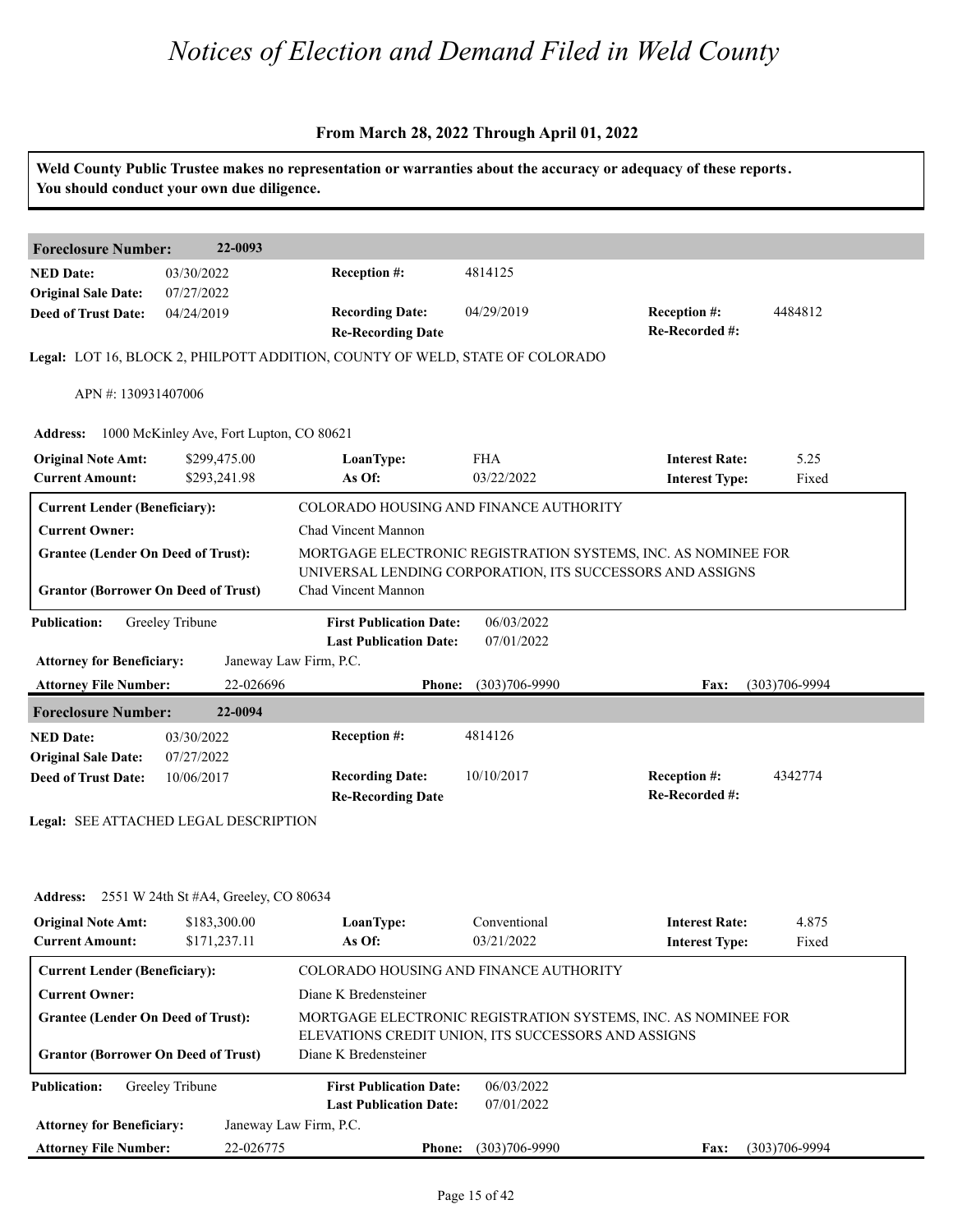|                                                          | You should conduct your own due diligence.        |                                                                                       |                          | Weld County Public Trustee makes no representation or warranties about the accuracy or adequacy of these reports. |                   |
|----------------------------------------------------------|---------------------------------------------------|---------------------------------------------------------------------------------------|--------------------------|-------------------------------------------------------------------------------------------------------------------|-------------------|
| <b>Foreclosure Number:</b>                               | 22-0095                                           |                                                                                       |                          |                                                                                                                   |                   |
| <b>NED Date:</b><br><b>Original Sale Date:</b>           | 03/30/2022<br>07/27/2022                          | Reception #:                                                                          | 4814127                  |                                                                                                                   |                   |
| <b>Deed of Trust Date:</b>                               | 02/25/2011                                        | <b>Recording Date:</b><br><b>Re-Recording Date</b>                                    | 02/28/2011               | Reception #:<br>Re-Recorded #:                                                                                    | 3752866           |
|                                                          | Legal: SEE ATTACHED LEGAL DESCRIPTION             |                                                                                       |                          |                                                                                                                   |                   |
|                                                          | Address: 633 Grand Avenue, Fort Lupton, CO 80621  |                                                                                       |                          |                                                                                                                   |                   |
| <b>Original Note Amt:</b><br><b>Current Amount:</b>      | \$76,997.00<br>\$63,690.36                        | LoanType:<br>As Of:                                                                   | <b>FHA</b><br>03/21/2022 | <b>Interest Rate:</b><br><b>Interest Type:</b>                                                                    | 5.375<br>Fixed    |
| <b>Current Lender (Beneficiary):</b>                     |                                                   | COLORADO HOUSING AND FINANCE AUTHORITY                                                |                          |                                                                                                                   |                   |
| <b>Current Owner:</b>                                    |                                                   | CRISTINA R ANDRADE AND RUBEN ADELARIO HERNANDEZ                                       |                          |                                                                                                                   |                   |
| <b>Grantee (Lender On Deed of Trust):</b>                |                                                   |                                                                                       |                          | MORTGAGE ELECTRONIC REGISTRATION SYSTEMS, INC. AS NOMINEE FOR                                                     |                   |
|                                                          |                                                   |                                                                                       |                          | PEOPLES MORTGAGE CORPORATION, ITS SUCCESSORS AND ASSIGNS                                                          |                   |
| <b>Grantor (Borrower On Deed of Trust)</b>               |                                                   | Jesus E Hernandez                                                                     |                          |                                                                                                                   |                   |
| <b>Publication:</b>                                      | Greeley Tribune                                   | <b>First Publication Date:</b><br><b>Last Publication Date:</b>                       | 06/03/2022<br>07/01/2022 |                                                                                                                   |                   |
| <b>Attorney for Beneficiary:</b>                         |                                                   | Janeway Law Firm, P.C.                                                                |                          |                                                                                                                   |                   |
| <b>Attorney File Number:</b>                             | 22-026879                                         | <b>Phone:</b>                                                                         | $(303)706 - 9990$        | Fax:                                                                                                              | $(303)706 - 9994$ |
| <b>Foreclosure Number:</b>                               | 22-0096                                           |                                                                                       |                          |                                                                                                                   |                   |
| <b>NED Date:</b>                                         | 03/30/2022                                        | Reception #:                                                                          | 4814128                  |                                                                                                                   |                   |
| <b>Original Sale Date:</b><br><b>Deed of Trust Date:</b> | 07/27/2022<br>02/23/2017                          | <b>Recording Date:</b><br><b>Re-Recording Date</b>                                    | 03/22/2017               | Reception #:<br>Re-Recorded #:                                                                                    | 4287467           |
|                                                          |                                                   | Legal: LOT 45, BLOCK 5, RIVERVIEW FARM SUBDIVISION, COUNTY OF WELD, STATE OF COLORADO |                          |                                                                                                                   |                   |
|                                                          |                                                   |                                                                                       |                          |                                                                                                                   |                   |
|                                                          | <b>Address:</b> 2812 Arbor Ave, Greeley, CO 80631 |                                                                                       |                          |                                                                                                                   |                   |
| <b>Original Note Amt:</b><br><b>Current Amount:</b>      | \$224,852.00<br>\$211,576.69                      | LoanType:<br>As Of:                                                                   | <b>FHA</b><br>03/21/2022 | <b>Interest Rate:</b><br><b>Interest Type:</b>                                                                    | 4.75<br>Fixed     |
| <b>Current Lender (Beneficiary):</b>                     |                                                   | COLORADO HOUSING AND FINANCE AUTHORITY                                                |                          |                                                                                                                   |                   |
| <b>Current Owner:</b>                                    |                                                   | Richard C Walter, Jr.                                                                 |                          |                                                                                                                   |                   |
| <b>Grantee (Lender On Deed of Trust):</b>                |                                                   | MORTGAGE ELECTRONIC REGISTRATION SYSTEMS, INC. AS NOMINEE FOR                         |                          |                                                                                                                   |                   |
| <b>Grantor (Borrower On Deed of Trust)</b>               |                                                   | Richard C Walter, Jr.                                                                 |                          | CHERRY CREEK MORTGAGE CO., INC., ITS SUCCESSORS AND ASSIGNS                                                       |                   |
| <b>Publication:</b>                                      | Greeley Tribune                                   | <b>First Publication Date:</b><br><b>Last Publication Date:</b>                       | 06/03/2022<br>07/01/2022 |                                                                                                                   |                   |
| <b>Attorney for Beneficiary:</b>                         |                                                   | Janeway Law Firm, P.C.                                                                |                          |                                                                                                                   |                   |
| <b>Attorney File Number:</b>                             | 22-026808                                         | <b>Phone:</b>                                                                         | $(303)706 - 9990$        | <b>Fax:</b>                                                                                                       | $(303)706 - 9994$ |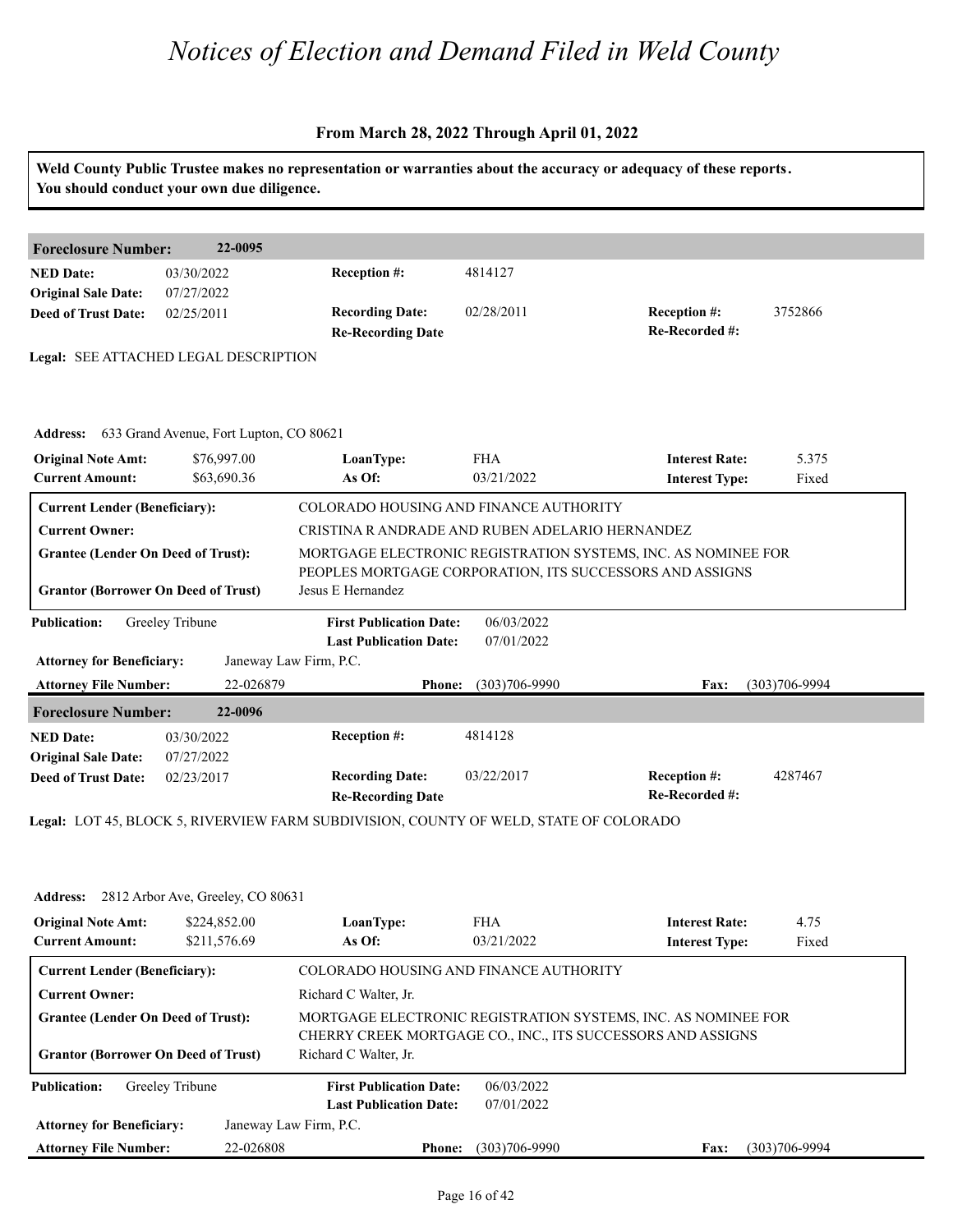|                                                                                         | You should conduct your own due diligence. |                                                                                           |                          | Weld County Public Trustee makes no representation or warranties about the accuracy or adequacy of these reports. |                   |
|-----------------------------------------------------------------------------------------|--------------------------------------------|-------------------------------------------------------------------------------------------|--------------------------|-------------------------------------------------------------------------------------------------------------------|-------------------|
| <b>Foreclosure Number:</b>                                                              | 22-0097                                    |                                                                                           |                          |                                                                                                                   |                   |
| <b>NED Date:</b><br><b>Original Sale Date:</b>                                          | 03/30/2022<br>07/27/2022                   | Reception #:                                                                              | 4814129                  |                                                                                                                   |                   |
| <b>Deed of Trust Date:</b>                                                              | 03/27/2015                                 | <b>Recording Date:</b><br><b>Re-Recording Date</b>                                        | 03/30/2015               | Reception #:<br>Re-Recorded #:                                                                                    | 4094139           |
| STATE OF COLORADO.                                                                      |                                            |                                                                                           |                          | Legal: LOT 10, BLOCK 2, LANCASTER NORTH ADDITION FOURTH FILING, CITY OF FORT LUPTON, COUNTY OF WELD,              |                   |
|                                                                                         | PARCEL ID NUMBER: 130932316010             | Address: 1003 LONGVIEW DRIVE, FORT LUPTON, CO 80621                                       |                          |                                                                                                                   |                   |
| <b>Original Note Amt:</b><br><b>Current Amount:</b>                                     | \$201,286.00<br>\$180,512.33               | LoanType:<br>As Of:                                                                       | <b>FHA</b><br>03/21/2022 | <b>Interest Rate:</b><br><b>Interest Type:</b>                                                                    | 4.625<br>Fixed    |
| <b>Current Lender (Beneficiary):</b>                                                    |                                            | COLORADO HOUSING AND FINANCE AUTHORITY                                                    |                          |                                                                                                                   |                   |
| <b>Current Owner:</b>                                                                   |                                            | Jose J. Zavala                                                                            |                          |                                                                                                                   |                   |
| <b>Grantee (Lender On Deed of Trust):</b><br><b>Grantor (Borrower On Deed of Trust)</b> |                                            | MEGASTAR FINANCIAL CORP., ITS SUCCESSORS AND ASSIGNS<br>Jose J. Zavala                    |                          | MORTGAGE ELECTRONIC REGISTRATION SYSTEMS, INC. AS NOMINEE FOR                                                     |                   |
| <b>Publication:</b><br><b>Attorney for Beneficiary:</b>                                 | Greeley Tribune                            | <b>First Publication Date:</b><br><b>Last Publication Date:</b><br>Janeway Law Firm, P.C. | 06/03/2022<br>07/01/2022 |                                                                                                                   |                   |
| <b>Attorney File Number:</b>                                                            | 19-021304                                  | <b>Phone:</b>                                                                             | $(303)706 - 9990$        | Fax:                                                                                                              | $(303)706 - 9994$ |
| <b>Foreclosure Number:</b>                                                              | 22-0098                                    |                                                                                           |                          |                                                                                                                   |                   |
| <b>NED Date:</b>                                                                        | 03/30/2022                                 | Reception #:                                                                              | 4814130                  |                                                                                                                   |                   |
| <b>Original Sale Date:</b><br><b>Deed of Trust Date:</b>                                | 07/27/2022<br>02/10/2020                   | <b>Recording Date:</b><br><b>Re-Recording Date</b>                                        | 02/24/2020               | <b>Reception #:</b><br>Re-Recorded #:                                                                             | 4568572           |
|                                                                                         |                                            |                                                                                           |                          | Legal: LOT 6, BLOCK 12, BLUE LAKE SUBDIVISION FILING NO. 2 FINAL PLAT, COUNTY OF WELD, STATE OF COLORADO.         |                   |
| APN #: 147125134006                                                                     |                                            |                                                                                           |                          |                                                                                                                   |                   |
|                                                                                         | Address: 231 Mesa Ave, Lochbuie, CO 80603  |                                                                                           |                          |                                                                                                                   |                   |
| <b>Original Note Amt:</b><br><b>Current Amount:</b>                                     | \$355,344.00<br>\$347,299.34               | LoanType:<br>As Of:                                                                       | <b>FHA</b><br>08/01/2021 | <b>Interest Rate:</b><br><b>Interest Type:</b>                                                                    | 4.25<br>Fixed     |
| <b>Current Lender (Beneficiary):</b>                                                    |                                            | COLORADO HOUSING AND FINANCE AUTHORITY                                                    |                          |                                                                                                                   |                   |
| <b>Current Owner:</b>                                                                   |                                            | Guillermo Hernandez                                                                       |                          |                                                                                                                   |                   |
| <b>Grantee (Lender On Deed of Trust):</b><br><b>Grantor (Borrower On Deed of Trust)</b> |                                            | CrossCountry Mortgage, LLC., ITS SUCCESSORS AND ASSIGNS<br>Guillermo Hernandez            |                          | MORTGAGE ELECTRONIC REGISTRATION SYSTEMS, INC. AS NOMINEE FOR                                                     |                   |
| <b>Publication:</b>                                                                     | Greeley Tribune                            | <b>First Publication Date:</b><br><b>Last Publication Date:</b>                           | 06/03/2022<br>07/01/2022 |                                                                                                                   |                   |
| <b>Attorney for Beneficiary:</b>                                                        |                                            | Janeway Law Firm, P.C.                                                                    |                          |                                                                                                                   |                   |
| <b>Attorney File Number:</b>                                                            | 22-026501                                  | Phone:                                                                                    | $(303)706 - 9990$        | <b>Fax:</b>                                                                                                       | $(303)706 - 9994$ |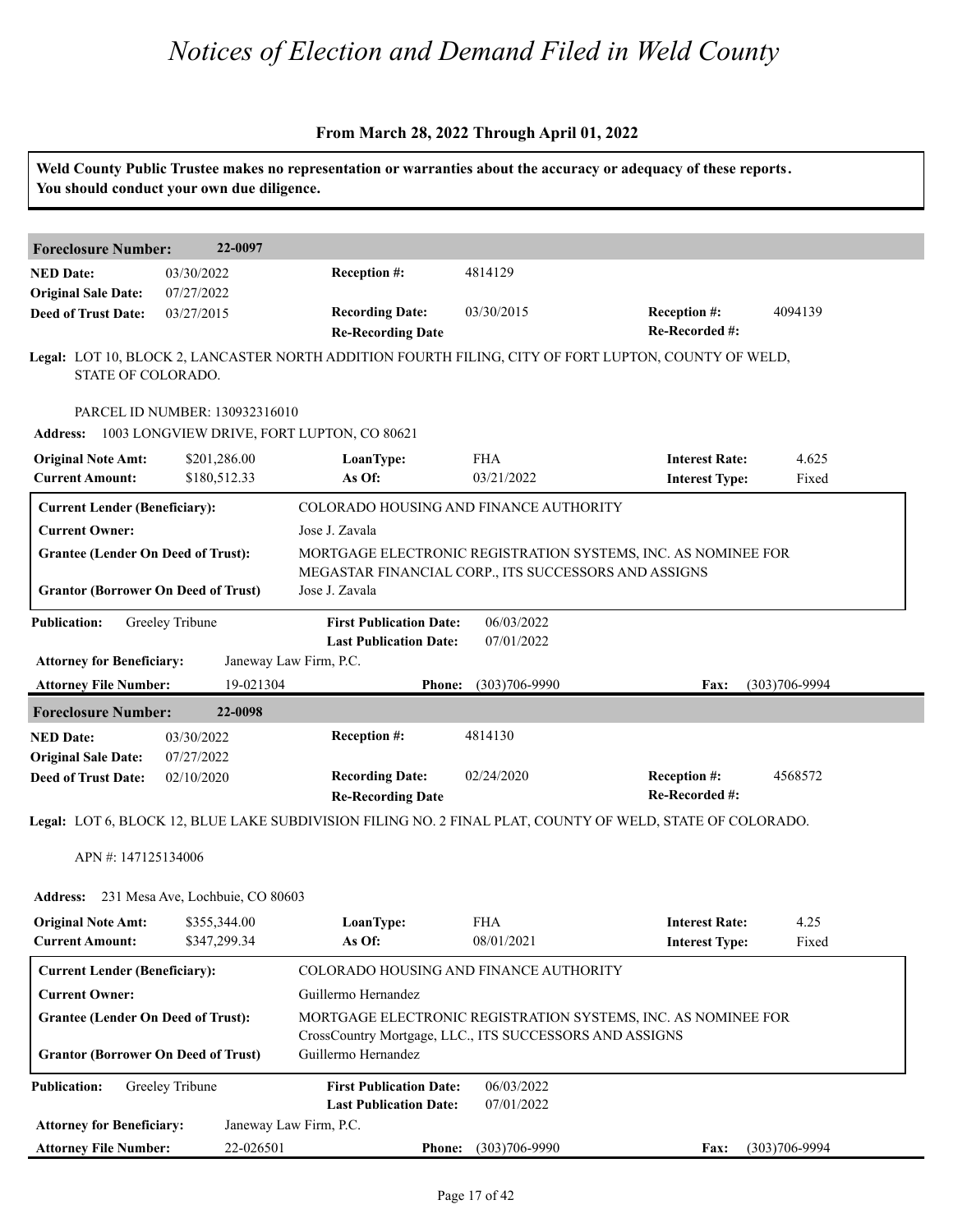|                                                          | You should conduct your own due diligence.       |                                                                                               |                          | Weld County Public Trustee makes no representation or warranties about the accuracy or adequacy of these reports.          |                     |
|----------------------------------------------------------|--------------------------------------------------|-----------------------------------------------------------------------------------------------|--------------------------|----------------------------------------------------------------------------------------------------------------------------|---------------------|
| <b>Foreclosure Number:</b>                               | 22-0099                                          |                                                                                               |                          |                                                                                                                            |                     |
| <b>NED Date:</b><br><b>Original Sale Date:</b>           | 03/30/2022<br>07/27/2022                         | <b>Reception #:</b>                                                                           | 4814131                  |                                                                                                                            |                     |
| <b>Deed of Trust Date:</b>                               | 09/08/2009                                       | <b>Recording Date:</b>                                                                        | 09/28/2009               | Reception #:                                                                                                               | 3651131             |
|                                                          |                                                  | <b>Re-Recording Date</b>                                                                      |                          | Re-Recorded #:                                                                                                             |                     |
|                                                          |                                                  | Legal: LOTS 127 TO 132, INCLUSIVE, BLOCK O, EVANS ADDITION, COUNTY OF WELD, STATE OF COLORADO |                          |                                                                                                                            |                     |
|                                                          | Address: 250 Dunmire Street, Frederick, CO 80530 |                                                                                               |                          |                                                                                                                            |                     |
| <b>Original Note Amt:</b><br><b>Current Amount:</b>      | \$112,596.00<br>\$87,794.59                      | LoanType:<br>As Of:                                                                           | <b>FHA</b><br>03/21/2022 | <b>Interest Rate:</b><br><b>Interest Type:</b>                                                                             | 6.625<br>Fixed      |
| <b>Current Lender (Beneficiary):</b>                     |                                                  | COLORADO HOUSING AND FINANCE AUTHORITY                                                        |                          |                                                                                                                            |                     |
| <b>Current Owner:</b>                                    |                                                  | Adrian Lucero                                                                                 |                          |                                                                                                                            |                     |
| <b>Grantee (Lender On Deed of Trust):</b>                |                                                  |                                                                                               |                          | MORTGAGE ELECTRONIC REGISTRATION SYSTEMS, INC. AS NOMINEE FOR<br>UNIVERSAL LENDING CORPORATION, ITS SUCCESSORS AND ASSIGNS |                     |
| <b>Grantor (Borrower On Deed of Trust)</b>               |                                                  | Adrian Lucero                                                                                 |                          |                                                                                                                            |                     |
| <b>Publication:</b>                                      | Greeley Tribune                                  | <b>First Publication Date:</b><br><b>Last Publication Date:</b>                               | 06/03/2022<br>07/01/2022 |                                                                                                                            |                     |
| <b>Attorney for Beneficiary:</b>                         |                                                  | Janeway Law Firm, P.C.                                                                        |                          |                                                                                                                            |                     |
| <b>Attorney File Number:</b>                             | 19-023040                                        | <b>Phone:</b>                                                                                 | $(303)706 - 9990$        | Fax:                                                                                                                       | $(303)706 - 9994$   |
| <b>Foreclosure Number:</b>                               | 22-0100                                          |                                                                                               |                          |                                                                                                                            |                     |
| <b>NED Date:</b>                                         | 03/30/2022                                       | <b>Reception #:</b>                                                                           | 4814132                  |                                                                                                                            |                     |
| <b>Original Sale Date:</b>                               | 07/27/2022                                       | <b>Recording Date:</b>                                                                        | 06/16/2010               | Reception #:                                                                                                               | 3699836             |
| <b>Deed of Trust Date:</b>                               | 06/02/2010                                       | <b>Re-Recording Date</b>                                                                      |                          | Re-Recorded #:                                                                                                             |                     |
| Legal: SEE ATTACHED LEGAL DESCRIPTION<br>A.P.N: R2946486 |                                                  |                                                                                               |                          |                                                                                                                            |                     |
|                                                          | Address: 2139 6Th Street, Greeley, CO 80631      |                                                                                               |                          |                                                                                                                            |                     |
| <b>Original Note Amt:</b><br><b>Current Amount:</b>      | \$72,030.00<br>\$59,533.16                       | LoanType:<br>As Of:                                                                           | <b>FHA</b><br>05/01/2020 | <b>Interest Rate:</b><br><b>Interest Type:</b>                                                                             | 5.375<br>Adjustable |
| <b>Current Lender (Beneficiary):</b>                     |                                                  | COLORADO HOUSING AND FINANCE AUTHORITY                                                        |                          |                                                                                                                            |                     |
| <b>Current Owner:</b>                                    |                                                  | Jeremy Hernandez                                                                              |                          |                                                                                                                            |                     |
| <b>Grantee (Lender On Deed of Trust):</b>                |                                                  | BANK OF COLORADO, ITS SUCCESSORS AND ASSIGNS                                                  |                          | MORTGAGE ELECTRONIC REGISTRATION SYSTEMS, INC. AS NOMINEE FOR                                                              |                     |
| <b>Grantor (Borrower On Deed of Trust)</b>               |                                                  | Jeremy Hernandez                                                                              |                          |                                                                                                                            |                     |
| <b>Publication:</b>                                      | Greeley Tribune                                  | <b>First Publication Date:</b><br><b>Last Publication Date:</b>                               | 06/03/2022<br>07/01/2022 |                                                                                                                            |                     |
| <b>Attorney for Beneficiary:</b>                         |                                                  | Janeway Law Firm, P.C.                                                                        |                          |                                                                                                                            |                     |
| <b>Attorney File Number:</b>                             | 19-022861                                        | <b>Phone:</b>                                                                                 | $(303)706 - 9990$        | <b>Fax:</b>                                                                                                                | $(303)706 - 9994$   |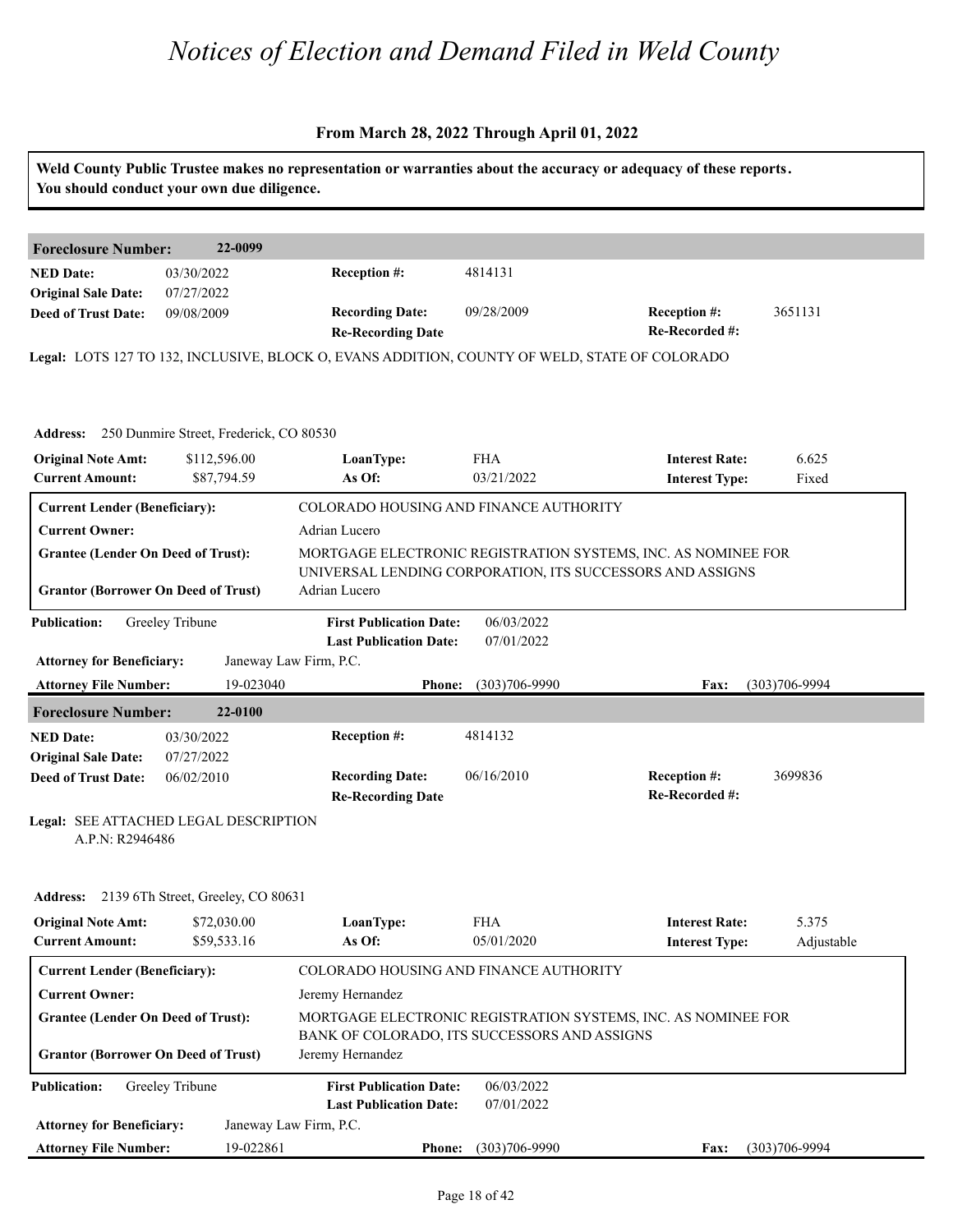|                                                                                         | You should conduct your own due diligence. |                                                                             |                          | Weld County Public Trustee makes no representation or warranties about the accuracy or adequacy of these reports.                                                                                             |                   |
|-----------------------------------------------------------------------------------------|--------------------------------------------|-----------------------------------------------------------------------------|--------------------------|---------------------------------------------------------------------------------------------------------------------------------------------------------------------------------------------------------------|-------------------|
| <b>Foreclosure Number:</b>                                                              | 22-0101                                    |                                                                             |                          |                                                                                                                                                                                                               |                   |
| <b>NED Date:</b><br><b>Original Sale Date:</b>                                          | 03/30/2022<br>07/27/2022                   | Reception #:                                                                | 4814133                  |                                                                                                                                                                                                               |                   |
| <b>Deed of Trust Date:</b>                                                              | 07/31/2018                                 | <b>Recording Date:</b><br><b>Re-Recording Date</b>                          | 08/02/2018               | Reception #:<br>Re-Recorded #:                                                                                                                                                                                | 4420513           |
| COLORADO.                                                                               |                                            |                                                                             |                          | Legal: LOT 3, BLOCK 1, LOCHWOOD PLANNED UNIT DEVELOPMENT FIRST FILING, COUNTY OF WELD, STATE OF                                                                                                               |                   |
| Address: 504 Locust Ave, Lochbuie, CO 80603                                             |                                            |                                                                             |                          |                                                                                                                                                                                                               |                   |
| <b>Original Note Amt:</b><br><b>Current Amount:</b>                                     | \$225,834.00<br>\$216,763.12               | LoanType:<br>As Of:                                                         | <b>FHA</b><br>03/21/2022 | <b>Interest Rate:</b><br><b>Interest Type:</b>                                                                                                                                                                | 5.125<br>Fixed    |
| <b>Current Lender (Beneficiary):</b>                                                    |                                            | COLORADO HOUSING AND FINANCE AUTHORITY                                      |                          |                                                                                                                                                                                                               |                   |
| <b>Current Owner:</b>                                                                   |                                            | Edgar G. Lamas Garcia                                                       |                          |                                                                                                                                                                                                               |                   |
| <b>Grantee (Lender On Deed of Trust):</b>                                               |                                            |                                                                             |                          | MORTGAGE ELECTRONIC REGISTRATION SYSTEMS, INC. AS NOMINEE FOR                                                                                                                                                 |                   |
| <b>Grantor (Borrower On Deed of Trust)</b>                                              |                                            | GUILD MORTGAGE COMPANY, ITS SUCCESSORS AND ASSIGNS<br>Edgar G. Lamas Garcia |                          |                                                                                                                                                                                                               |                   |
| <b>Publication:</b>                                                                     | Greeley Tribune                            | <b>First Publication Date:</b><br><b>Last Publication Date:</b>             | 06/03/2022<br>07/01/2022 |                                                                                                                                                                                                               |                   |
| <b>Attorney for Beneficiary:</b>                                                        |                                            | Janeway Law Firm, P.C.                                                      |                          |                                                                                                                                                                                                               |                   |
| <b>Attorney File Number:</b>                                                            | 20-023935                                  | <b>Phone:</b>                                                               | $(303)706 - 9990$        | Fax:                                                                                                                                                                                                          | $(303)706 - 9994$ |
| <b>Foreclosure Number:</b>                                                              | 22-0102                                    |                                                                             |                          |                                                                                                                                                                                                               |                   |
| <b>NED Date:</b>                                                                        | 03/30/2022                                 | Reception #:                                                                | 4814134                  |                                                                                                                                                                                                               |                   |
| <b>Original Sale Date:</b><br><b>Deed of Trust Date:</b>                                | 11/09/2022<br>04/30/2009                   | <b>Recording Date:</b><br><b>Re-Recording Date</b>                          | 05/18/2009               | <b>Reception #:</b><br>Re-Recorded #:                                                                                                                                                                         | 3623653           |
|                                                                                         | 4039672 TO CORRECT LEGAL DESCRIPTION.      |                                                                             |                          | Legal: LOT 5, BLOCK 1, THE COVE AT THE LANDINGS, A SUBDIVISION OF THE CITY OF EVANS, COUNTY OF WELD, STATE<br>OF COLORADO. PURSUANT TO AFFIDAVIT OF SCRIVENER'S ERROR RECORDED ON 08/20/2014 AT RECEPTION NO. |                   |
| Address: 3418 COVE WAY, EVANS, CO 80620                                                 |                                            |                                                                             |                          |                                                                                                                                                                                                               |                   |
| <b>Original Note Amt:</b>                                                               | \$112,818.00                               | LoanType:                                                                   | <b>FHA</b>               | <b>Interest Rate:</b>                                                                                                                                                                                         | 5.375             |
| <b>Current Amount:</b>                                                                  | \$85,227.48                                | As Of:                                                                      | 11/01/2021               | <b>Interest Type:</b>                                                                                                                                                                                         | Fixed             |
| <b>Current Lender (Beneficiary):</b>                                                    |                                            | COLORADO HOUSING AND FINANCE AUTHORITY                                      |                          |                                                                                                                                                                                                               |                   |
| <b>Current Owner:</b>                                                                   |                                            | Cesar S Perez                                                               |                          |                                                                                                                                                                                                               |                   |
| <b>Grantee (Lender On Deed of Trust):</b><br><b>Grantor (Borrower On Deed of Trust)</b> |                                            | WELLS FARGO BANK, N.A.<br>Cesar S Perez                                     |                          |                                                                                                                                                                                                               |                   |
| <b>Publication:</b>                                                                     | Greeley Tribune                            | <b>First Publication Date:</b><br><b>Last Publication Date:</b>             | 09/16/2022<br>10/14/2022 |                                                                                                                                                                                                               |                   |
| <b>Attorney for Beneficiary:</b>                                                        |                                            | Janeway Law Firm, P.C.                                                      |                          |                                                                                                                                                                                                               |                   |
| <b>Attorney File Number:</b>                                                            | 14-002813                                  |                                                                             | Phone: (303)706-9990     | <b>Fax:</b>                                                                                                                                                                                                   | $(303)706 - 9994$ |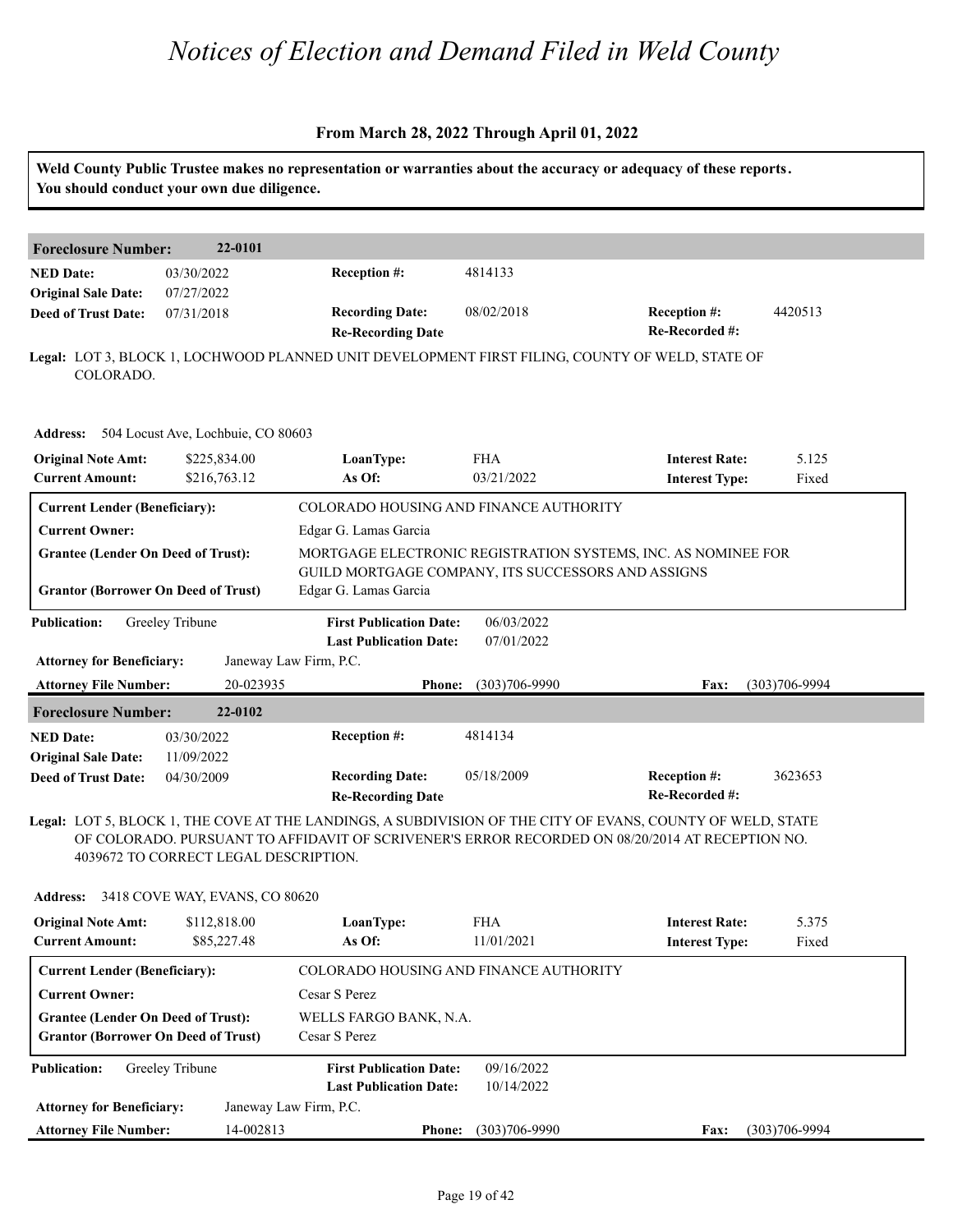#### **From March 28, 2022 Through April 01, 2022**

Weld County Public Trustee makes no representation or warranties about the accuracy or adequacy of these reports.

|                                                | You should conduct your own due diligence.      |                                                                                                   |                          |                                                                                                         |                   |
|------------------------------------------------|-------------------------------------------------|---------------------------------------------------------------------------------------------------|--------------------------|---------------------------------------------------------------------------------------------------------|-------------------|
|                                                | 22-0103                                         |                                                                                                   |                          |                                                                                                         |                   |
| <b>Foreclosure Number:</b>                     |                                                 |                                                                                                   |                          |                                                                                                         |                   |
| <b>NED Date:</b><br><b>Original Sale Date:</b> | 03/30/2022<br>07/27/2022                        | Reception #:                                                                                      | 4814135                  |                                                                                                         |                   |
| <b>Deed of Trust Date:</b>                     | 08/26/2019                                      | <b>Recording Date:</b>                                                                            | 09/24/2019               | Reception #:                                                                                            | 4526223           |
|                                                |                                                 | <b>Re-Recording Date</b>                                                                          |                          | Re-Recorded #:                                                                                          |                   |
| STATE OF COLORADO.                             |                                                 |                                                                                                   |                          | Legal: LOT 14, BLOCK 2, VINCENT'S EAST ADDITION 2ND FILING, TO THE CITY OF FORT LUPTON, COUNTY OF WELD, |                   |
| APN #: 147105238014                            |                                                 |                                                                                                   |                          |                                                                                                         |                   |
|                                                | Address: 1209 7th Street, Fort Lupton, CO 80621 |                                                                                                   |                          |                                                                                                         |                   |
| <b>Original Note Amt:</b>                      | \$303,293.00                                    | LoanType:                                                                                         | <b>FHA</b>               | <b>Interest Rate:</b>                                                                                   | 4.25              |
| <b>Current Amount:</b>                         | \$299,047.19                                    | As Of:                                                                                            | 03/21/2022               | <b>Interest Type:</b>                                                                                   | Fixed             |
| <b>Current Lender (Beneficiary):</b>           |                                                 | COLORADO HOUSING AND FINANCE AUTHORITY                                                            |                          |                                                                                                         |                   |
| <b>Current Owner:</b>                          |                                                 | Jason Blake AND Tammy Petrie                                                                      |                          |                                                                                                         |                   |
| <b>Grantee (Lender On Deed of Trust):</b>      |                                                 |                                                                                                   |                          | MORTGAGE ELECTRONIC REGISTRATION SYSTEMS, INC. AS NOMINEE FOR                                           |                   |
|                                                |                                                 |                                                                                                   |                          | COMMERCE HOME MORTGAGE, LLC, ITS SUCCESSORS AND ASSIGNS                                                 |                   |
| <b>Grantor (Borrower On Deed of Trust)</b>     |                                                 | Jason Blake AND Tammy Petrie                                                                      |                          |                                                                                                         |                   |
| <b>Publication:</b>                            | Greeley Tribune                                 | <b>First Publication Date:</b>                                                                    | 06/03/2022               |                                                                                                         |                   |
|                                                |                                                 | <b>Last Publication Date:</b>                                                                     | 07/01/2022               |                                                                                                         |                   |
| <b>Attorney for Beneficiary:</b>               |                                                 | Janeway Law Firm, P.C.                                                                            |                          |                                                                                                         |                   |
| <b>Attorney File Number:</b>                   | 22-026488                                       | <b>Phone:</b>                                                                                     | $(303)706 - 9990$        | Fax:                                                                                                    | $(303)706 - 9994$ |
| <b>Foreclosure Number:</b>                     | 22-0104                                         |                                                                                                   |                          |                                                                                                         |                   |
| <b>NED Date:</b>                               | 03/30/2022                                      | Reception #:                                                                                      | 4814136                  |                                                                                                         |                   |
| <b>Original Sale Date:</b>                     | 07/27/2022                                      |                                                                                                   |                          |                                                                                                         |                   |
| <b>Deed of Trust Date:</b>                     | 06/06/2018                                      | <b>Recording Date:</b>                                                                            | 06/08/2018               | Reception #:                                                                                            | 4405868           |
|                                                |                                                 | <b>Re-Recording Date</b>                                                                          |                          | Re-Recorded #:                                                                                          |                   |
| COLORADO.                                      |                                                 | Legal: LOT 3, 4 AND 5, BLOCK 1, TWOMBLY'S ADDITION, CITY OF FORT LUPTON, COUNTY OF WELD, STATE OF |                          |                                                                                                         |                   |
|                                                | Address: 805 Park Avenue, Fort Lupton, CO 80621 |                                                                                                   |                          |                                                                                                         |                   |
| <b>Original Note Amt:</b>                      | \$340,252.00                                    | LoanType:                                                                                         | <b>FHA</b>               | <b>Interest Rate:</b>                                                                                   | 3.125             |
| <b>Current Amount:</b>                         | \$324,752.36                                    | As Of:                                                                                            | 03/23/2022               | <b>Interest Type:</b>                                                                                   | Fixed             |
| <b>Current Lender (Beneficiary):</b>           |                                                 | COLORADO HOUSING AND FINANCE AUTHORITY                                                            |                          |                                                                                                         |                   |
| <b>Current Owner:</b>                          |                                                 | Jeremy P Norris                                                                                   |                          |                                                                                                         |                   |
| <b>Grantee (Lender On Deed of Trust):</b>      |                                                 |                                                                                                   |                          | MORTGAGE ELECTRONIC REGISTRATION SYSTEMS, INC. AS NOMINEE FOR                                           |                   |
|                                                |                                                 | ENVOY MORTGAGE, LTD, ITS SUCCESSORS AND ASSIGNS                                                   |                          |                                                                                                         |                   |
| <b>Grantor (Borrower On Deed of Trust)</b>     |                                                 | Jeremy P Norris                                                                                   |                          |                                                                                                         |                   |
| <b>Publication:</b>                            | Greeley Tribune                                 | <b>First Publication Date:</b><br><b>Last Publication Date:</b>                                   | 06/03/2022<br>07/01/2022 |                                                                                                         |                   |
| <b>Attorney for Beneficiary:</b>               |                                                 | Janeway Law Firm, P.C.                                                                            |                          |                                                                                                         |                   |
| <b>Attorney File Number:</b>                   | 22-026472                                       | <b>Phone:</b>                                                                                     | $(303)706 - 9990$        | <b>Fax:</b>                                                                                             | $(303)706 - 9994$ |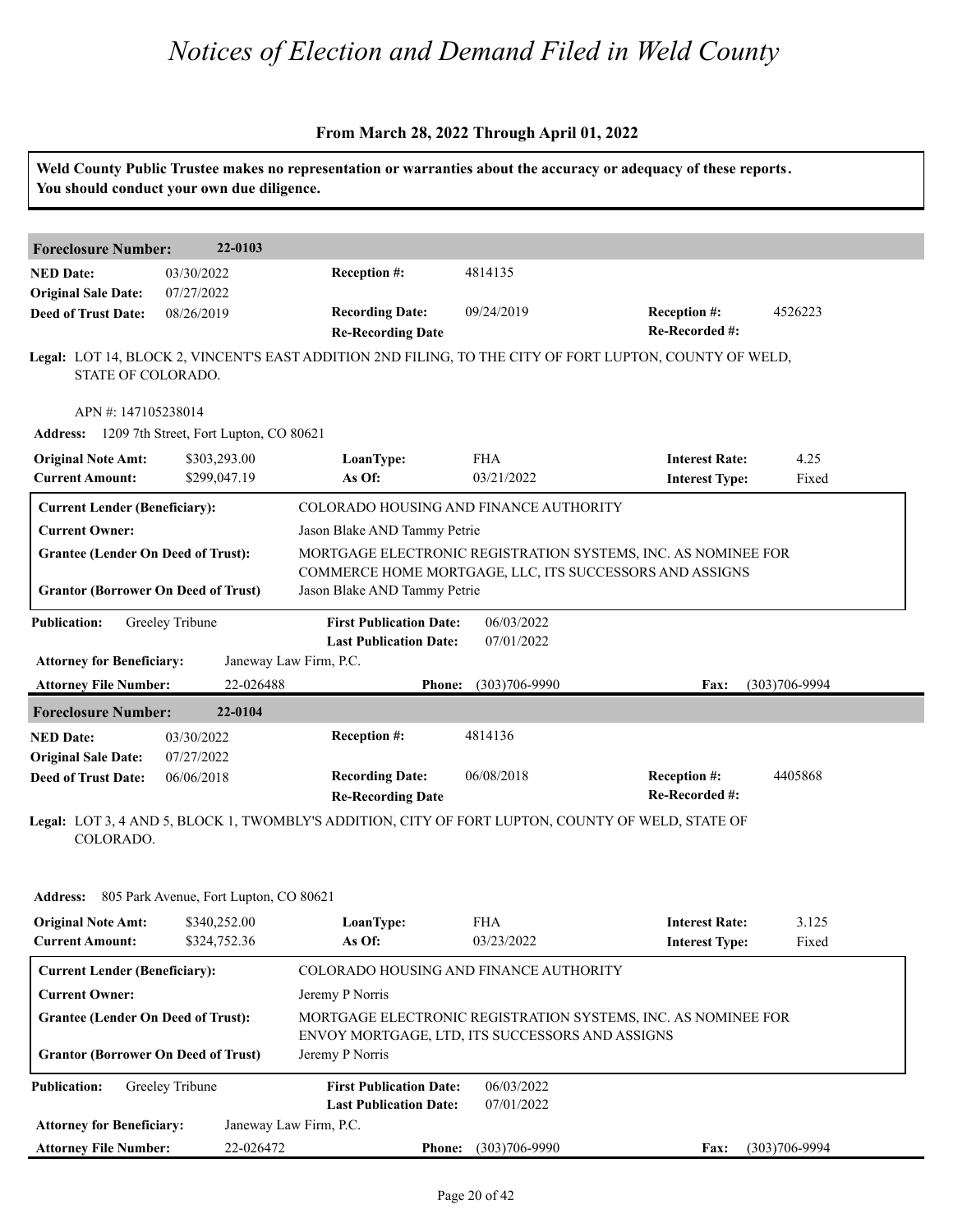|                                                                                         | You should conduct your own due diligence. |                                                                                           |                                                                                           | Weld County Public Trustee makes no representation or warranties about the accuracy or adequacy of these reports.           |                   |  |
|-----------------------------------------------------------------------------------------|--------------------------------------------|-------------------------------------------------------------------------------------------|-------------------------------------------------------------------------------------------|-----------------------------------------------------------------------------------------------------------------------------|-------------------|--|
| <b>Foreclosure Number:</b>                                                              | 22-0105                                    |                                                                                           |                                                                                           |                                                                                                                             |                   |  |
| <b>NED Date:</b>                                                                        | 03/30/2022                                 | Reception #:                                                                              | 4814137                                                                                   |                                                                                                                             |                   |  |
| <b>Original Sale Date:</b>                                                              | 07/27/2022                                 |                                                                                           |                                                                                           |                                                                                                                             |                   |  |
| <b>Deed of Trust Date:</b>                                                              | 05/29/2020                                 | <b>Recording Date:</b><br><b>Re-Recording Date</b>                                        | 06/02/2020                                                                                | Reception #:<br>Re-Recorded #:                                                                                              | 4595390           |  |
| COLORADO                                                                                |                                            |                                                                                           |                                                                                           | Legal: LOT 21, BLOCK 10, CENTENNIAL FARMS SUBDIVISION, TOWN OF MILLIKEN, COUNTY OF WELD, STATE OF                           |                   |  |
| <b>Address:</b>                                                                         | 1298 South Dusk Drive, Milliken, CO 80543  |                                                                                           |                                                                                           |                                                                                                                             |                   |  |
| <b>Original Note Amt:</b><br><b>Current Amount:</b>                                     | \$304,385.00<br>\$296,179.28               | LoanType:<br>As Of:                                                                       | <b>FHA</b><br>03/23/2022                                                                  | <b>Interest Rate:</b><br><b>Interest Type:</b>                                                                              | 3.375<br>Fixed    |  |
| <b>Current Lender (Beneficiary):</b>                                                    |                                            | COLORADO HOUSING AND FINANCE AUTHORITY                                                    |                                                                                           |                                                                                                                             |                   |  |
| <b>Current Owner:</b>                                                                   |                                            | <b>Trent Jones</b>                                                                        |                                                                                           |                                                                                                                             |                   |  |
| <b>Grantee (Lender On Deed of Trust):</b><br><b>Grantor (Borrower On Deed of Trust)</b> |                                            | <b>Trent Jones</b>                                                                        |                                                                                           | MORTGAGE ELECTRONIC REGISTRATION SYSTEMS, INC. AS NOMINEE FOR<br>AMERICAN FINANCING CORPORATION, ITS SUCCESSORS AND ASSIGNS |                   |  |
| <b>Publication:</b><br><b>Attorney for Beneficiary:</b>                                 | Greeley Tribune                            | <b>First Publication Date:</b><br><b>Last Publication Date:</b><br>Janeway Law Firm, P.C. | 06/03/2022<br>07/01/2022                                                                  |                                                                                                                             |                   |  |
| <b>Attorney File Number:</b>                                                            | 22-027104                                  | <b>Phone:</b>                                                                             | $(303)706 - 9990$                                                                         | Fax:                                                                                                                        | $(303)706 - 9994$ |  |
| <b>Foreclosure Number:</b>                                                              | 22-0106                                    |                                                                                           |                                                                                           |                                                                                                                             |                   |  |
| <b>NED Date:</b><br><b>Original Sale Date:</b>                                          | 03/30/2022<br>07/27/2022                   | Reception #:                                                                              | 4814138                                                                                   |                                                                                                                             |                   |  |
| <b>Deed of Trust Date:</b>                                                              | 01/30/2014                                 | <b>Recording Date:</b><br><b>Re-Recording Date</b>                                        | 01/31/2014                                                                                | <b>Reception #:</b><br>Re-Recorded #:                                                                                       | 3993425           |  |
|                                                                                         | WELD, STATE OF COLORADO.                   |                                                                                           |                                                                                           | Legal: LOT 14, BLOCK 4, COUNTRY CLUB WEST FOURTH FILING, A SUBDIVISION OF THE CITY OF GREELEY, COUNTY OF                    |                   |  |
| <b>Address:</b>                                                                         | 1667 55th Ave., Greeley, CO 80634          |                                                                                           |                                                                                           |                                                                                                                             |                   |  |
| <b>Original Note Amt:</b><br><b>Current Amount:</b>                                     | \$220,825.00<br>\$223,491.59               | LoanType:<br>As Of:                                                                       | <b>FHA</b><br>03/25/2022                                                                  | <b>Interest Rate:</b><br><b>Interest Type:</b>                                                                              | 4.5<br>Fixed      |  |
| <b>Current Lender (Beneficiary):</b>                                                    |                                            | Caliber Home Loans, Inc.                                                                  |                                                                                           |                                                                                                                             |                   |  |
| <b>Current Owner:</b>                                                                   |                                            | Stephanie Morones and Adrian Villanueva                                                   |                                                                                           |                                                                                                                             |                   |  |
| <b>Grantee (Lender On Deed of Trust):</b>                                               |                                            | Successors and Assigns                                                                    | Mortgage Electronic Reigstration Systems, Inc., as nominee for Cobalt Mortgage, Inc., Its |                                                                                                                             |                   |  |
| <b>Grantor (Borrower On Deed of Trust)</b>                                              |                                            | Stephanie Morones and Adrian Villanueva                                                   |                                                                                           |                                                                                                                             |                   |  |
| <b>Publication:</b>                                                                     | Greeley Tribune                            | <b>First Publication Date:</b><br><b>Last Publication Date:</b>                           | 06/03/2022<br>07/01/2022                                                                  |                                                                                                                             |                   |  |
| <b>Attorney for Beneficiary:</b>                                                        |                                            | McCarthy & Holthus, LLP                                                                   |                                                                                           |                                                                                                                             |                   |  |
| <b>Attorney File Number:</b>                                                            | CO-22-913037-LL                            |                                                                                           | Phone: (877)369-6122                                                                      | Fax:                                                                                                                        | $(866)894-7369$   |  |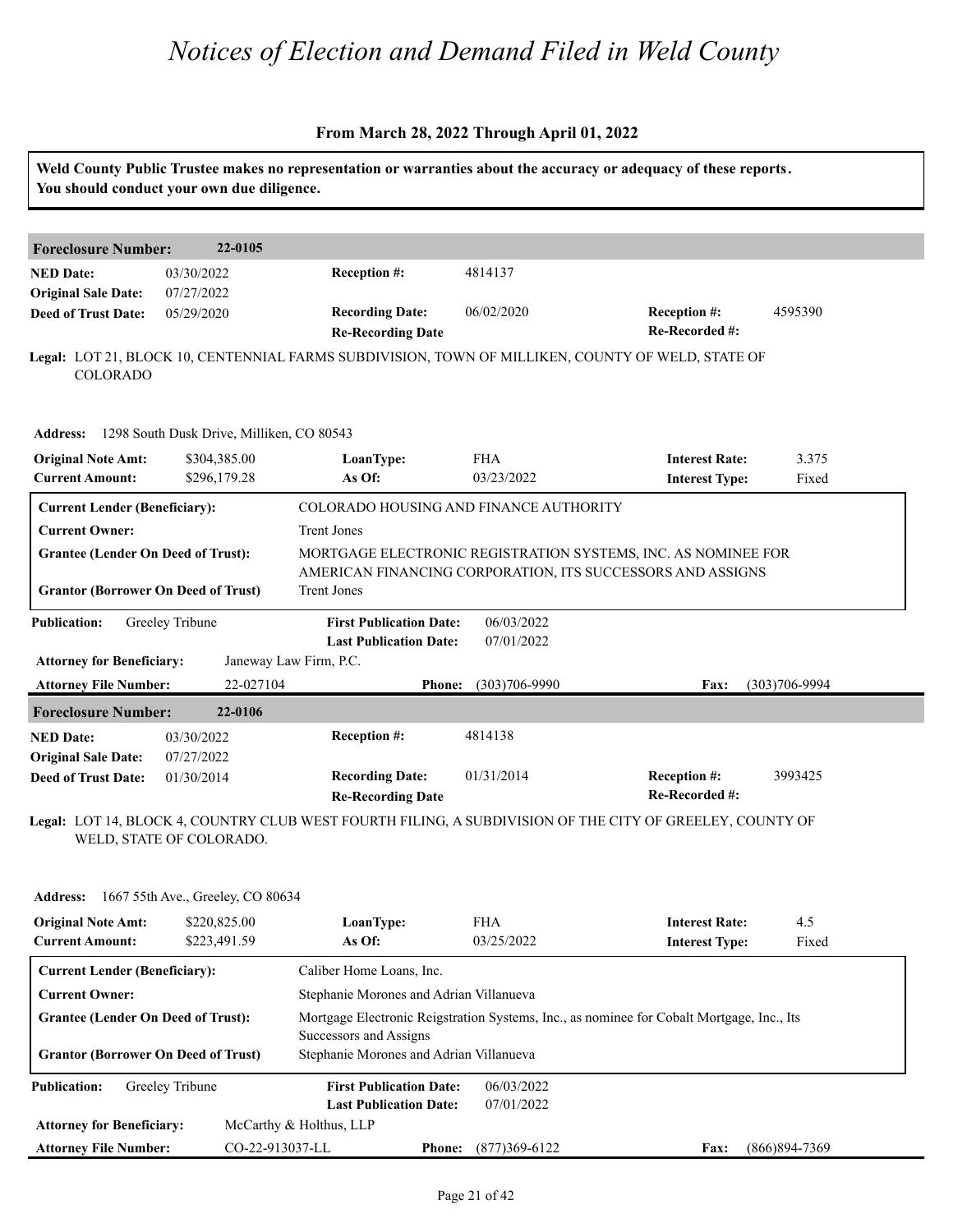| 4384296                                                                                                    |
|------------------------------------------------------------------------------------------------------------|
|                                                                                                            |
|                                                                                                            |
|                                                                                                            |
|                                                                                                            |
|                                                                                                            |
|                                                                                                            |
| 4.75<br>Fixed                                                                                              |
|                                                                                                            |
|                                                                                                            |
| Mortgage Electronic Registration Systems, Inc., as nominee for Marketplace Home Mortgage,                  |
|                                                                                                            |
|                                                                                                            |
|                                                                                                            |
|                                                                                                            |
|                                                                                                            |
|                                                                                                            |
| 4508511                                                                                                    |
| Legal: LOT 15, BLOCK 3, BLUE LAKE SUBDIVISION, FILING NO. 2 FINAL PLAT, COUNTY OF WELD, STATE OF COLORADO. |
|                                                                                                            |
| 3.375<br>Fixed                                                                                             |
|                                                                                                            |
|                                                                                                            |
|                                                                                                            |
|                                                                                                            |
|                                                                                                            |
|                                                                                                            |
| MORTGAGE ELECTRONIC REGISTRATION SYSTEMS, INC. AS NOMINEE FOR                                              |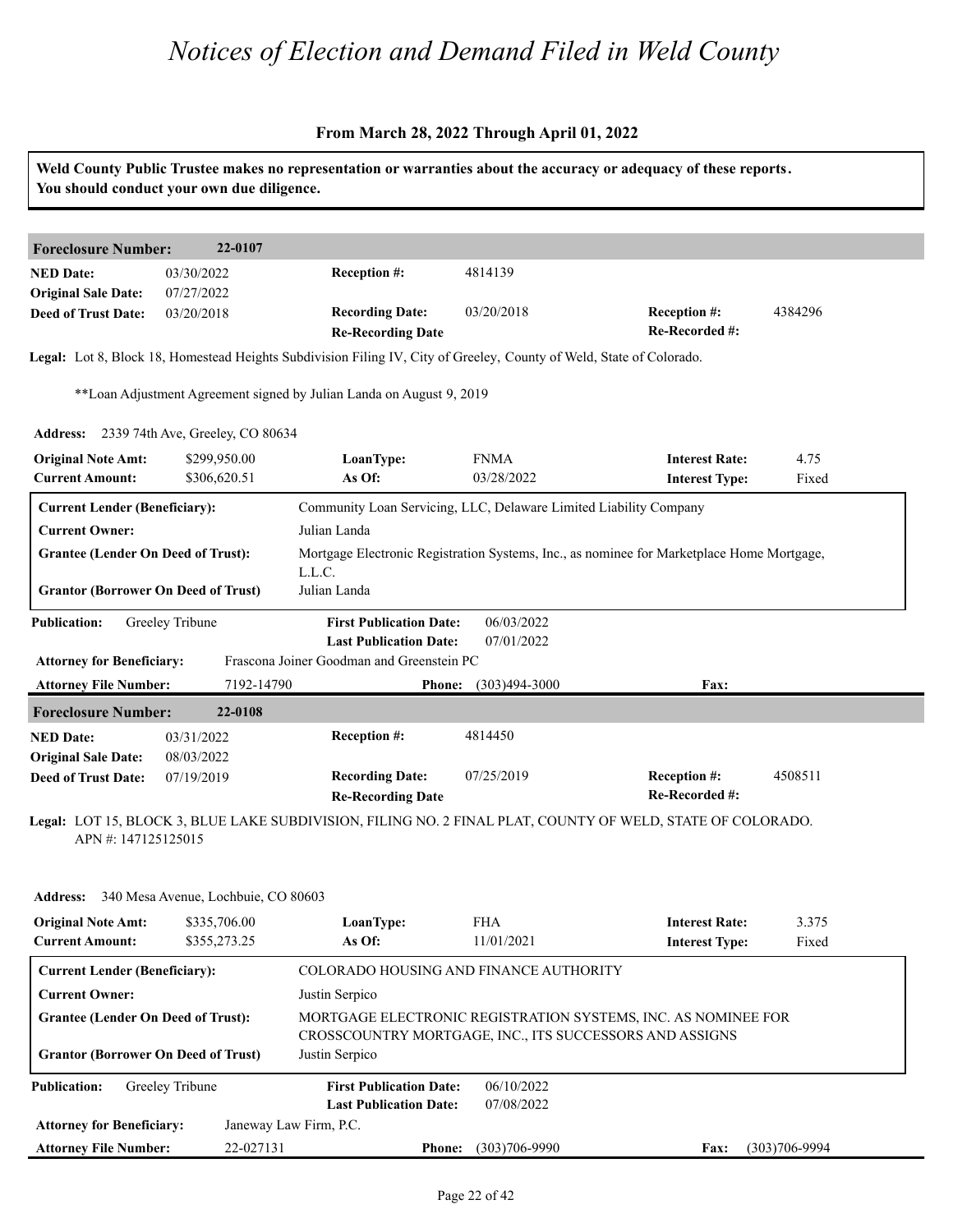#### **From March 28, 2022 Through April 01, 2022**

|                                                     | You should conduct your own due diligence.   |                                                                          |                          | Weld County Public Trustee makes no representation or warranties about the accuracy or adequacy of these reports. |                   |  |
|-----------------------------------------------------|----------------------------------------------|--------------------------------------------------------------------------|--------------------------|-------------------------------------------------------------------------------------------------------------------|-------------------|--|
| <b>Foreclosure Number:</b>                          | 22-0109                                      |                                                                          |                          |                                                                                                                   |                   |  |
| <b>NED Date:</b><br><b>Original Sale Date:</b>      | 03/31/2022<br>08/03/2022                     | Reception #:                                                             | 4814594                  |                                                                                                                   |                   |  |
| <b>Deed of Trust Date:</b>                          | 07/18/2018                                   | <b>Recording Date:</b><br><b>Re-Recording Date</b>                       | 07/19/2018               | <b>Reception #:</b><br>Re-Recorded #:                                                                             | 4416482           |  |
|                                                     | Legal: SEE ATTACHED LEGAL DESCRIPTION.       |                                                                          |                          |                                                                                                                   |                   |  |
|                                                     | PARCEL ID NUMBER: 096107305014               |                                                                          |                          |                                                                                                                   |                   |  |
|                                                     | Address: 2116 16Th Street, Greeley, CO 80631 |                                                                          |                          |                                                                                                                   |                   |  |
| <b>Original Note Amt:</b><br><b>Current Amount:</b> | \$236,143.00<br>\$226,004.05                 | LoanType:<br>As Of:                                                      | <b>FHA</b><br>01/01/2021 | <b>Interest Rate:</b><br><b>Interest Type:</b>                                                                    | 5.25<br>Fixed     |  |
| <b>Current Lender (Beneficiary):</b>                |                                              | COLORADO HOUSING AND FINANCE AUTHORITY                                   |                          |                                                                                                                   |                   |  |
| <b>Current Owner:</b>                               |                                              | Sean David Short                                                         |                          |                                                                                                                   |                   |  |
| <b>Grantee (Lender On Deed of Trust):</b>           |                                              | MORTGAGE ELECTRONIC REGISTRATION SYSTEMS, INC. AS NOMINEE FOR            |                          |                                                                                                                   |                   |  |
| <b>Grantor (Borrower On Deed of Trust)</b>          |                                              | Sean David Short                                                         |                          | CORNERSTONE HOME LENDING, INC., ITS SUCCESSORS AND ASSIGNS                                                        |                   |  |
| <b>Publication:</b>                                 | Greeley Tribune                              | <b>First Publication Date:</b><br><b>Last Publication Date:</b>          | 06/10/2022<br>07/08/2022 |                                                                                                                   |                   |  |
| <b>Attorney for Beneficiary:</b>                    |                                              | Janeway Law Firm, P.C.                                                   |                          |                                                                                                                   |                   |  |
| <b>Attorney File Number:</b>                        | 22-026743                                    | <b>Phone:</b>                                                            | $(303)706 - 9990$        | Fax:                                                                                                              | $(303)706 - 9994$ |  |
| <b>Foreclosure Number:</b>                          | 22-0110                                      |                                                                          |                          |                                                                                                                   |                   |  |
| <b>NED Date:</b><br><b>Original Sale Date:</b>      | 03/31/2022<br>08/03/2022                     | <b>Reception #:</b>                                                      | 4814595                  |                                                                                                                   |                   |  |
| <b>Deed of Trust Date:</b>                          | 07/30/2019                                   | <b>Recording Date:</b><br><b>Re-Recording Date</b>                       | 08/05/2019               | Reception #:<br>Re-Recorded #:                                                                                    | 4511722           |  |
|                                                     |                                              | L. LOT 10, BELGEEU LOBEG GUBBU GOLD GOLD TEM OF WELD, GELTE OF GOLOB LDO |                          |                                                                                                                   |                   |  |

**Legal:** LOT 18, PEACEFUL ACRES SUBDIVISION, COUNTY OF WELD, STATE OF COLORADO.

| <b>Address:</b>                                     | 551 Paden Lane, Fort Lupton, CO 80621 |                                                                                                                             |                          |                                                |               |  |  |
|-----------------------------------------------------|---------------------------------------|-----------------------------------------------------------------------------------------------------------------------------|--------------------------|------------------------------------------------|---------------|--|--|
| <b>Original Note Amt:</b><br><b>Current Amount:</b> | \$338,751.00<br>\$328,042.76          | LoanType:<br>As Of:                                                                                                         | <b>FHA</b><br>09/01/2021 | <b>Interest Rate:</b><br><b>Interest Type:</b> | 4.75<br>Fixed |  |  |
| <b>Current Lender (Beneficiary):</b>                |                                       | COLORADO HOUSING AND FINANCE AUTHORITY                                                                                      |                          |                                                |               |  |  |
| <b>Current Owner:</b>                               |                                       | Alejandro Chairez-Rangel AND Maria Chairez                                                                                  |                          |                                                |               |  |  |
| <b>Grantee (Lender On Deed of Trust):</b>           |                                       | MORTGAGE ELECTRONIC REGISTRATION SYSTEMS, INC. AS NOMINEE FOR<br>AMERICAN FINANCING CORPORATION, ITS SUCCESSORS AND ASSIGNS |                          |                                                |               |  |  |
| <b>Grantor (Borrower On Deed of Trust)</b>          |                                       | Alejandro Chairez-Rangel AND Maria Chairez                                                                                  |                          |                                                |               |  |  |
| <b>Publication:</b>                                 | Greeley Tribune                       | <b>First Publication Date:</b>                                                                                              | 06/10/2022               |                                                |               |  |  |
|                                                     |                                       | <b>Last Publication Date:</b>                                                                                               | 07/08/2022               |                                                |               |  |  |
| <b>Attorney for Beneficiary:</b>                    |                                       | Janeway Law Firm, P.C.                                                                                                      |                          |                                                |               |  |  |
| <b>Attorney File Number:</b>                        | 22-026584                             | <b>Phone:</b>                                                                                                               | $(303)706 - 9990$        | <b>Fax:</b>                                    | (303)706-9994 |  |  |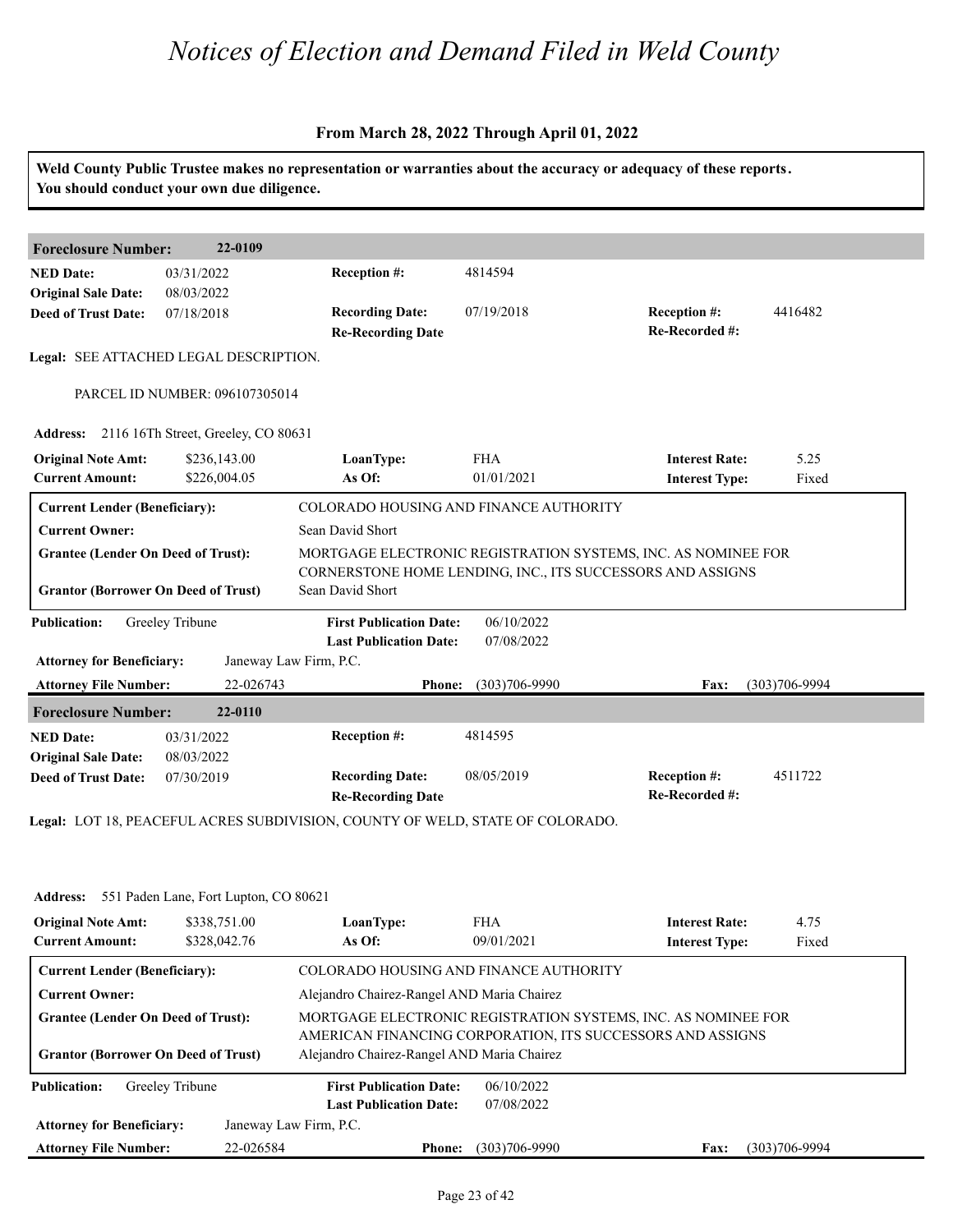|                                                                                         | You should conduct your own due diligence.                     |                                                                                       |                          | Weld County Public Trustee makes no representation or warranties about the accuracy or adequacy of these reports.                                                                                                                                                                                                                                                                                               |                  |
|-----------------------------------------------------------------------------------------|----------------------------------------------------------------|---------------------------------------------------------------------------------------|--------------------------|-----------------------------------------------------------------------------------------------------------------------------------------------------------------------------------------------------------------------------------------------------------------------------------------------------------------------------------------------------------------------------------------------------------------|------------------|
|                                                                                         | 22-0111                                                        |                                                                                       |                          |                                                                                                                                                                                                                                                                                                                                                                                                                 |                  |
| <b>Foreclosure Number:</b>                                                              |                                                                |                                                                                       |                          |                                                                                                                                                                                                                                                                                                                                                                                                                 |                  |
| <b>NED Date:</b>                                                                        | 03/31/2022                                                     | Reception #:                                                                          | 4814453                  |                                                                                                                                                                                                                                                                                                                                                                                                                 |                  |
| <b>Original Sale Date:</b>                                                              | 08/03/2022                                                     |                                                                                       |                          |                                                                                                                                                                                                                                                                                                                                                                                                                 |                  |
| <b>Deed of Trust Date:</b>                                                              | 09/01/2018                                                     | <b>Recording Date:</b><br><b>Re-Recording Date</b>                                    | 09/10/2018               | Reception #:<br>Re-Recorded #:                                                                                                                                                                                                                                                                                                                                                                                  | 4429331          |
|                                                                                         |                                                                | COUNTY OF WELD AND STATE OF COLORADO, DESCRIBED AS FOLLOWS:                           |                          | Legal: ALL THE REAL PROPERTY, TOGETHER WITH IMPROVEMENTS, IF ANY, SITUATE, LYING AND BEING IN THE                                                                                                                                                                                                                                                                                                               |                  |
|                                                                                         |                                                                | LOTS 12 AND 13, BLOCK 35, IN THE TOWN OF MILLIKEN, COUNTY OF WELD, STATE OF COLORADO. |                          |                                                                                                                                                                                                                                                                                                                                                                                                                 |                  |
| <b>Original Note Amt:</b>                                                               | Address: 1415 Broad Street, Milliken, CO 80543<br>\$154,950.00 | IN ANYWISE APPERTAINING, AND THE REVERSION AND<br>LoanType:                           | <b>FHA</b>               | TOGETHER WITH ALL AND SINGULAR THE HEREDITAMENTS AND APPURTENANCES THEREUNTO BELONGING, OR<br>REVERSIONS, REMAINDER AND REMAINDERS, RENTS, ISSUES AND PROFITS THEREOF, AND ALL THE ESTATE,<br>RIGHT, TITLE, INTEREST, CLAIM AND DEMAND WHATSOEVER OF THE GRANTOR(S), EITHER IN LAW OR EQUITY,<br>OF, IN AND TO THE ABOVE BARGAINED PREMISES, WITH THE HEREDITAMENTS AND APPURTENANCES;<br><b>Interest Rate:</b> | 4.875            |
| <b>Current Amount:</b>                                                                  | \$147,780.34                                                   | As Of:                                                                                | 03/28/2022               | <b>Interest Type:</b>                                                                                                                                                                                                                                                                                                                                                                                           | Fixed            |
| <b>Current Lender (Beneficiary):</b>                                                    |                                                                | Cardinal Financial Company, Limited Partnership                                       |                          |                                                                                                                                                                                                                                                                                                                                                                                                                 |                  |
| <b>Current Owner:</b>                                                                   |                                                                | Henry K. Kroh and Molly S. Kroh                                                       |                          |                                                                                                                                                                                                                                                                                                                                                                                                                 |                  |
| <b>Grantee (Lender On Deed of Trust):</b><br><b>Grantor (Borrower On Deed of Trust)</b> |                                                                | Financial Company Limited Partnership<br>Henry K. Kroh and Molly S. Kroh              |                          | Mortgage Electronic Registration Systems, Inc. As Beneficiary, As Nominee for Cardinal                                                                                                                                                                                                                                                                                                                          |                  |
| <b>Publication:</b>                                                                     | Greeley Tribune                                                | <b>First Publication Date:</b><br><b>Last Publication Date:</b>                       | 06/10/2022<br>07/08/2022 |                                                                                                                                                                                                                                                                                                                                                                                                                 |                  |
| <b>Attorney for Beneficiary:</b>                                                        |                                                                | Messner & Reeves, LLC                                                                 |                          |                                                                                                                                                                                                                                                                                                                                                                                                                 |                  |
| <b>Attorney File Number:</b>                                                            | 8014.0129258                                                   | <b>Phone:</b>                                                                         | $(303) 62 - 31800$       | Fax:                                                                                                                                                                                                                                                                                                                                                                                                            | $(303)$ 62-30552 |
|                                                                                         |                                                                |                                                                                       |                          |                                                                                                                                                                                                                                                                                                                                                                                                                 |                  |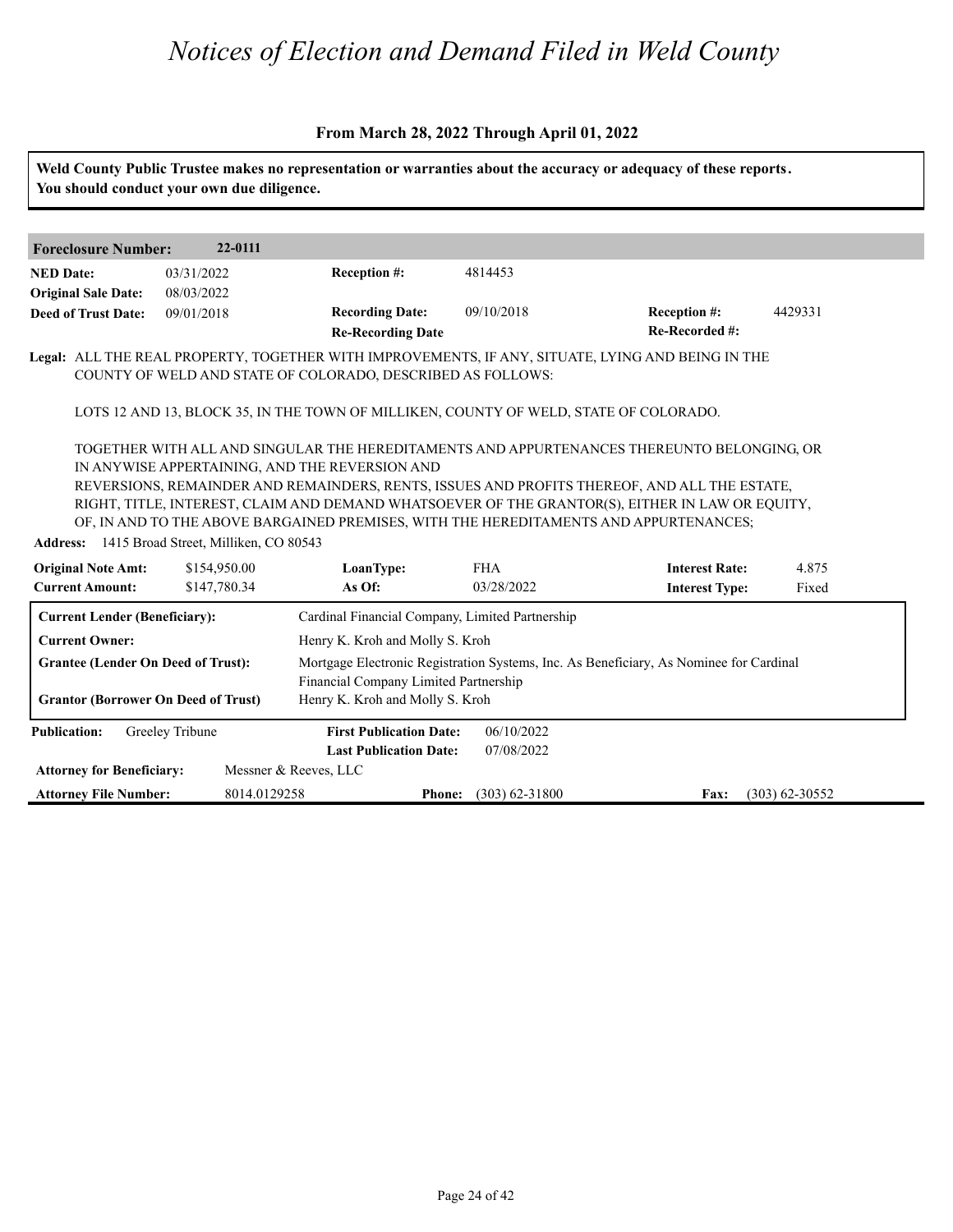|                                                         | You should conduct your own due diligence. |                                                                                                                                                      |                             | Weld County Public Trustee makes no representation or warranties about the accuracy or adequacy of these reports. |                   |
|---------------------------------------------------------|--------------------------------------------|------------------------------------------------------------------------------------------------------------------------------------------------------|-----------------------------|-------------------------------------------------------------------------------------------------------------------|-------------------|
| <b>Foreclosure Number:</b>                              | 22-0112                                    |                                                                                                                                                      |                             |                                                                                                                   |                   |
| <b>NED Date:</b><br><b>Original Sale Date:</b>          | 03/31/2022<br>08/03/2022                   | Reception #:                                                                                                                                         | 4814596                     |                                                                                                                   |                   |
| <b>Deed of Trust Date:</b>                              | 07/17/2019                                 | <b>Recording Date:</b><br><b>Re-Recording Date</b>                                                                                                   | 07/18/2019                  | Reception #:<br>Re-Recorded #:                                                                                    | 4506833           |
| COLORADO.                                               |                                            |                                                                                                                                                      |                             | Legal: LOT 1, BLOCK 2, BITTERSWEET, A SUBDIVISION OF THE CITY OF GREELEY, COUNTY OF WELD, STATE OF                |                   |
| Address: 4000 West 15Th Street, Greeley, CO 80634       |                                            |                                                                                                                                                      |                             |                                                                                                                   |                   |
| <b>Original Note Amt:</b><br><b>Current Amount:</b>     | \$309,294.00<br>\$301,999.28               | LoanType:<br>As Of:                                                                                                                                  | <b>FHA</b><br>11/01/2020    | <b>Interest Rate:</b><br><b>Interest Type:</b>                                                                    | 4.75<br>Fixed     |
| <b>Current Lender (Beneficiary):</b>                    |                                            | COLORADO HOUSING AND FINANCE AUTHORITY                                                                                                               |                             |                                                                                                                   |                   |
| <b>Current Owner:</b>                                   |                                            | Michael Joseph Martines and Maria Guadalupe Martines                                                                                                 |                             |                                                                                                                   |                   |
| <b>Grantee (Lender On Deed of Trust):</b>               |                                            |                                                                                                                                                      |                             | MORTGAGE ELECTRONIC REGISTRATION SYSTEMS, INC. AS NOMINEE FOR                                                     |                   |
| <b>Grantor (Borrower On Deed of Trust)</b>              |                                            | Michael Joseph Martines                                                                                                                              |                             | AMERICAN FINANCING CORPORATION, ITS SUCCESSORS AND ASSIGNS                                                        |                   |
| <b>Publication:</b><br><b>Attorney for Beneficiary:</b> | Greeley Tribune                            | <b>First Publication Date:</b><br><b>Last Publication Date:</b><br>Janeway Law Firm, P.C.                                                            | 06/10/2022<br>07/08/2022    |                                                                                                                   |                   |
| <b>Attorney File Number:</b>                            | 22-027152                                  | <b>Phone:</b>                                                                                                                                        | $(303)706 - 9990$           | Fax:                                                                                                              | $(303)706 - 9994$ |
| <b>Foreclosure Number:</b>                              | 22-0113                                    |                                                                                                                                                      |                             |                                                                                                                   |                   |
| <b>NED Date:</b>                                        | 03/31/2022                                 | Reception #:                                                                                                                                         | 4814456                     |                                                                                                                   |                   |
| <b>Original Sale Date:</b>                              | 08/03/2022                                 |                                                                                                                                                      |                             |                                                                                                                   |                   |
| <b>Deed of Trust Date:</b>                              | 03/18/2019                                 | <b>Recording Date:</b><br><b>Re-Recording Date</b>                                                                                                   | 03/25/2019                  | Reception #:<br>Re-Recorded #:                                                                                    | 4475811           |
|                                                         |                                            | COUNTY OF WELD, STATE OF COLORADO, DESCRIBED AS FOLLOWS:<br>LOT 11, BLOCK 4, BLUE LAKE SUBDIVISION, FILING NO. 1, COUNTY OF WELD, STATE OF COLORADO. |                             | Legal: ALL THE REAL PROPERTY, TOGETHER WITH IMPROVEMENTS, IF ANY, SITUATE, LYING AND BEING IN THE                 |                   |
| Address: 1675 RODEO ST, LOCHBUIE, CO 80603              |                                            |                                                                                                                                                      |                             |                                                                                                                   |                   |
| <b>Original Note Amt:</b><br><b>Current Amount:</b>     | \$341,116.00<br>\$336,081.16               | LoanType:<br>As Of:                                                                                                                                  | <b>FHA</b><br>03/25/2022    | <b>Interest Rate:</b><br><b>Interest Type:</b>                                                                    | 4.5<br>Fixed      |
| <b>Current Lender (Beneficiary):</b>                    |                                            | NATIONSTAR MORTGAGE LLC D/B/A MR. COOPER                                                                                                             |                             |                                                                                                                   |                   |
| <b>Current Owner:</b>                                   |                                            | PAUL J VALDEZ                                                                                                                                        |                             |                                                                                                                   |                   |
| <b>Grantee (Lender On Deed of Trust):</b>               |                                            | NOMINEE FOR NATIONSTAR MORTGAGE LLC D/B/A/ MR. COOPER                                                                                                |                             | MORTGAGE ELECTRONIC REGISTRATION SYSTEMS, INC. ACTING SOLELY AS                                                   |                   |
| <b>Grantor (Borrower On Deed of Trust)</b>              |                                            | PAUL J VALDEZ                                                                                                                                        |                             |                                                                                                                   |                   |
| <b>Publication:</b>                                     | Greeley Tribune                            | <b>First Publication Date:</b><br><b>Last Publication Date:</b>                                                                                      | 06/10/2022<br>07/08/2022    |                                                                                                                   |                   |
| <b>Attorney for Beneficiary:</b>                        |                                            | Barrett, Frappier & Weisserman, LLP                                                                                                                  |                             |                                                                                                                   |                   |
| <b>Attorney File Number:</b>                            | 00000009453663                             |                                                                                                                                                      | <b>Phone:</b> (303)350-3711 | <b>Fax:</b>                                                                                                       | $(303)813 - 1107$ |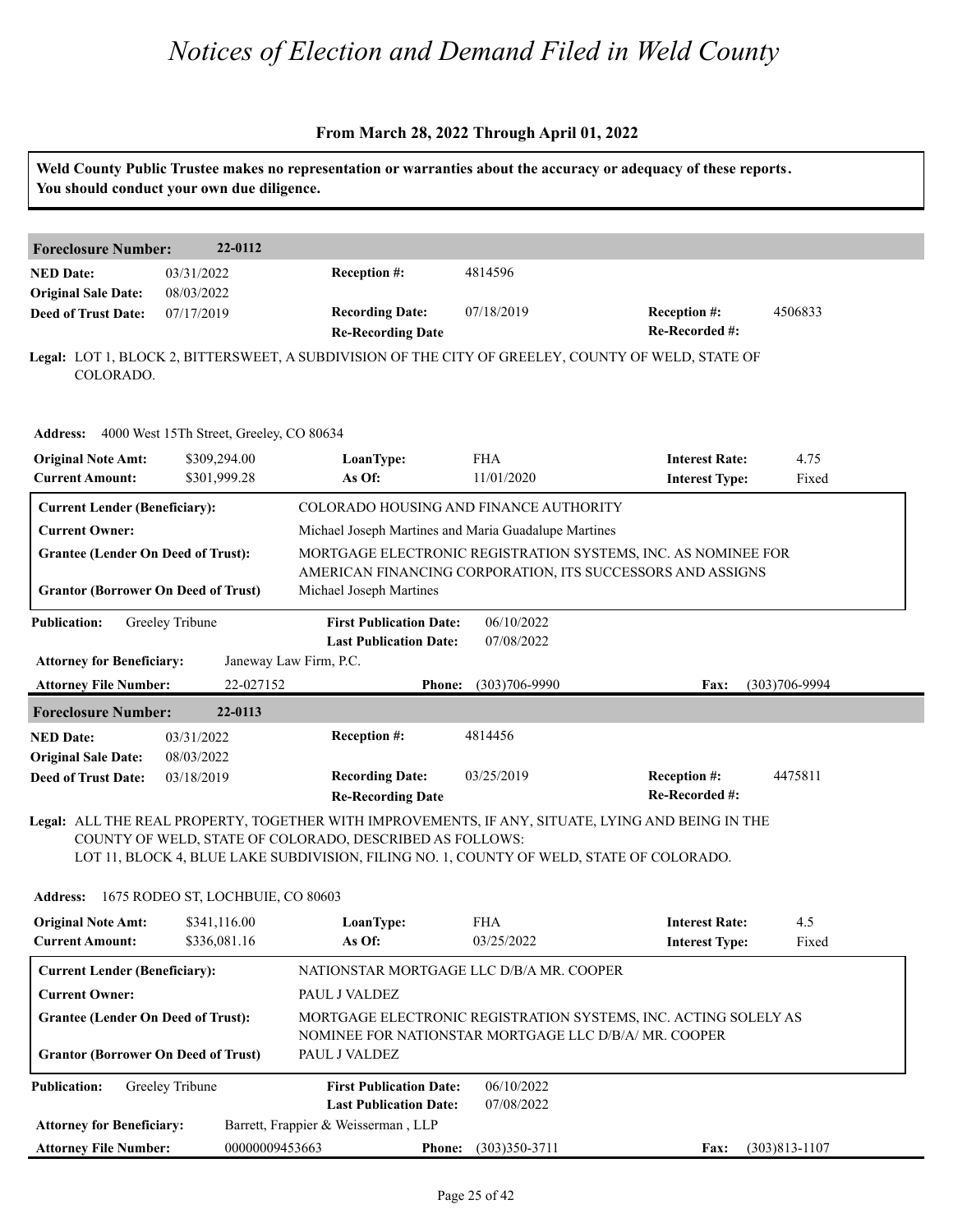#### **From March 28, 2022 Through April 01, 2022**

| <b>Foreclosure Number:</b>                               | 22-0114                             |                                                                                                                                                                                                                                                                                      |                          |                                                                   |                   |
|----------------------------------------------------------|-------------------------------------|--------------------------------------------------------------------------------------------------------------------------------------------------------------------------------------------------------------------------------------------------------------------------------------|--------------------------|-------------------------------------------------------------------|-------------------|
| <b>NED Date:</b><br><b>Original Sale Date:</b>           | 03/31/2022<br>08/03/2022            | Reception #:                                                                                                                                                                                                                                                                         | 4814597                  |                                                                   |                   |
| <b>Deed of Trust Date:</b>                               | 09/14/2018                          | <b>Recording Date:</b><br><b>Re-Recording Date</b>                                                                                                                                                                                                                                   | 09/18/2018               | Reception #:<br>Re-Recorded #:                                    | 4431986           |
|                                                          |                                     | Legal: LOT 280, THE TRAILS AT SHEEP DRAW FINAL SUBDIVISION, A REPLAT OF TRACT 3, STEPHENS FARM MINOR<br>SUBDIVISION, SITUATED IN THE EAST HALF OF SECTION 7, TOWNSHIP 5 NORTH, RANGE 66 WEST OF THE SIXTH<br>PRINCIPAL MERIDIAN, CITY OF GREELEY, COUNTY OF WELD, STATE OF COLORADO. |                          |                                                                   |                   |
| Address: 8767 16th Street, Greeley, CO 80634             |                                     |                                                                                                                                                                                                                                                                                      |                          |                                                                   |                   |
| <b>Original Note Amt:</b><br><b>Current Amount:</b>      | \$284,747.00<br>\$278,856.06        | LoanType:<br>As Of:                                                                                                                                                                                                                                                                  | <b>FHA</b><br>04/01/2020 | <b>Interest Rate:</b><br><b>Interest Type:</b>                    | 5.125<br>Fixed    |
| <b>Current Lender (Beneficiary):</b>                     |                                     | COLORADO HOUSING AND FINANCE AUTHORITY                                                                                                                                                                                                                                               |                          |                                                                   |                   |
| <b>Current Owner:</b>                                    |                                     | Kevin Thomas Lavin                                                                                                                                                                                                                                                                   |                          |                                                                   |                   |
| <b>Grantee (Lender On Deed of Trust):</b>                |                                     |                                                                                                                                                                                                                                                                                      |                          | MORTGAGE ELECTRONIC REGISTRATION SYSTEMS, INC. AS NOMINEE FOR     |                   |
| <b>Grantor (Borrower On Deed of Trust)</b>               |                                     | Kevin Thomas Lavin                                                                                                                                                                                                                                                                   |                          | PRIMARY RESIDENTIAL MORTGAGE, INC., ITS SUCCESSORS AND ASSIGNS    |                   |
| <b>Publication:</b>                                      | Greeley Tribune                     | <b>First Publication Date:</b><br><b>Last Publication Date:</b>                                                                                                                                                                                                                      | 06/10/2022<br>07/08/2022 |                                                                   |                   |
| <b>Attorney for Beneficiary:</b>                         |                                     | Janeway Law Firm, P.C.                                                                                                                                                                                                                                                               |                          |                                                                   |                   |
| <b>Attorney File Number:</b>                             | 22-026612                           | <b>Phone:</b>                                                                                                                                                                                                                                                                        | $(303)706 - 9990$        | Fax:                                                              | $(303)706 - 9994$ |
| <b>Foreclosure Number:</b>                               | 22-0115                             |                                                                                                                                                                                                                                                                                      |                          |                                                                   |                   |
| <b>NED Date:</b>                                         | 03/31/2022                          | Reception #:                                                                                                                                                                                                                                                                         | 4814457                  |                                                                   |                   |
| <b>Original Sale Date:</b><br><b>Deed of Trust Date:</b> | 08/03/2022<br>06/05/2020            | <b>Recording Date:</b><br><b>Re-Recording Date</b>                                                                                                                                                                                                                                   | 06/08/2020               | Reception #:<br>Re-Recorded #:                                    | 4597168           |
|                                                          |                                     | Legal: LOT 10, BLOCK 13, HUNTERS CROSSING SUBDIVISION FILING NO. 1, COUNTY OF WELD, STATE OF COLORADO                                                                                                                                                                                |                          |                                                                   |                   |
|                                                          |                                     |                                                                                                                                                                                                                                                                                      |                          |                                                                   |                   |
|                                                          |                                     |                                                                                                                                                                                                                                                                                      |                          |                                                                   |                   |
| <b>Address:</b>                                          | 987 Axis Drive, Severance, CO 80550 |                                                                                                                                                                                                                                                                                      |                          |                                                                   |                   |
| <b>Original Note Amt:</b>                                | \$316,167.00                        | LoanType:                                                                                                                                                                                                                                                                            | <b>FHA</b>               | <b>Interest Rate:</b>                                             | 3.5               |
| <b>Current Amount:</b>                                   | \$311,636.21                        | As Of:                                                                                                                                                                                                                                                                               | 05/01/2021               | <b>Interest Type:</b>                                             | Fixed             |
| <b>Current Lender (Beneficiary):</b>                     |                                     | COLORADO HOUSING AND FINANCE AUTHORITY                                                                                                                                                                                                                                               |                          |                                                                   |                   |
| <b>Current Owner:</b>                                    |                                     | Eddie Wayne Crews, Jr.                                                                                                                                                                                                                                                               |                          |                                                                   |                   |
|                                                          |                                     |                                                                                                                                                                                                                                                                                      |                          | MORTGAGE ELECTRONIC REGISTRATION SYSTEMS, INC. AS NOMINEE FOR VAN |                   |
| <b>Grantee (Lender On Deed of Trust):</b>                |                                     |                                                                                                                                                                                                                                                                                      |                          |                                                                   |                   |
| <b>Grantor (Borrower On Deed of Trust)</b>               |                                     | DYK MORTGAGE CORPORATION, ITS SUCCESSORS AND ASSIGNS<br>Eddie Wayne Crews, Jr.                                                                                                                                                                                                       |                          |                                                                   |                   |
| <b>Publication:</b>                                      | Greeley Tribune                     | <b>First Publication Date:</b>                                                                                                                                                                                                                                                       | 06/10/2022               |                                                                   |                   |
| <b>Attorney for Beneficiary:</b>                         |                                     | <b>Last Publication Date:</b><br>Janeway Law Firm, P.C.                                                                                                                                                                                                                              | 07/08/2022               |                                                                   |                   |

**Phone: Fax:** 22-026640 (303)706-9990 (303)706-9994

**Attorney File Number:**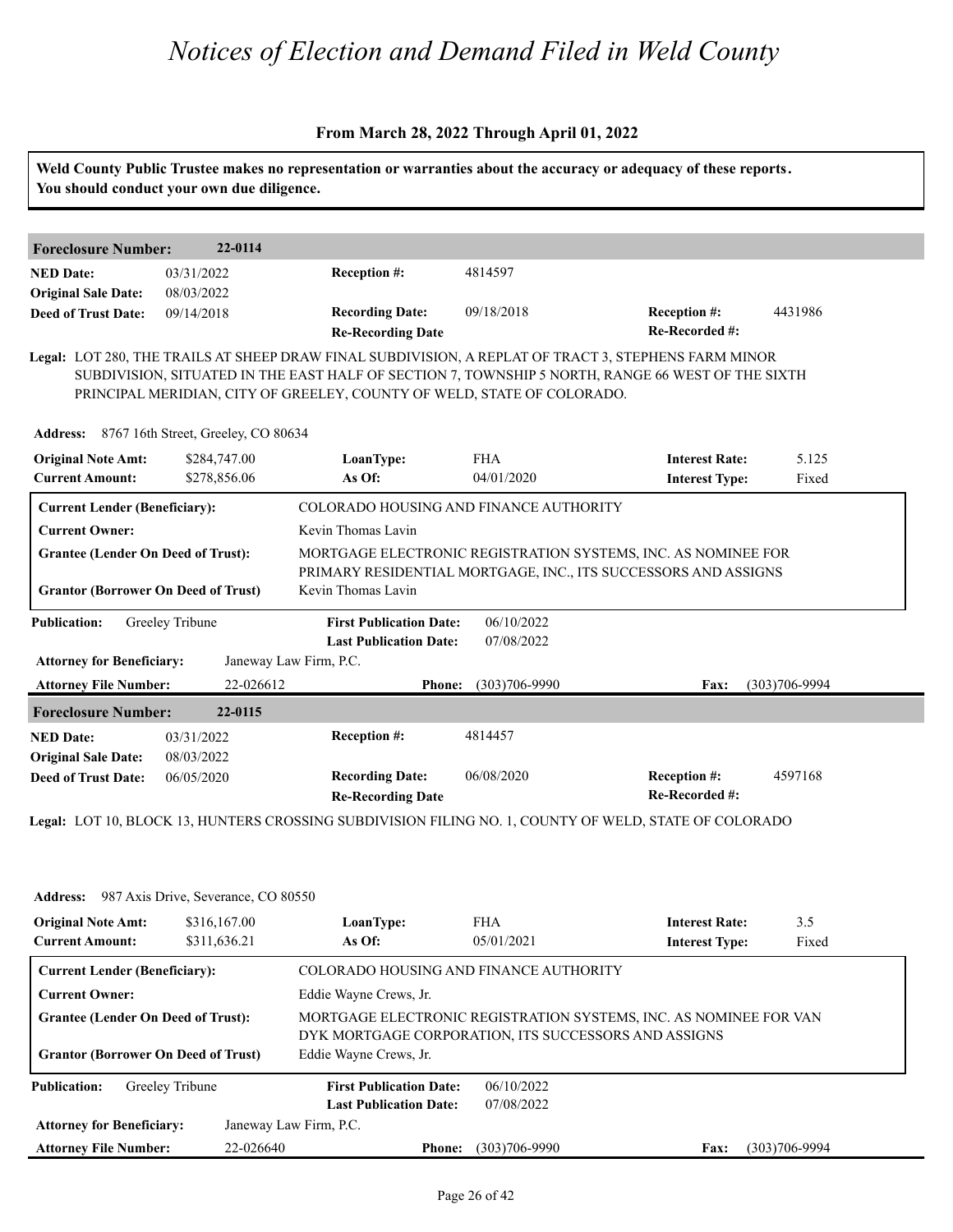#### **From March 28, 2022 Through April 01, 2022**

**Weld County Public Trustee makes no representation or warranties about the accuracy or adequacy of these reports. You should conduct your own due diligence. Foreclosure Number: 22-0116 NED Date: Re-Recorded #: Reception #:** 04/16/2020 4583351 **Re-Recording Date Recording Date: Reception #: Deed of Trust Date:**<br>**Deed of Trust Date: Legal:** LOT 26, BLOCK 9, REPLAT OF LOTS 26 AND 27, BLOCK 9, ROLLING HILLS THIRD ADDITION, A SUBDIVISION OF THE 03/31/2022 08/03/2022 04/10/2020 4814458 CITY OF GREELEY, COUNTY OF WELD, STATE OF COLORADO PARCEL ID NUMBER: 095912308003 **Address:** 2714 19th Street Rd, Greeley, CO 80634<br> **Original Note Amt:** \$271,621.00 **LoanType:**<br> **Current Amount:** \$270,171.84 **As Of: IoanType:** FHA **Interest Rate:** 4.875<br> **As Of:** 03/23/2022 **Interest Type:** Fixed **LoanType:** \$271,621.00 \$270,171.84 FHA **Interest Rate:** 03/23/2022 **Interest Type:** 4.875 Fixed **Current Lender (Beneficiary):** COLORADO HOUSING AND FINANCE AUTHORITY **Current Owner:** Cesar Alexis Flores **Grantee (Lender On Deed of Trust):** MORTGAGE ELECTRONIC REGISTRATION SYSTEMS, INC. AS NOMINEE FOR GATEWAY MORTGAGE GROUP, A DIVISION OF GATEWAY FIRST BANK, ITS SUCCESSORS AND ASSIGNS **Grantor (Borrower On Deed of Trust)** Cesar Alexis Flores **Publication: Attorney for Beneficiary: Attorney File Number: Last Publication Date: Phone: Fax:** 22-026999 (303)706-9990 (303)706-9994 **First Publication Date:** Janeway Law Firm, P.C. 06/10/2022 07/08/2022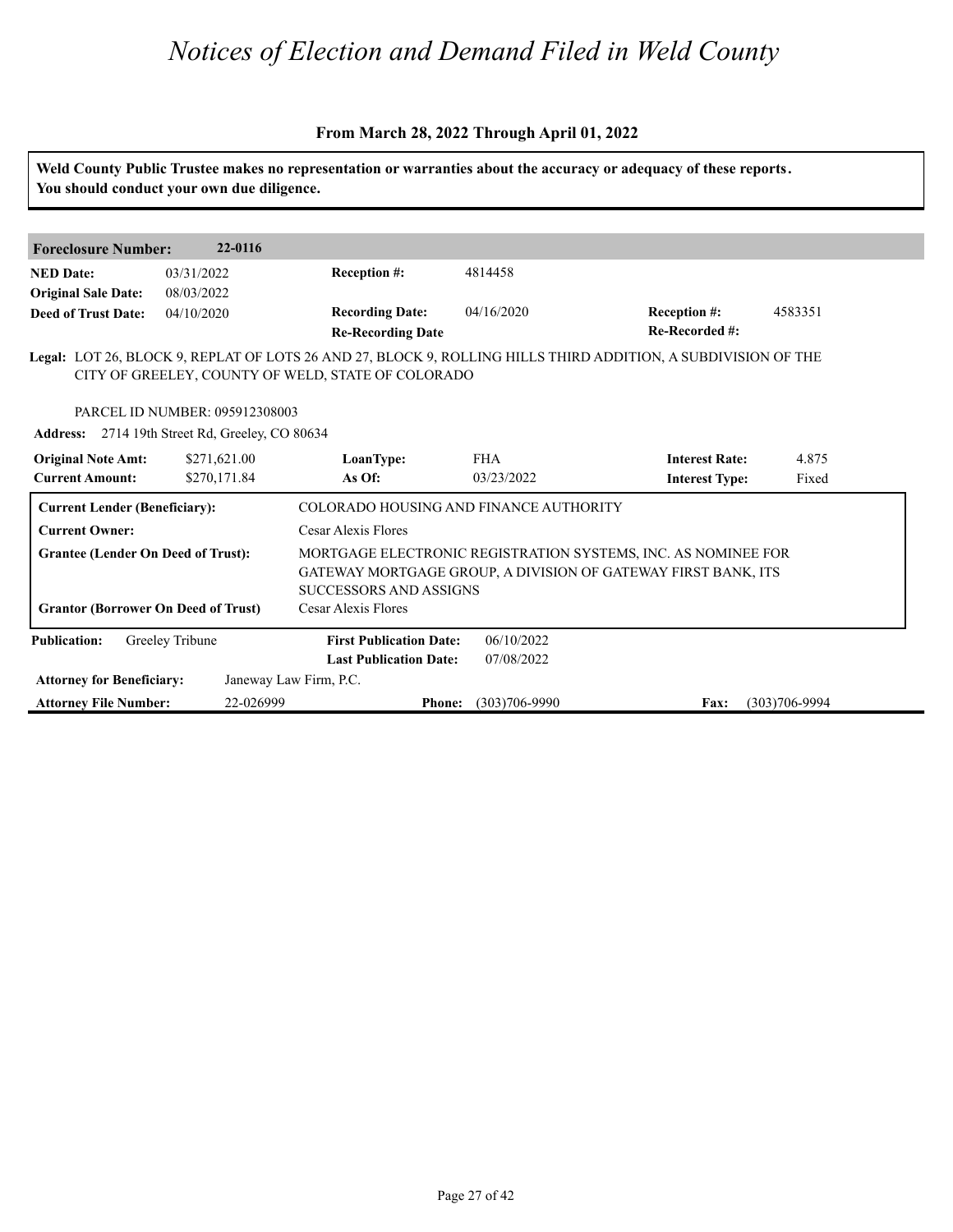|                                                                                         | You should conduct your own due diligence. |                                                                                           |                          | Weld County Public Trustee makes no representation or warranties about the accuracy or adequacy of these reports.            |                   |
|-----------------------------------------------------------------------------------------|--------------------------------------------|-------------------------------------------------------------------------------------------|--------------------------|------------------------------------------------------------------------------------------------------------------------------|-------------------|
| <b>Foreclosure Number:</b>                                                              | 22-0117                                    |                                                                                           |                          |                                                                                                                              |                   |
| <b>NED Date:</b><br><b>Original Sale Date:</b>                                          | 03/31/2022<br>08/03/2022                   | Reception #:                                                                              | 4814598                  |                                                                                                                              |                   |
| <b>Deed of Trust Date:</b>                                                              | 04/09/2021                                 | <b>Recording Date:</b><br><b>Re-Recording Date</b>                                        | 04/12/2021               | Reception #:<br>Re-Recorded #:                                                                                               | 4703421           |
|                                                                                         |                                            |                                                                                           |                          | Legal: LOT 3, BLOCK 11, WOODBRIAR 3RD FILING, CITY OF GREELEY, COUNTY OF WELD, STATE OF COLORADO.                            |                   |
| APN #: 095912319019                                                                     |                                            |                                                                                           |                          |                                                                                                                              |                   |
|                                                                                         | Address: 1616 34th Ave, Greeley, CO 80634  |                                                                                           |                          |                                                                                                                              |                   |
| <b>Original Note Amt:</b><br><b>Current Amount:</b>                                     | \$325,668.00<br>\$322,976.17               | LoanType:<br>As Of:                                                                       | <b>FHA</b><br>11/01/2021 | <b>Interest Rate:</b><br><b>Interest Type:</b>                                                                               | 3.375<br>Fixed    |
| <b>Current Lender (Beneficiary):</b>                                                    |                                            | COLORADO HOUSING AND FINANCE AUTHORITY                                                    |                          |                                                                                                                              |                   |
| <b>Current Owner:</b>                                                                   |                                            | Jose Roacho, Jr                                                                           |                          |                                                                                                                              |                   |
| <b>Grantee (Lender On Deed of Trust):</b><br><b>Grantor (Borrower On Deed of Trust)</b> |                                            | Jose Roacho, Jr                                                                           |                          | MORTGAGE ELECTRONIC REGISTRATION SYSTEMS, INC. AS NOMINEE FOR<br>WATERSTONE MORTGAGE CORPORATION, ITS SUCCESSORS AND ASSIGNS |                   |
|                                                                                         |                                            |                                                                                           |                          |                                                                                                                              |                   |
| <b>Publication:</b><br><b>Attorney for Beneficiary:</b>                                 | Greeley Tribune                            | <b>First Publication Date:</b><br><b>Last Publication Date:</b><br>Janeway Law Firm, P.C. | 06/10/2022<br>07/08/2022 |                                                                                                                              |                   |
| <b>Attorney File Number:</b>                                                            | 22-027064                                  | <b>Phone:</b>                                                                             | $(303)706 - 9990$        | Fax:                                                                                                                         | $(303)706 - 9994$ |
| <b>Foreclosure Number:</b>                                                              | 22-0118                                    |                                                                                           |                          |                                                                                                                              |                   |
| <b>NED Date:</b>                                                                        | 03/31/2022                                 | Reception #:                                                                              | 4814582                  |                                                                                                                              |                   |
| <b>Original Sale Date:</b><br><b>Deed of Trust Date:</b>                                | 07/27/2022<br>06/28/2019                   | <b>Recording Date:</b><br><b>Re-Recording Date</b>                                        | 07/08/2019               | Reception #:<br>Re-Recorded #:                                                                                               | 4503501           |
| APN #: 131325308010                                                                     |                                            | Legal: LOT 10, BLOCK 8, WESTVIEW SUBDIVISION, COUNTY OF WELD, STATE OF COLORADO.          |                          |                                                                                                                              |                   |
| <b>Address:</b>                                                                         | 7128 Shavano Circle, Frederick, CO 80504   |                                                                                           |                          |                                                                                                                              |                   |
| <b>Original Note Amt:</b><br><b>Current Amount:</b>                                     | \$378,909.00<br>\$366,939.25               | LoanType:<br>As Of:                                                                       | <b>FHA</b><br>09/01/2021 | <b>Interest Rate:</b><br><b>Interest Type:</b>                                                                               | 5<br>Fixed        |
| <b>Current Lender (Beneficiary):</b>                                                    |                                            | COLORADO HOUSING AND FINANCE AUTHORITY                                                    |                          |                                                                                                                              |                   |
| <b>Current Owner:</b>                                                                   |                                            | Ronnie Jay Lacome                                                                         |                          |                                                                                                                              |                   |
| <b>Grantee (Lender On Deed of Trust):</b>                                               |                                            |                                                                                           |                          | MORTGAGE ELECTRONIC REGISTRATION SYSTEMS, INC. AS NOMINEE FOR<br>CROSSCOUNTRY MORTGAGE, INC., ITS SUCCESSORS AND ASSIGNS     |                   |
| <b>Grantor (Borrower On Deed of Trust)</b>                                              |                                            | Ronnie Jay Lacome                                                                         |                          |                                                                                                                              |                   |
| <b>Publication:</b>                                                                     | Greeley Tribune                            | <b>First Publication Date:</b><br><b>Last Publication Date:</b>                           | 06/03/2022<br>07/01/2022 |                                                                                                                              |                   |
| <b>Attorney for Beneficiary:</b>                                                        |                                            | Janeway Law Firm, P.C.                                                                    |                          |                                                                                                                              |                   |
| <b>Attorney File Number:</b>                                                            | 22-026698                                  |                                                                                           | Phone: (303)706-9990     | <b>Fax:</b>                                                                                                                  | $(303)706 - 9994$ |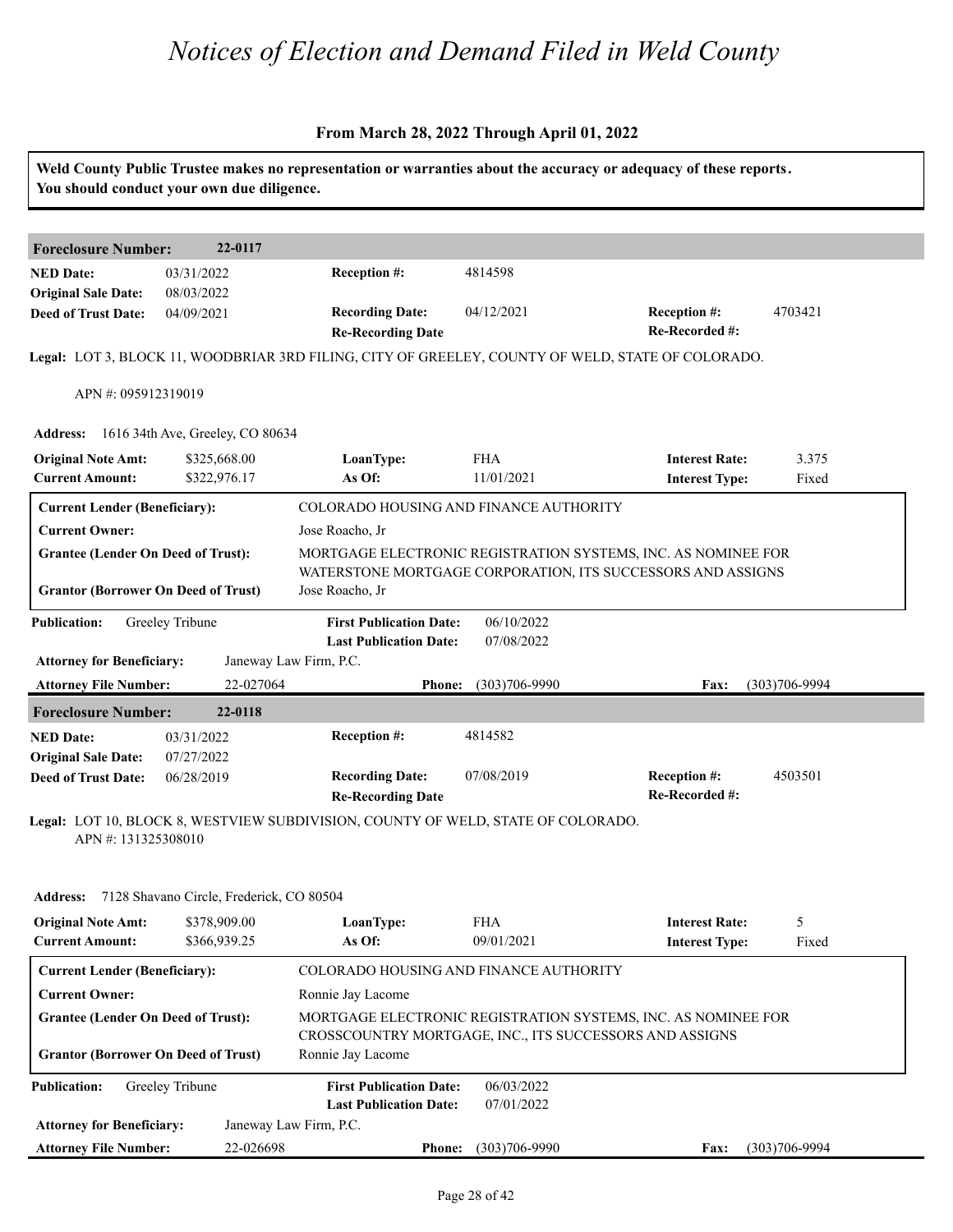#### **From March 28, 2022 Through April 01, 2022**

**Weld County Public Trustee makes no representation or warranties about the accuracy or adequacy of these reports. You should conduct your own due diligence. Foreclosure Number: 22-0119 NED Date: Re-Recorded #: Reception #:** 01/09/2019 4458849 **Re-Recording Date Recording Date: Reception #: Deed of Trust Date:**<br>**Deed of Trust Date: Legal:** LOT 1, BLOCK 71, ARISTOCRAT RANCHETTES, THIRD FILING, COUNTY OF WELD, STATE OF COLORADO. APN #: 03/31/2022 08/03/2022 01/04/2019 4814599 130926314001 **Address:** 7169 Jade St, Fort Lupton, CO 80621<br> **Original Note Amt:** \$292,111.00 LoanType:<br>
Current Amount: \$285,123.74 As Of: **IoanType:** FHA **Interest Rate:** 5.25<br> **As Of:** 10/01/2020 **Interest Type:** Fixed **LoanType:** \$292,111.00 \$285,123.74 FHA **Interest Rate:** 10/01/2020 **Interest Type:** 5.25 Fixed **Current Lender (Beneficiary):** COLORADO HOUSING AND FINANCE AUTHORITY **Current Owner:** Matilde Sanchez Palma **Grantee (Lender On Deed of Trust):** MORTGAGE ELECTRONIC REGISTRATION SYSTEMS, INC. AS NOMINEE FOR PARAMOUNT RESIDENTIAL MORTGAGE GROUP, INC., ITS SUCCESSORS AND ASSIGNS **Grantor (Borrower On Deed of Trust)** Matilde Sanchez Palma **Publication: Attorney for Beneficiary: Attorney File Number: Last Publication Date: Phone: Fax:** 22-026871 (303)706-9990 (303)706-9994 **First Publication Date:** Janeway Law Firm, P.C. 06/10/2022 07/08/2022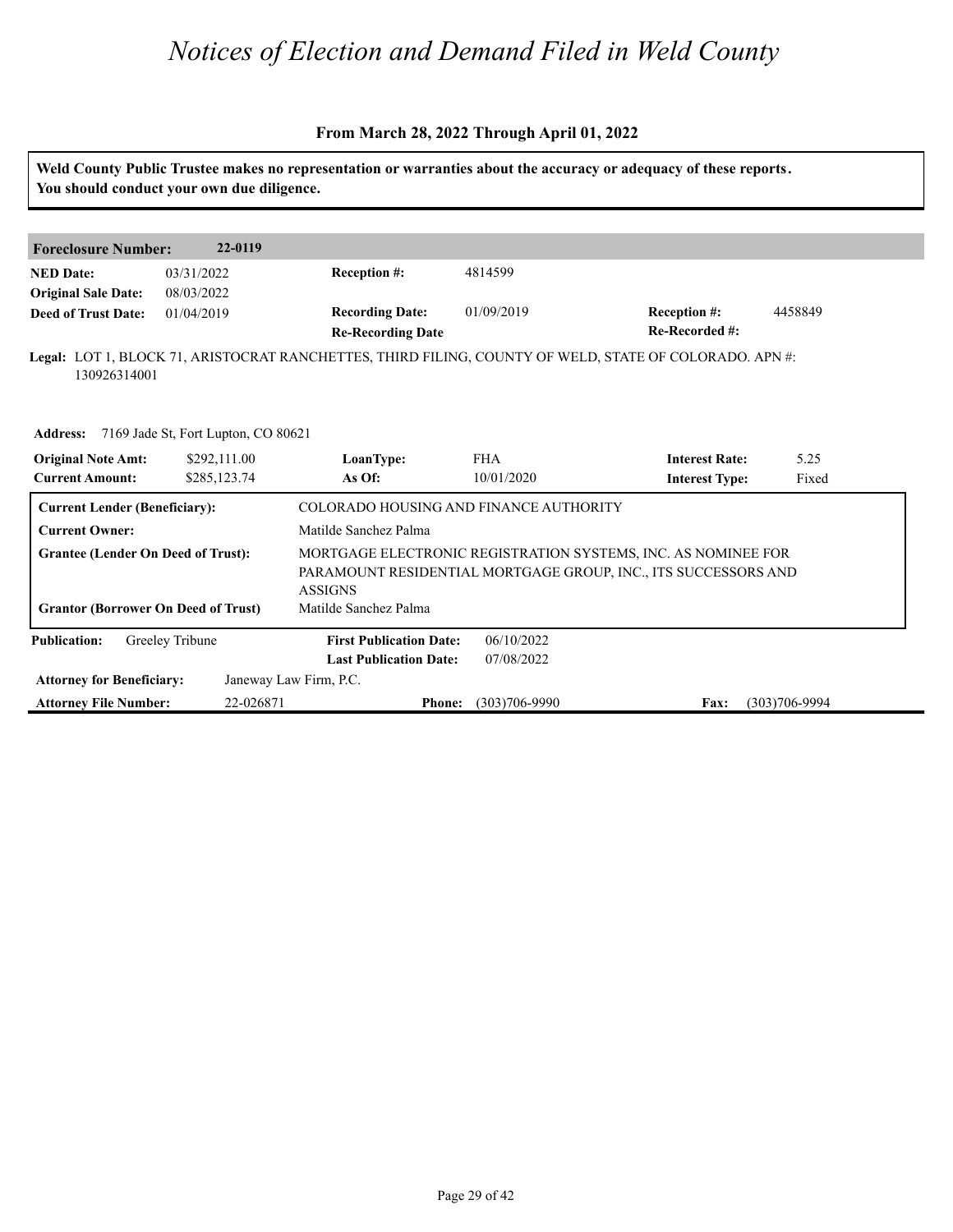| You should conduct your own due diligence.                                                                       |                              | Weld County Public Trustee makes no representation or warranties about the accuracy or adequacy of these reports. |                                                     |                                                                                                                            |                   |
|------------------------------------------------------------------------------------------------------------------|------------------------------|-------------------------------------------------------------------------------------------------------------------|-----------------------------------------------------|----------------------------------------------------------------------------------------------------------------------------|-------------------|
| <b>Foreclosure Number:</b>                                                                                       | 22-0120                      |                                                                                                                   |                                                     |                                                                                                                            |                   |
| <b>NED Date:</b><br><b>Original Sale Date:</b>                                                                   | 03/31/2022<br>08/03/2022     | Reception #:                                                                                                      | 4814600                                             |                                                                                                                            |                   |
| <b>Deed of Trust Date:</b>                                                                                       | 05/12/2020                   | <b>Recording Date:</b><br><b>Re-Recording Date</b>                                                                | 05/14/2020                                          | Reception #:<br>Re-Recorded #:                                                                                             | 4590292           |
|                                                                                                                  | WELD, STATE OF COLORADO.     | Legal: LOT 54, BLOCK 13, GATEWAY ESTATES THIRD FILING, A SUBDIVISION OF THE CITY OF GREELEY, COUNTY OF            |                                                     |                                                                                                                            |                   |
| APN #: 095923221054<br>Address: 3009 43RD AVE, Greeley, CO 80634                                                 |                              |                                                                                                                   |                                                     |                                                                                                                            |                   |
| <b>Original Note Amt:</b><br><b>Current Amount:</b>                                                              | \$309,784.00<br>\$309,784.00 | LoanType:<br>As Of:                                                                                               | <b>FHA</b><br>07/01/2020                            | <b>Interest Rate:</b><br><b>Interest Type:</b>                                                                             | 4<br>Fixed        |
| <b>Current Lender (Beneficiary):</b>                                                                             |                              | COLORADO HOUSING AND FINANCE AUTHORITY<br><b>TARA LEE JACKSON</b>                                                 |                                                     |                                                                                                                            |                   |
| <b>Current Owner:</b><br><b>Grantee (Lender On Deed of Trust):</b><br><b>Grantor (Borrower On Deed of Trust)</b> |                              | TARA LEE JACKSON                                                                                                  |                                                     | MORTGAGE ELECTRONIC REGISTRATION SYSTEMS, INC. AS NOMINEE FOR<br>UNIVERSAL LENDING CORPORATION, ITS SUCCESSORS AND ASSIGNS |                   |
| <b>Publication:</b>                                                                                              | Greeley Tribune              | <b>First Publication Date:</b><br><b>Last Publication Date:</b>                                                   | 06/10/2022<br>07/08/2022                            |                                                                                                                            |                   |
| <b>Attorney for Beneficiary:</b><br><b>Attorney File Number:</b>                                                 | 22-026676                    | Janeway Law Firm, P.C.<br><b>Phone:</b>                                                                           | $(303)706 - 9990$                                   | Fax:                                                                                                                       | $(303)706 - 9994$ |
| <b>Foreclosure Number:</b>                                                                                       | 22-0121                      |                                                                                                                   |                                                     |                                                                                                                            |                   |
| <b>NED Date:</b><br><b>Original Sale Date:</b>                                                                   | 03/31/2022<br>08/03/2022     | Reception #:                                                                                                      | 4814462                                             |                                                                                                                            |                   |
| <b>Deed of Trust Date:</b>                                                                                       | 01/21/2020                   | <b>Recording Date:</b><br><b>Re-Recording Date</b>                                                                | 01/22/2020                                          | Reception #:<br>Re-Recorded #:                                                                                             | 4560271           |
|                                                                                                                  |                              | Legal: LOT 1, BLOCK 4, HIGHPLAINS FILING NO. 3, COUNTY OF WELD, STATE OF COLORADO                                 |                                                     |                                                                                                                            |                   |
| A.P.N.: 147136006001                                                                                             |                              |                                                                                                                   |                                                     |                                                                                                                            |                   |
| Address: 298 Apache Pl, Lochbuie, CO 80603                                                                       |                              |                                                                                                                   |                                                     |                                                                                                                            |                   |
| <b>Original Note Amt:</b><br><b>Current Amount:</b>                                                              | \$289,656.00<br>\$282,973.46 | LoanType:<br>As Of:                                                                                               | <b>FHA</b><br>03/21/2022                            | <b>Interest Rate:</b><br><b>Interest Type:</b>                                                                             | 4.5<br>Fixed      |
| <b>Current Lender (Beneficiary):</b>                                                                             |                              | COLORADO HOUSING AND FINANCE AUTHORITY                                                                            |                                                     |                                                                                                                            |                   |
| <b>Current Owner:</b>                                                                                            |                              | Gerald Anthony Trujillo Jr                                                                                        |                                                     |                                                                                                                            |                   |
|                                                                                                                  |                              |                                                                                                                   | MEGASTAR FINANCIAL CORP, ITS SUCCESSORS AND ASSIGNS | MORTGAGE ELECTRONIC REGISTRATION SYSTEMS, INC. AS NOMINEE FOR                                                              |                   |
| <b>Grantee (Lender On Deed of Trust):</b>                                                                        |                              |                                                                                                                   |                                                     |                                                                                                                            |                   |
| <b>Grantor (Borrower On Deed of Trust)</b><br><b>Publication:</b>                                                | Greeley Tribune              | Gerald Anthony Trujillo Jr<br><b>First Publication Date:</b>                                                      | 06/10/2022                                          |                                                                                                                            |                   |
| <b>Attorney for Beneficiary:</b>                                                                                 |                              | <b>Last Publication Date:</b><br>Janeway Law Firm, P.C.                                                           | 07/08/2022                                          |                                                                                                                            |                   |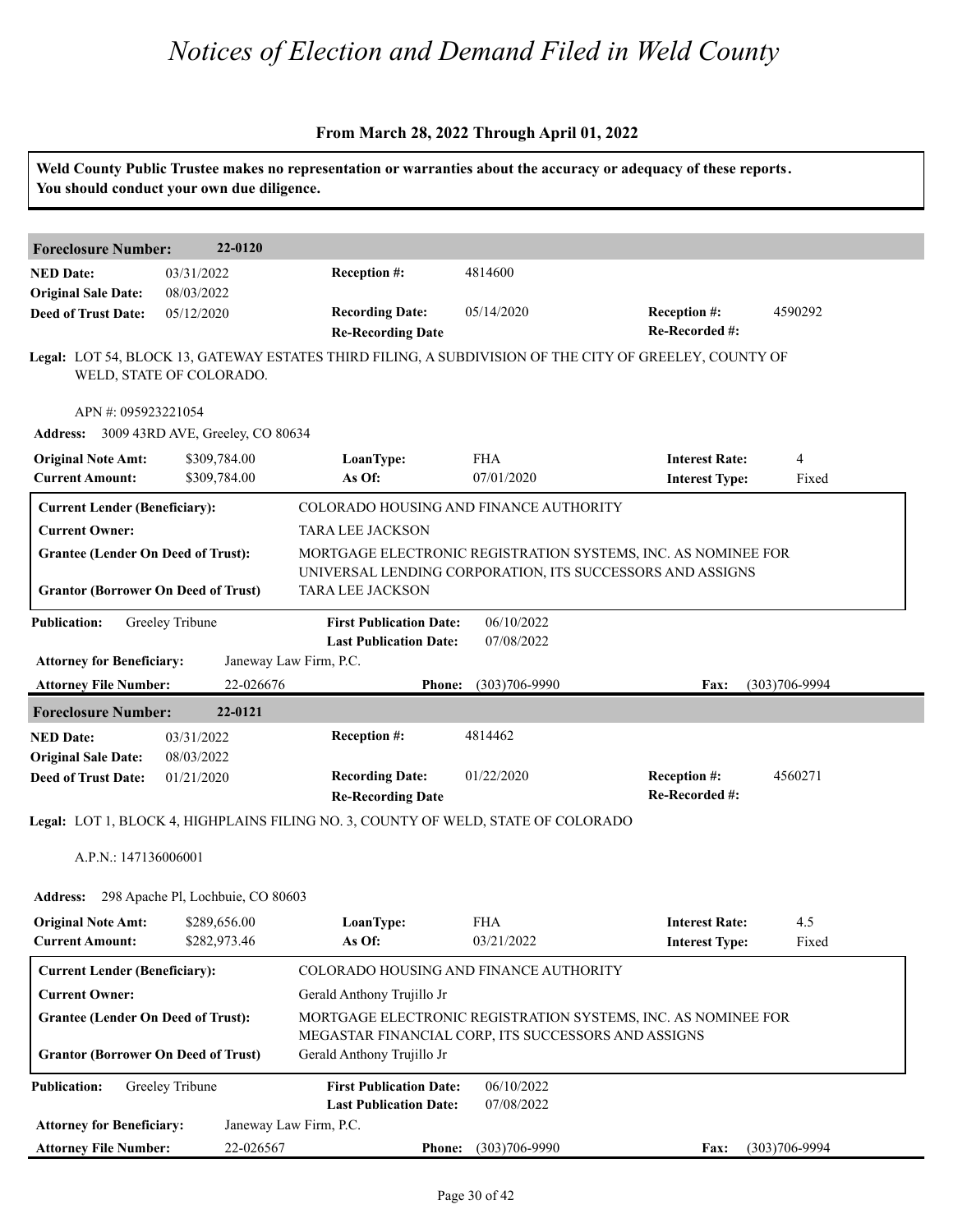#### **From March 28, 2022 Through April 01, 2022**

**Weld County Public Trustee makes no representation or warranties about the accuracy or adequacy of these reports. You should conduct your own due diligence. Foreclosure Number: 22-0122 NED Date: Re-Recorded #: Reception #:** 4587016 **Re-Recording Date Recording Date: Reception #: Deed of Trust Date:**<br>**Deed of Trust Date: Legal:** Lot 19, Block 2, Hunter's Reserve - Second Filing, City of Evans, County of Weld, State of Colorado. 03/31/2022 08/03/2022 04/30/2020 4814463 **Address:** 2911 Ptarmigan Dr, Evans, CO 80620<br>**Original Note Amt:** \$309,294.00 **LoanType:**<br>Current Amount: \$302,451.14 **As Of: IoanType:** FHA **Interest Rate:** 4<br> **As Of:** 03/23/2022 **Interest Type:** Fixed **LoanType:** \$309,294.00 \$302,451.14 FHA **Interest Rate:** 03/23/2022 **Interest Type:** 4 Fixed **Current Lender (Beneficiary):** COLORADO HOUSING AND FINANCE AUTHORITY **Current Owner:** Tyler Bradshaw **Grantee (Lender On Deed of Trust):** MORTGAGE ELECTRONIC REGISTRATION SYSTEMS, INC. AS NOMINEE FOR PARTNERS UNITED FINANCIAL, LLC, ITS SUCCESSORS AND ASSIGNS Grantor (Borrower On Deed of Trust) Tyler Bradshaw **Publication: Attorney for Beneficiary: Attorney File Number: Last Publication Date: Phone: Fax:** 22-026867 (303)706-9990 (303)706-9994 **First Publication Date:** Janeway Law Firm, P.C. 06/10/2022 07/08/2022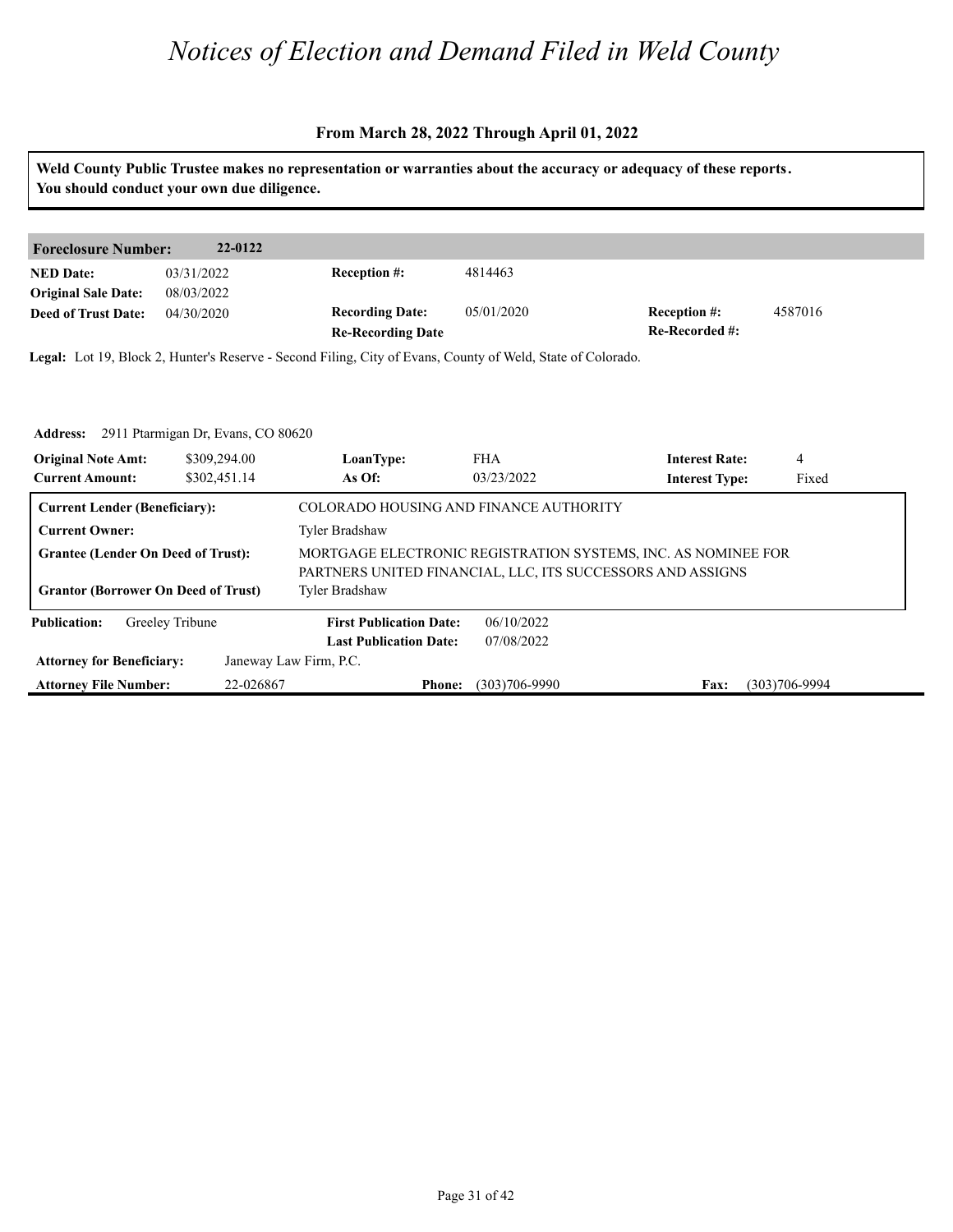| Weld County Public Trustee makes no representation or warranties about the accuracy or adequacy of these reports.<br>You should conduct your own due diligence. |                                                                                                                    |                                              |                          |                                                               |                   |  |
|-----------------------------------------------------------------------------------------------------------------------------------------------------------------|--------------------------------------------------------------------------------------------------------------------|----------------------------------------------|--------------------------|---------------------------------------------------------------|-------------------|--|
|                                                                                                                                                                 |                                                                                                                    |                                              |                          |                                                               |                   |  |
| <b>Foreclosure Number:</b>                                                                                                                                      | 22-0123                                                                                                            |                                              |                          |                                                               |                   |  |
| <b>NED Date:</b>                                                                                                                                                | 03/31/2022                                                                                                         | <b>Reception #:</b>                          | 4814464                  |                                                               |                   |  |
| <b>Original Sale Date:</b>                                                                                                                                      | 08/03/2022                                                                                                         |                                              |                          |                                                               |                   |  |
| <b>Deed of Trust Date:</b>                                                                                                                                      | 04/23/2019                                                                                                         | <b>Recording Date:</b>                       | 05/01/2019               | Reception #:                                                  | 4485697           |  |
|                                                                                                                                                                 |                                                                                                                    | <b>Re-Recording Date</b>                     |                          | Re-Recorded #:                                                |                   |  |
|                                                                                                                                                                 | Legal: SEE ATTACHED LEGAL DESCRIPTION                                                                              |                                              |                          |                                                               |                   |  |
| <b>Original Note Amt:</b><br><b>Current Amount:</b>                                                                                                             | PARCEL NUMBER: 131131401003<br>Address: 6251 Red Cedar Street, Frederick, CO 80530<br>\$223,870.00<br>\$215,132.22 | LoanType:<br>As Of:                          | <b>FHA</b><br>03/23/2022 | <b>Interest Rate:</b><br><b>Interest Type:</b>                | 5.25<br>Fixed     |  |
| <b>Current Lender (Beneficiary):</b>                                                                                                                            |                                                                                                                    | COLORADO HOUSING AND FINANCE AUTHORITY       |                          |                                                               |                   |  |
| <b>Current Owner:</b>                                                                                                                                           |                                                                                                                    | Niccole Gibson                               |                          |                                                               |                   |  |
| <b>Grantee (Lender On Deed of Trust):</b>                                                                                                                       |                                                                                                                    | NORTHPOINTE BANK, ITS SUCCESSORS AND ASSIGNS |                          | MORTGAGE ELECTRONIC REGISTRATION SYSTEMS, INC. AS NOMINEE FOR |                   |  |
| <b>Grantor (Borrower On Deed of Trust)</b>                                                                                                                      |                                                                                                                    | Niccole Gibson                               |                          |                                                               |                   |  |
| <b>Publication:</b>                                                                                                                                             | Greeley Tribune                                                                                                    | <b>First Publication Date:</b>               | 06/10/2022               |                                                               |                   |  |
|                                                                                                                                                                 |                                                                                                                    | <b>Last Publication Date:</b>                | 07/08/2022               |                                                               |                   |  |
| <b>Attorney for Beneficiary:</b>                                                                                                                                |                                                                                                                    | Janeway Law Firm, P.C.                       |                          |                                                               |                   |  |
| <b>Attorney File Number:</b>                                                                                                                                    | 22-026857                                                                                                          | <b>Phone:</b>                                | $(303)706 - 9990$        | Fax:                                                          | $(303)706 - 9994$ |  |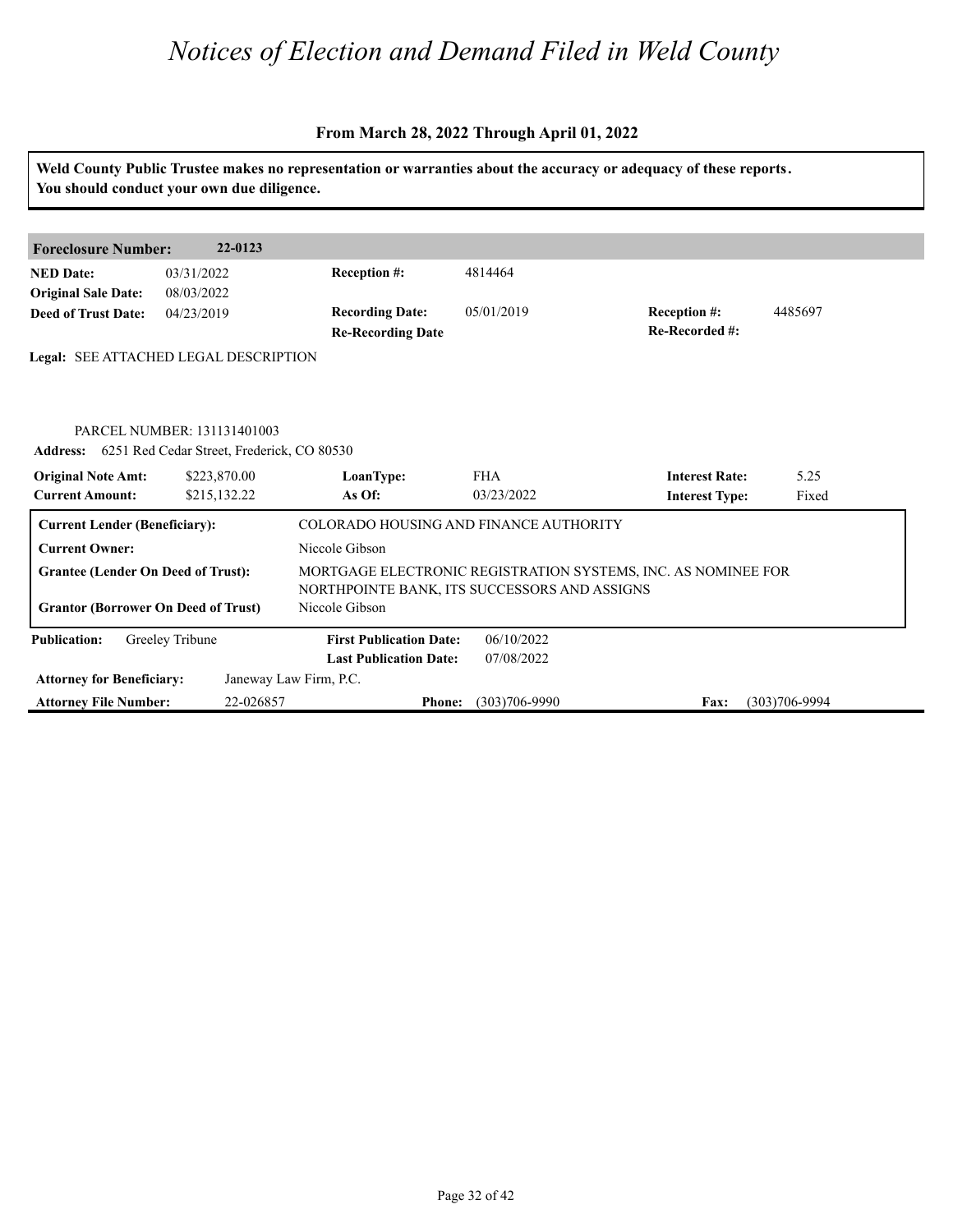|                                                     |                                            |                                                                    |                                                               | Weld County Public Trustee makes no representation or warranties about the accuracy or adequacy of these reports. |                   |  |  |
|-----------------------------------------------------|--------------------------------------------|--------------------------------------------------------------------|---------------------------------------------------------------|-------------------------------------------------------------------------------------------------------------------|-------------------|--|--|
|                                                     | You should conduct your own due diligence. |                                                                    |                                                               |                                                                                                                   |                   |  |  |
| <b>Foreclosure Number:</b>                          | 22-0124                                    |                                                                    |                                                               |                                                                                                                   |                   |  |  |
| <b>NED</b> Date:<br><b>Original Sale Date:</b>      | 03/31/2022<br>08/03/2022                   | <b>Reception #:</b>                                                | 4814465                                                       |                                                                                                                   |                   |  |  |
| <b>Deed of Trust Date:</b>                          | 07/28/2017                                 | <b>Recording Date:</b><br><b>Re-Recording Date</b>                 | 07/31/2017                                                    | Reception #:<br>Re-Recorded #:                                                                                    | 4322764           |  |  |
| COLORADO.                                           |                                            |                                                                    |                                                               | Legal: LOT 8, BLOCK 11, LOCHWOOD PLANNED UNIT DEVELOPMENT FIRST FILING, COUNTY OF WELD, STATE OF                  |                   |  |  |
|                                                     |                                            |                                                                    |                                                               |                                                                                                                   |                   |  |  |
| <b>Address:</b>                                     | 106 Winnipeg Street, Lochbuie, CO 80603    |                                                                    |                                                               |                                                                                                                   |                   |  |  |
| <b>Original Note Amt:</b><br><b>Current Amount:</b> | \$216,015.00<br>\$207,503.58               | LoanType:<br>As Of:                                                | <b>FHA</b><br>03/22/2022                                      | <b>Interest Rate:</b><br><b>Interest Type:</b>                                                                    | 4.875<br>Fixed    |  |  |
| <b>Current Lender (Beneficiary):</b>                |                                            | COLORADO HOUSING AND FINANCE AUTHORITY                             |                                                               |                                                                                                                   |                   |  |  |
| <b>Current Owner:</b>                               |                                            | Edgar Pliego                                                       |                                                               |                                                                                                                   |                   |  |  |
| <b>Grantee (Lender On Deed of Trust):</b>           |                                            |                                                                    | MORTGAGE ELECTRONIC REGISTRATION SYSTEMS, INC. AS NOMINEE FOR |                                                                                                                   |                   |  |  |
| <b>Grantor (Borrower On Deed of Trust)</b>          |                                            | GUILD MORTGAGE COMPANY, ITS SUCCESSORS AND ASSIGNS<br>Edgar Pliego |                                                               |                                                                                                                   |                   |  |  |
| <b>Publication:</b>                                 | Greeley Tribune                            | <b>First Publication Date:</b>                                     | 06/10/2022                                                    |                                                                                                                   |                   |  |  |
|                                                     |                                            | <b>Last Publication Date:</b>                                      | 07/08/2022                                                    |                                                                                                                   |                   |  |  |
| <b>Attorney for Beneficiary:</b>                    |                                            | Janeway Law Firm, P.C.                                             |                                                               |                                                                                                                   |                   |  |  |
| <b>Attorney File Number:</b>                        | 22-026662                                  | <b>Phone:</b>                                                      | $(303)706 - 9990$                                             | Fax:                                                                                                              | $(303)706 - 9994$ |  |  |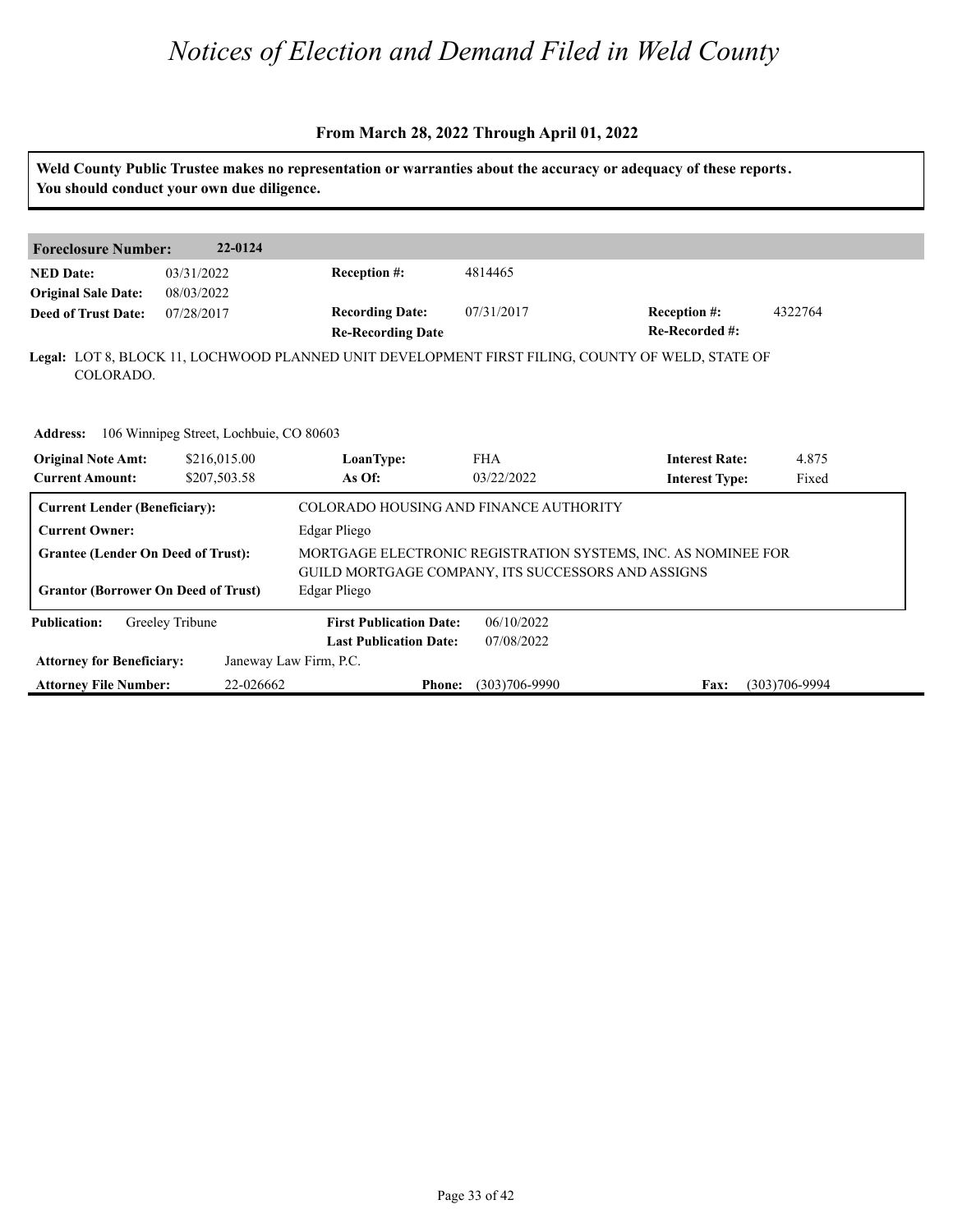|                                                                                         | You should conduct your own due diligence.        |                                                    |                   | Weld County Public Trustee makes no representation or warranties about the accuracy or adequacy of these reports.                |                   |
|-----------------------------------------------------------------------------------------|---------------------------------------------------|----------------------------------------------------|-------------------|----------------------------------------------------------------------------------------------------------------------------------|-------------------|
| <b>Foreclosure Number:</b>                                                              | 22-0125                                           |                                                    |                   |                                                                                                                                  |                   |
| <b>NED Date:</b>                                                                        | 03/31/2022                                        | <b>Reception #:</b>                                | 4814466           |                                                                                                                                  |                   |
| <b>Original Sale Date:</b>                                                              | 08/03/2022                                        |                                                    |                   |                                                                                                                                  |                   |
| <b>Deed of Trust Date:</b>                                                              | 08/30/2018                                        | <b>Recording Date:</b><br><b>Re-Recording Date</b> | 09/04/2018        | Reception #:<br>Re-Recorded #:                                                                                                   | 4428121           |
|                                                                                         |                                                   |                                                    |                   | Legal: LOT 13, BLOCK 8, FIRST REPLAT OF WOODBRIAR SECOND FILING, COUNTY OF WELD, STATE OF COLORADO.                              |                   |
|                                                                                         |                                                   |                                                    |                   |                                                                                                                                  |                   |
| APN #: 095912322022                                                                     |                                                   |                                                    |                   |                                                                                                                                  |                   |
|                                                                                         | Address: 2930 West 17th Street, Greeley, CO 80634 |                                                    |                   |                                                                                                                                  |                   |
| <b>Original Note Amt:</b>                                                               | \$245,471.00                                      | LoanType:                                          | <b>FHA</b>        | <b>Interest Rate:</b>                                                                                                            | 5.25              |
| <b>Current Amount:</b>                                                                  | \$240,209.88                                      | As Of:                                             | 03/22/2022        | <b>Interest Type:</b>                                                                                                            | Fixed             |
| <b>Current Lender (Beneficiary):</b>                                                    |                                                   | COLORADO HOUSING AND FINANCE AUTHORITY             |                   |                                                                                                                                  |                   |
| <b>Current Owner:</b>                                                                   |                                                   | Richard Len Jurgens                                |                   |                                                                                                                                  |                   |
| <b>Grantee (Lender On Deed of Trust):</b><br><b>Grantor (Borrower On Deed of Trust)</b> |                                                   | <b>AND ASSIGNS</b><br>Richard Len Jurgens          |                   | MORTGAGE ELECTRONIC REGISTRATION SYSTEMS, INC. AS NOMINEE FOR<br>BROKER SOLUTIONS, INC. DBA NEW AMERICAN FUNDING, ITS SUCCESSORS |                   |
| <b>Publication:</b>                                                                     | Greeley Tribune                                   | <b>First Publication Date:</b>                     | 06/10/2022        |                                                                                                                                  |                   |
|                                                                                         |                                                   | <b>Last Publication Date:</b>                      | 07/08/2022        |                                                                                                                                  |                   |
| <b>Attorney for Beneficiary:</b>                                                        |                                                   | Janeway Law Firm, P.C.                             |                   |                                                                                                                                  |                   |
| <b>Attorney File Number:</b>                                                            | 22-026603                                         | <b>Phone:</b>                                      | $(303)706 - 9990$ | Fax:                                                                                                                             | $(303)706 - 9994$ |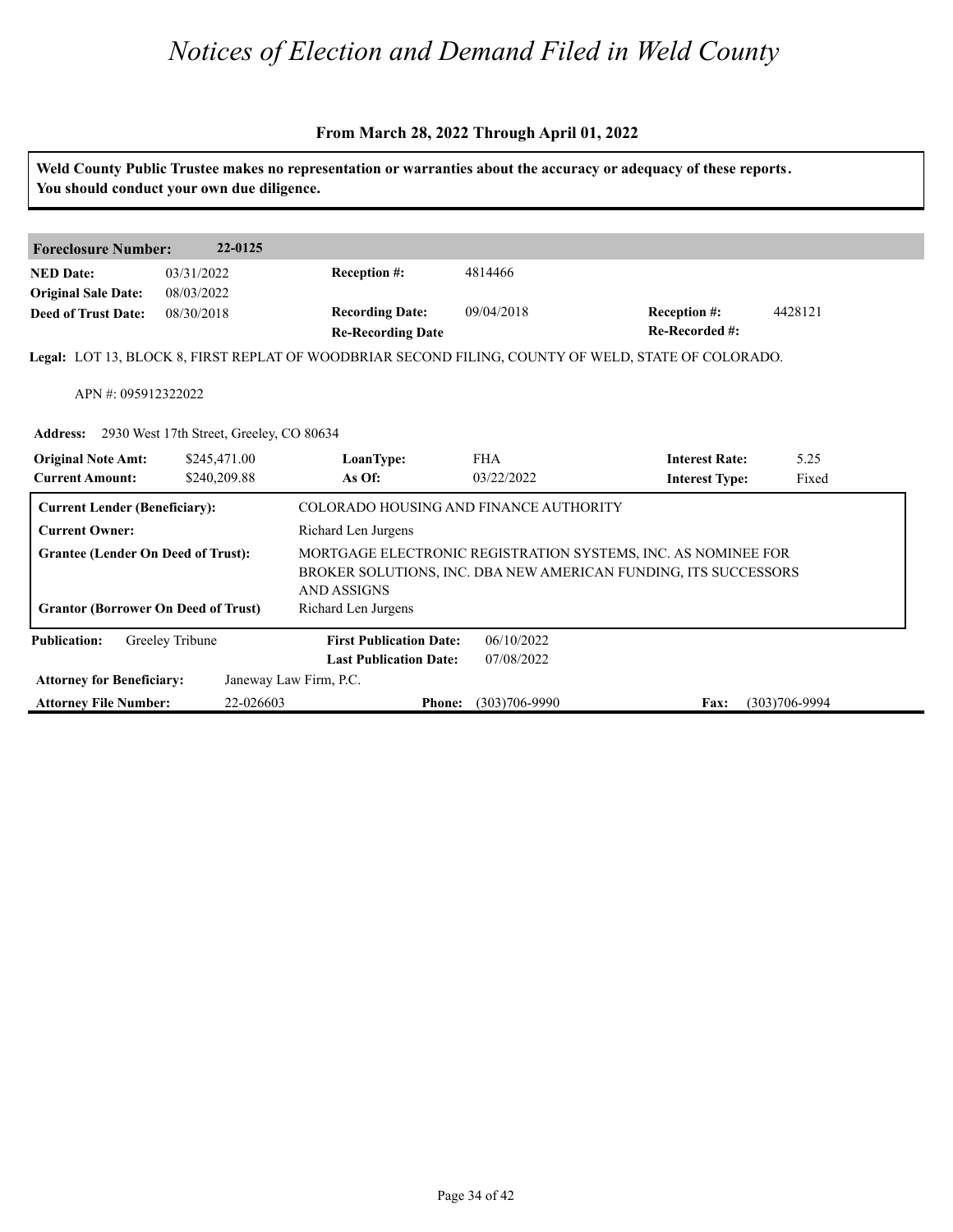|                                                | You should conduct your own due diligence.       |                                                    |                   | Weld County Public Trustee makes no representation or warranties about the accuracy or adequacy of these reports. |                   |
|------------------------------------------------|--------------------------------------------------|----------------------------------------------------|-------------------|-------------------------------------------------------------------------------------------------------------------|-------------------|
|                                                |                                                  |                                                    |                   |                                                                                                                   |                   |
| <b>Foreclosure Number:</b>                     | 22-0126                                          |                                                    |                   |                                                                                                                   |                   |
| <b>NED Date:</b><br><b>Original Sale Date:</b> | 03/31/2022<br>08/03/2022                         | <b>Reception #:</b>                                | 4814467           |                                                                                                                   |                   |
| <b>Deed of Trust Date:</b>                     | 04/04/2012                                       | <b>Recording Date:</b><br><b>Re-Recording Date</b> | 04/06/2012        | Reception #:<br>Re-Recorded #:                                                                                    | 3837065           |
| <b>COLORADO</b>                                |                                                  |                                                    |                   | Legal: LOT 44, BLOCK 3, WINDSOR VILLAGE FIRST FILING, TO THE TOWN OF WINDSOR, COUNTY OF WELD, STATE OF            |                   |
|                                                | <b>Address:</b> 9 Daisy Court, Windsor, CO 80550 |                                                    |                   |                                                                                                                   |                   |
| <b>Original Note Amt:</b>                      | \$141,324.00                                     | LoanType:                                          | <b>FHA</b>        | <b>Interest Rate:</b>                                                                                             | 4.25              |
| <b>Current Amount:</b>                         | \$115,979.21                                     | As Of:                                             | 03/21/2022        | <b>Interest Type:</b>                                                                                             | Fixed             |
| <b>Current Lender (Beneficiary):</b>           |                                                  | COLORADO HOUSING AND FINANCE AUTHORITY             |                   |                                                                                                                   |                   |
| <b>Current Owner:</b>                          |                                                  | William G Norris, II                               |                   |                                                                                                                   |                   |
| <b>Grantee (Lender On Deed of Trust):</b>      |                                                  |                                                    |                   | MORTGAGE ELECTRONIC REGISTRATION SYSTEMS, INC. AS NOMINEE FOR                                                     |                   |
|                                                |                                                  |                                                    |                   | CORNERSTONE MORTGAGE COMPANY, ITS SUCCESSORS AND ASSIGNS                                                          |                   |
| <b>Grantor (Borrower On Deed of Trust)</b>     |                                                  | William G Norris, II                               |                   |                                                                                                                   |                   |
| <b>Publication:</b>                            | Greeley Tribune                                  | <b>First Publication Date:</b>                     | 06/10/2022        |                                                                                                                   |                   |
|                                                |                                                  | <b>Last Publication Date:</b>                      | 07/08/2022        |                                                                                                                   |                   |
| <b>Attorney for Beneficiary:</b>               |                                                  | Janeway Law Firm, P.C.                             |                   |                                                                                                                   |                   |
| <b>Attorney File Number:</b>                   | 22-026833                                        | <b>Phone:</b>                                      | $(303)706 - 9990$ | <b>Fax:</b>                                                                                                       | $(303)706 - 9994$ |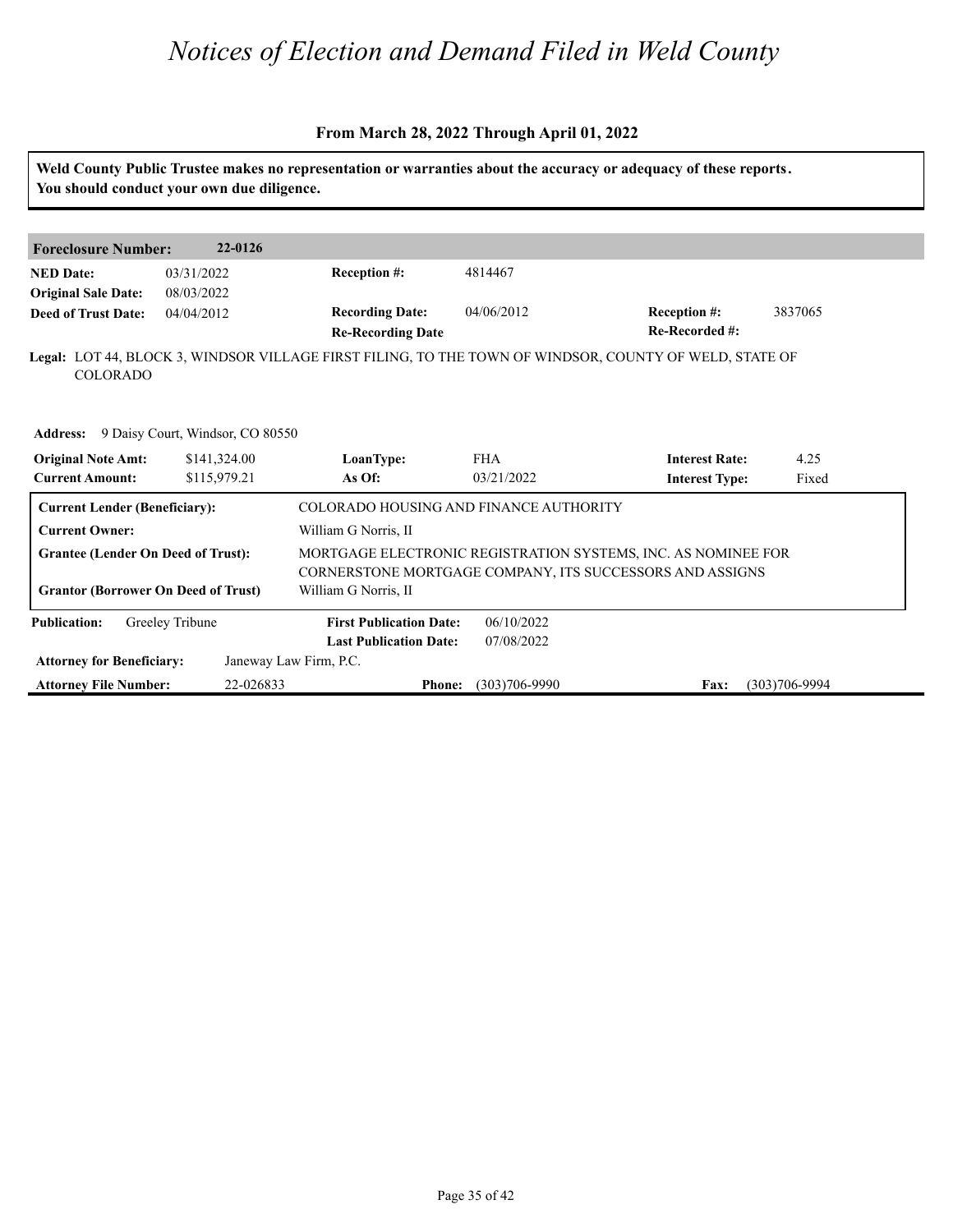#### **From March 28, 2022 Through April 01, 2022**

**Weld County Public Trustee makes no representation or warranties about the accuracy or adequacy of these reports. You should conduct your own due diligence. Foreclosure Number: 22-0127 NED Date: Re-Recorded #: Reception #:** 4626133 **Re-Recording Date Recording Date: Reception #: Deed of Trust Date:**<br>**Deed of Trust Date: Legal:** LOT 3, BLOCK 10, WINDSHIRE PARK SUBDIVISION FIFTH FILING, TOWN OF WINDSOR, COUNTY OF WELD, STATE OF 03/31/2022 08/03/2022 09/01/2020 4814468 COLORADO. **Address:** 1677 Gratton Ct, Windsor, CO 80550<br>**Original Note Amt:** 16794,546.00 LoanType:<br>Current Amount: 16390,558.96 1680f: **IoanType:** FHA **Interest Rate:** 3.25<br> **As Of:** 03/23/2022 **Interest Type:** Fixed **LoanType:** \$394,546.00 \$390,558.96 FHA **Interest Rate:** 03/23/2022 **Interest Type:** 3.25 Fixed **Current Lender (Beneficiary):** COLORADO HOUSING AND FINANCE AUTHORITY **Current Owner:** Amy J Stewart AND MCKENZIE KENDRICK AND Sean O'Brien **Grantee (Lender On Deed of Trust):** MORTGAGE ELECTRONIC REGISTRATION SYSTEMS, INC. AS NOMINEE FOR EVERETT FINANCIAL, INC. D/B/A SUPREME LENDING, ITS SUCCESSORS AND ASSIGNS **Grantor (Borrower On Deed of Trust)** Amy J Stewart AND MCKENZIE KENDRICK AND Sean O'Brien **Publication: Last Publication Date: First Publication Date:** 06/10/2022 07/08/2022

**Phone: Fax:** 22-026671 (303)706-9990 (303)706-9994

**Attorney for Beneficiary:**

**Attorney File Number:**

Janeway Law Firm, P.C.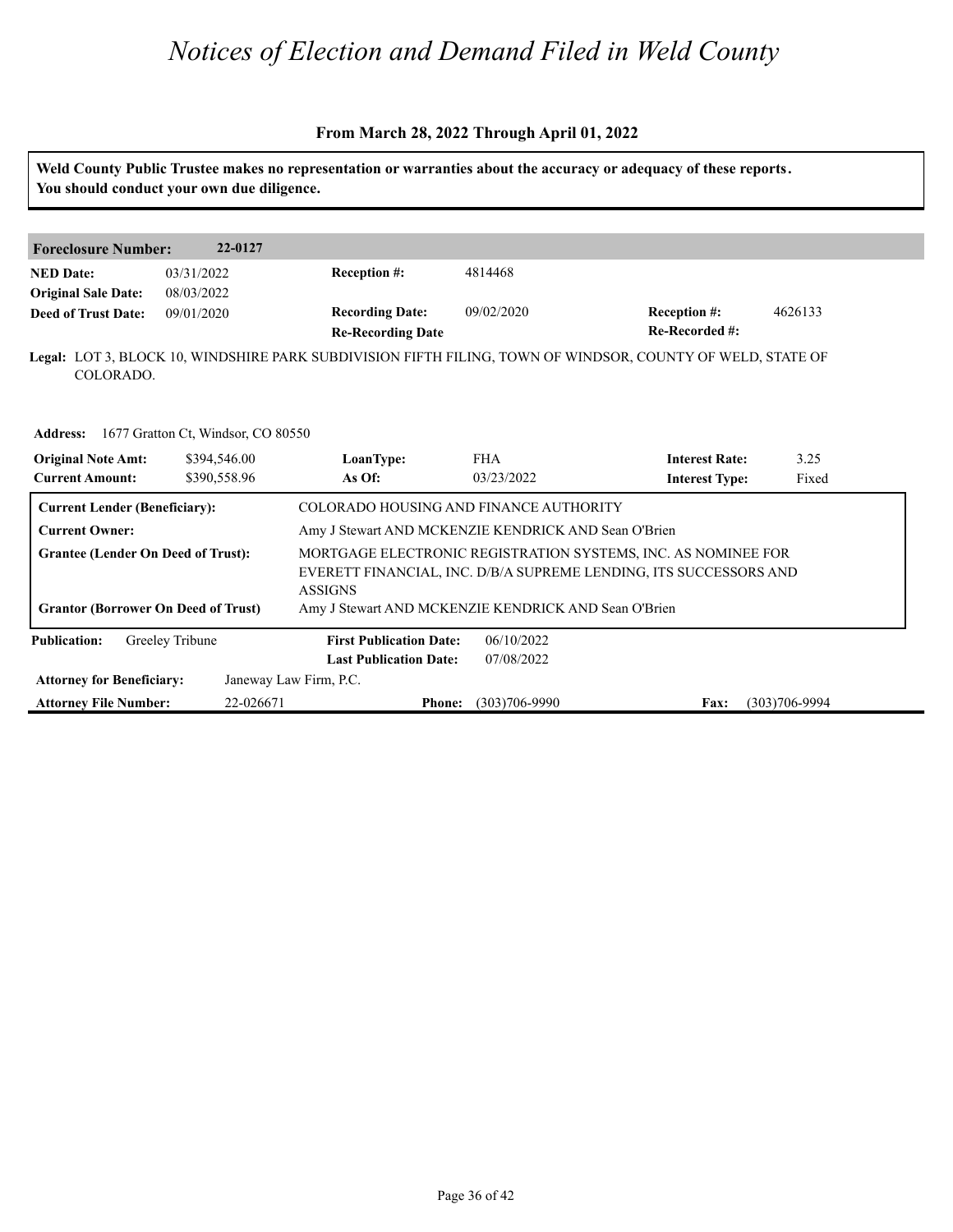| You should conduct your own due diligence.           |                          |                                                                                                  |                                                                 | Weld County Public Trustee makes no representation or warranties about the accuracy or adequacy of these reports. |                  |
|------------------------------------------------------|--------------------------|--------------------------------------------------------------------------------------------------|-----------------------------------------------------------------|-------------------------------------------------------------------------------------------------------------------|------------------|
| <b>Foreclosure Number:</b>                           | 22-0128                  |                                                                                                  |                                                                 |                                                                                                                   |                  |
| <b>NED Date:</b>                                     | 04/01/2022               | Reception #:                                                                                     | 4814903                                                         |                                                                                                                   |                  |
| <b>Original Sale Date:</b>                           | 08/03/2022               |                                                                                                  |                                                                 |                                                                                                                   |                  |
| <b>Deed of Trust Date:</b>                           | 03/28/2007               | <b>Recording Date:</b>                                                                           | 04/12/2007                                                      | <b>Reception #:</b>                                                                                               | 3468559          |
|                                                      |                          | <b>Re-Recording Date</b>                                                                         |                                                                 | Re-Recorded #:                                                                                                    |                  |
|                                                      |                          | Legal: LOT 16, BLOCK 2, RIVER BEND SUBDIVISION, CITY OF EVANS, COUNTY OF WELD, STATE OF COLORADO |                                                                 |                                                                                                                   |                  |
|                                                      |                          |                                                                                                  |                                                                 |                                                                                                                   |                  |
| <b>Address:</b> 815 42nd St Rd, Evans, CO 80620-3301 |                          |                                                                                                  |                                                                 |                                                                                                                   |                  |
| <b>Original Note Amt:</b>                            | \$109,000.00             | LoanType:                                                                                        | <b>FHLMC</b>                                                    | <b>Interest Rate:</b>                                                                                             | 6.75             |
| <b>Current Amount:</b>                               | \$86,434.35              | As Of:                                                                                           | 12/01/2019                                                      | <b>Interest Type:</b>                                                                                             | Fixed            |
| <b>Current Lender (Beneficiary):</b>                 |                          |                                                                                                  | Community Loan Servicing, LLC f/k/a Bayview Loan Servicing, LLC |                                                                                                                   |                  |
| <b>Current Owner:</b>                                |                          | David A Ketchum                                                                                  |                                                                 |                                                                                                                   |                  |
| <b>Grantee (Lender On Deed of Trust):</b>            |                          |                                                                                                  |                                                                 | Mortgage Electronic Registration Systems, Inc. as beneficiary, as nominee for Quicken Loans                       |                  |
|                                                      |                          | Inc.                                                                                             |                                                                 |                                                                                                                   |                  |
| <b>Grantor (Borrower On Deed of Trust)</b>           |                          | David A Ketchum                                                                                  |                                                                 |                                                                                                                   |                  |
| <b>Publication:</b>                                  | Greeley Tribune          | <b>First Publication Date:</b>                                                                   | 06/10/2022                                                      |                                                                                                                   |                  |
|                                                      |                          | <b>Last Publication Date:</b>                                                                    | 07/08/2022                                                      |                                                                                                                   |                  |
| <b>Attorney for Beneficiary:</b>                     |                          | Randall S. Miller & Associates PC                                                                |                                                                 |                                                                                                                   |                  |
| <b>Attorney File Number:</b>                         | 20CO00088-1              | <b>Phone:</b>                                                                                    | $(720)$ 25-9 8626                                               | Fax:                                                                                                              | $(720)$ 25-96709 |
| <b>Foreclosure Number:</b>                           | 22-0129                  |                                                                                                  |                                                                 |                                                                                                                   |                  |
| <b>NED Date:</b>                                     | 04/01/2022               | <b>Reception #:</b>                                                                              | 4814904                                                         |                                                                                                                   |                  |
| <b>Original Sale Date:</b>                           | 08/03/2022               |                                                                                                  |                                                                 |                                                                                                                   |                  |
| <b>Deed of Trust Date:</b>                           | 04/23/2019               | <b>Recording Date:</b>                                                                           | 05/22/2019                                                      | Reception #:<br>Re-Recorded #:                                                                                    | 4491094          |
|                                                      |                          | <b>Re-Recording Date</b>                                                                         |                                                                 |                                                                                                                   |                  |
|                                                      | WELD, STATE OF COLORADO. |                                                                                                  |                                                                 | Legal: LOT 14, BLOCK 2, SPACIOUS LIVING, FILING NO. 2, A SUBDIVISION OF THE TOWN OF LOCHBUIE, COUNTY OF           |                  |
|                                                      |                          |                                                                                                  |                                                                 |                                                                                                                   |                  |
|                                                      |                          |                                                                                                  |                                                                 |                                                                                                                   |                  |
| Address: 214 Poplar St, Lochbuie, CO 80603           |                          |                                                                                                  |                                                                 |                                                                                                                   |                  |
| <b>Original Note Amt:</b>                            | \$183,216.00             | LoanType:                                                                                        | <b>FHA</b>                                                      | <b>Interest Rate:</b>                                                                                             | 4.625            |
| <b>Current Amount:</b>                               | \$175,341.48             | As Of:                                                                                           | 03/29/2022                                                      | <b>Interest Type:</b>                                                                                             | Fixed            |
| <b>Current Lender (Beneficiary):</b>                 |                          |                                                                                                  |                                                                 | NewRez LLC, F/K/A New Penn Financial, LLC D/B/A Shellpoint Mortgage Servicing                                     |                  |
| <b>Current Owner:</b>                                |                          | Hector Lozano                                                                                    |                                                                 |                                                                                                                   |                  |
| <b>Grantee (Lender On Deed of Trust):</b>            |                          |                                                                                                  |                                                                 | Mortgage Electronic Registration Systems, Inc., as nominee for Intercontinental Capital Group,                    |                  |
|                                                      |                          |                                                                                                  | Inc. DBA Own It Homes Loans, its successors and assigns         |                                                                                                                   |                  |
| <b>Grantor (Borrower On Deed of Trust)</b>           |                          | Hector Lozano                                                                                    |                                                                 |                                                                                                                   |                  |
| <b>Publication:</b>                                  | Greeley Tribune          | <b>First Publication Date:</b>                                                                   | 06/10/2022                                                      |                                                                                                                   |                  |
|                                                      |                          | <b>Last Publication Date:</b>                                                                    | 07/08/2022                                                      |                                                                                                                   |                  |
| <b>Attorney for Beneficiary:</b>                     |                          | McCarthy & Holthus, LLP                                                                          |                                                                 |                                                                                                                   |                  |
| <b>Attorney File Number:</b>                         | CO-22-912929-LL          |                                                                                                  | <b>Phone:</b> (877)369-6122                                     | <b>Fax:</b>                                                                                                       | $(866)894-7369$  |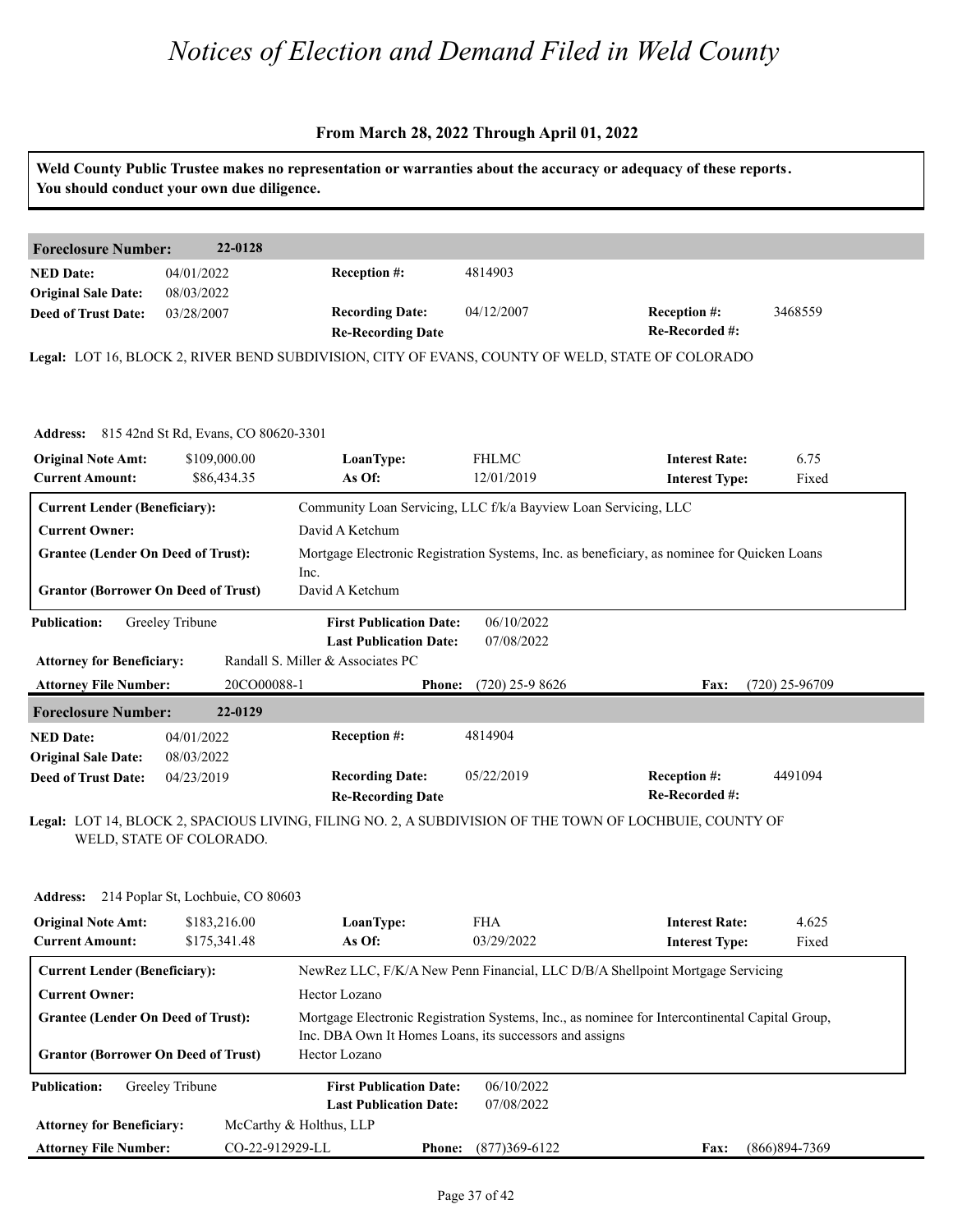#### **From March 28, 2022 Through April 01, 2022**

**Weld County Public Trustee makes no representation or warranties about the accuracy or adequacy of these reports. You should conduct your own due diligence.**

| 22-0130<br><b>Foreclosure Number:</b> |            |                          |            |                     |         |  |  |
|---------------------------------------|------------|--------------------------|------------|---------------------|---------|--|--|
| <b>NED Date:</b>                      | 04/01/2022 | <b>Reception #:</b>      | 4814905    |                     |         |  |  |
| <b>Original Sale Date:</b>            | 08/03/2022 |                          |            |                     |         |  |  |
| <b>Deed of Trust Date:</b>            | 03/15/2019 | <b>Recording Date:</b>   | 03/19/2019 | <b>Reception #:</b> | 4474297 |  |  |
|                                       |            | <b>Re-Recording Date</b> |            | Re-Recorded #:      |         |  |  |

**Legal:** Lot 7, Block 2, Grapevine Hollow First Filing, a portion of the City of Evans, County of Weld, State of Colorado.

| <b>Address:</b> 6325 Burgundy Street, Evans, CO 80634                                   |                                                                 |                                    |                                                                                                                             |                   |
|-----------------------------------------------------------------------------------------|-----------------------------------------------------------------|------------------------------------|-----------------------------------------------------------------------------------------------------------------------------|-------------------|
| <b>Original Note Amt:</b><br>\$343,660.00<br>\$338,703.04<br><b>Current Amount:</b>     | LoanType:<br>As Of:                                             | <b>FHA</b><br>03/23/2022           | <b>Interest Rate:</b><br><b>Interest Type:</b>                                                                              | 5.125<br>Fixed    |
| <b>Current Lender (Beneficiary):</b>                                                    | Colorado Housing and Finance Authority                          |                                    |                                                                                                                             |                   |
| <b>Current Owner:</b>                                                                   | Aaron Jaramillo AND Steffanie Hernandez                         |                                    |                                                                                                                             |                   |
| <b>Grantee (Lender On Deed of Trust):</b><br><b>Grantor (Borrower On Deed of Trust)</b> | Aaron Jaramillo AND Steffanie Hernandez                         |                                    | MORTGAGE ELECTRONIC REGISTRATION SYSTEMS, INC. AS NOMINEE FOR<br>AMERICAN FINANCING CORPORATION, ITS SUCCESSORS AND ASSIGNS |                   |
| Greeley Tribune<br><b>Publication:</b>                                                  | <b>First Publication Date:</b><br><b>Last Publication Date:</b> | 06/10/2022<br>07/08/2022           |                                                                                                                             |                   |
| <b>Attorney for Beneficiary:</b>                                                        | Janeway Law Firm, P.C.                                          |                                    |                                                                                                                             |                   |
| <b>Attorney File Number:</b>                                                            | 22-026597                                                       | $(303)706 - 9990$<br><b>Phone:</b> | Fax:                                                                                                                        | $(303)706 - 9994$ |
| 22-0131<br><b>Foreclosure Number:</b>                                                   |                                                                 |                                    |                                                                                                                             |                   |
| <b>NED Date:</b><br>04/01/2022<br><b>Original Sale Date:</b><br>08/03/2022              | <b>Reception #:</b>                                             | 4814907                            |                                                                                                                             |                   |
| <b>Deed of Trust Date:</b><br>09/30/2016                                                | <b>Recording Date:</b><br><b>Re-Recording Date</b>              | 10/03/2016                         | <b>Reception #:</b><br>Re-Recorded #:                                                                                       | 4241721           |

#### **Legal:** LOT 10, BLOCK 2, STROH FARM, FILLING NO. 4, ACCORDING TO THE PLAT RECORDED MARCH 2, 2006 AT RECEPTION NO. 3366944 AND AFFIDAVIT OF CORRECTION RECORDED JUNE 22, 2006 AT RECEPTION NO. 3397968, TOWN OF JOHNSTOWN, COUNTY OF WELD, STATE OF COLORADO.

| Address: 211 MUCSOVEY LANE, JOHNSTOWN, CO 80534     |                              |                                                                                                                       |                          |                                                |                   |  |  |  |
|-----------------------------------------------------|------------------------------|-----------------------------------------------------------------------------------------------------------------------|--------------------------|------------------------------------------------|-------------------|--|--|--|
| <b>Original Note Amt:</b><br><b>Current Amount:</b> | \$296,041.00<br>\$275,539.94 | LoanType:<br>As Of:                                                                                                   | <b>FHA</b><br>03/28/2022 | <b>Interest Rate:</b><br><b>Interest Type:</b> | 3.5<br>Fixed      |  |  |  |
| <b>Current Lender (Beneficiary):</b>                |                              | PENNYMAC LOAN SERVICES, LLC                                                                                           |                          |                                                |                   |  |  |  |
| <b>Current Owner:</b>                               |                              | <b>SHOSHANNA L DIETZ</b>                                                                                              |                          |                                                |                   |  |  |  |
| <b>Grantee (Lender On Deed of Trust):</b>           |                              | MORTGAGE ELECTRONIC REGISTRATION SYSTEMS, INC. AS NOMINEE FOR<br>AMERICAN FINANCIAL NETWORK, INC., DBA: ORION LENDING |                          |                                                |                   |  |  |  |
| <b>Grantor (Borrower On Deed of Trust)</b>          |                              | <b>SHOSHANNA L DIETZ</b>                                                                                              |                          |                                                |                   |  |  |  |
| <b>Publication:</b>                                 | Greeley Tribune              | <b>First Publication Date:</b>                                                                                        | 06/10/2022               |                                                |                   |  |  |  |
|                                                     |                              | <b>Last Publication Date:</b>                                                                                         | 07/08/2022               |                                                |                   |  |  |  |
| <b>Attorney for Beneficiary:</b>                    |                              | Barrett, Frappier & Weisserman, LLP                                                                                   |                          |                                                |                   |  |  |  |
| <b>Attorney File Number:</b>                        | 00000009445487               | <b>Phone:</b>                                                                                                         | $(303)350-3711$          | Fax:                                           | $(303)813 - 1107$ |  |  |  |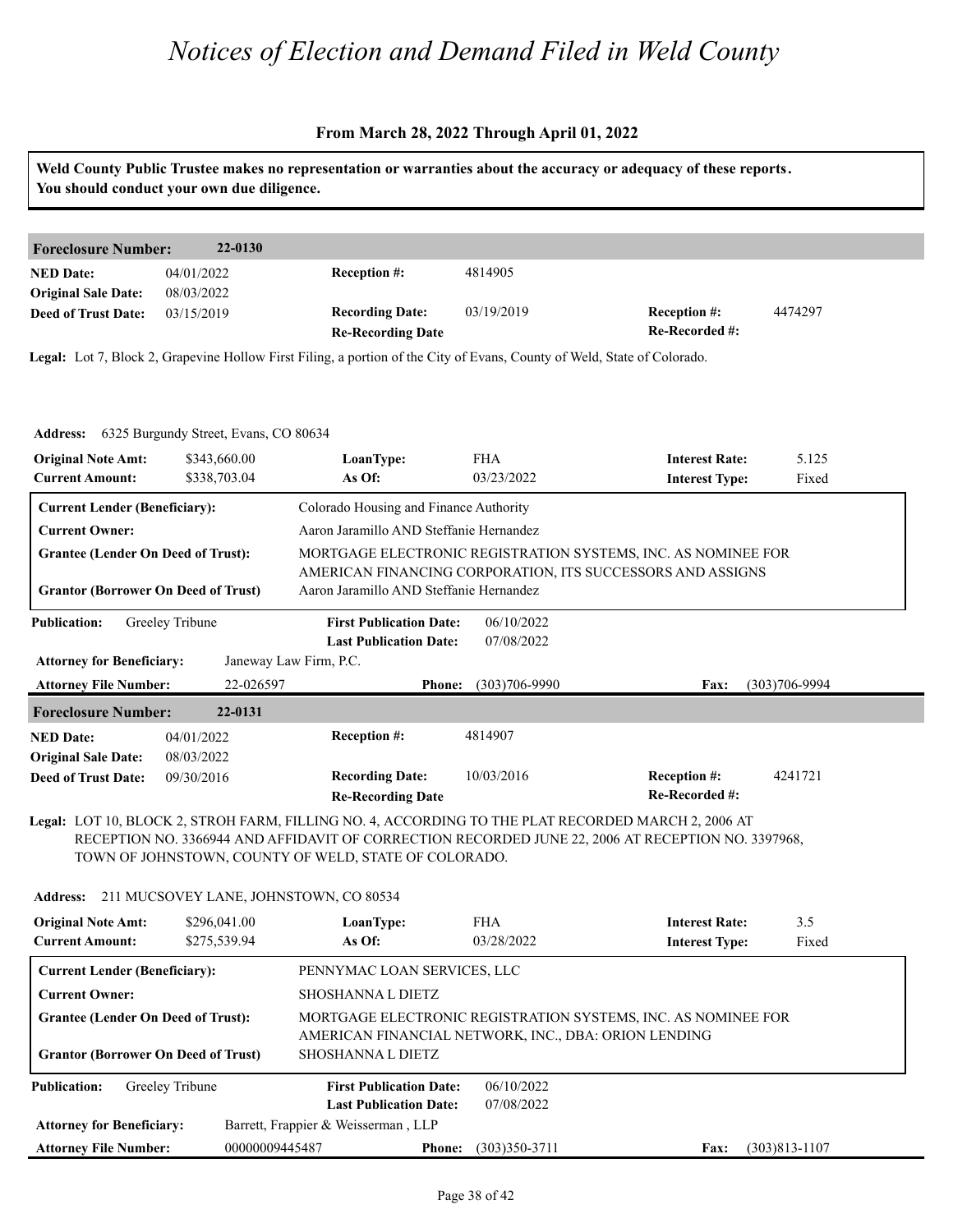|                                                                                         | You should conduct your own due diligence. |                                                                                                  |                          | Weld County Public Trustee makes no representation or warranties about the accuracy or adequacy of these reports.         |                   |
|-----------------------------------------------------------------------------------------|--------------------------------------------|--------------------------------------------------------------------------------------------------|--------------------------|---------------------------------------------------------------------------------------------------------------------------|-------------------|
| <b>Foreclosure Number:</b>                                                              | 22-0132                                    |                                                                                                  |                          |                                                                                                                           |                   |
| <b>NED Date:</b><br><b>Original Sale Date:</b>                                          | 04/01/2022<br>08/03/2022                   | Reception #:                                                                                     | 4814906                  |                                                                                                                           |                   |
| <b>Deed of Trust Date:</b>                                                              | 07/21/2017                                 | <b>Recording Date:</b><br><b>Re-Recording Date</b>                                               | 07/24/2017               | Reception #:<br>Re-Recorded #:                                                                                            | 4320344           |
| COLORADO                                                                                |                                            |                                                                                                  |                          | Legal: LOT 21, AMENDED PLAT OF RANGEVIEW NORTH, IN THE CITY OF GREELEY, COUNTY OF WELD, STATE OF                          |                   |
| APN #: 095911412010                                                                     |                                            |                                                                                                  |                          |                                                                                                                           |                   |
|                                                                                         | Address: 1612 37Th Ave, Greeley, CO 80634  |                                                                                                  |                          |                                                                                                                           |                   |
| <b>Original Note Amt:</b><br><b>Current Amount:</b>                                     | \$302,519.00<br>\$281,520.44               | LoanType:<br>As Of:                                                                              | <b>FHA</b><br>03/28/2022 | <b>Interest Rate:</b><br><b>Interest Type:</b>                                                                            | 4.75<br>Fixed     |
| <b>Current Lender (Beneficiary):</b>                                                    |                                            | COLORADO HOUSING AND FINANCE AUTHORITY                                                           |                          |                                                                                                                           |                   |
| <b>Current Owner:</b>                                                                   |                                            | Bill Bret Hilburn AND Elida Cruz Hilburn                                                         |                          |                                                                                                                           |                   |
| <b>Grantee (Lender On Deed of Trust):</b><br><b>Grantor (Borrower On Deed of Trust)</b> |                                            | DYK MORTGAGE CORPORATION, ITS SUCCESSORS AND ASSIGNS<br>Bill Bret Hilburn AND Elida Cruz Hilburn |                          | MORTGAGE ELECTRONIC REGISTRATION SYSTEMS, INC. AS NOMINEE FOR VAN                                                         |                   |
| <b>Publication:</b>                                                                     | Greeley Tribune                            | <b>First Publication Date:</b><br><b>Last Publication Date:</b>                                  | 06/10/2022<br>07/08/2022 |                                                                                                                           |                   |
| <b>Attorney for Beneficiary:</b><br><b>Attorney File Number:</b>                        | 22-027080                                  | Janeway Law Firm, P.C.<br><b>Phone:</b>                                                          | $(303)706 - 9990$        | Fax:                                                                                                                      | $(303)706 - 9994$ |
| <b>Foreclosure Number:</b>                                                              | 22-0133                                    |                                                                                                  |                          |                                                                                                                           |                   |
| <b>NED Date:</b>                                                                        | 04/01/2022                                 | Reception #:                                                                                     | 4814908                  |                                                                                                                           |                   |
| <b>Original Sale Date:</b>                                                              | 08/03/2022                                 |                                                                                                  |                          |                                                                                                                           |                   |
| <b>Deed of Trust Date:</b>                                                              | 12/16/2019                                 | <b>Recording Date:</b><br><b>Re-Recording Date</b>                                               | 12/18/2019               | <b>Reception #:</b><br>Re-Recorded #:                                                                                     | 4551272           |
|                                                                                         | Legal: SEE ATTACHED LEGAL DESCRIPTION      |                                                                                                  |                          |                                                                                                                           |                   |
| <b>Address:</b>                                                                         | 6301 Red Cedar Street, Frederick, CO 80530 |                                                                                                  |                          |                                                                                                                           |                   |
| <b>Original Note Amt:</b><br><b>Current Amount:</b>                                     | \$229,221.00<br>\$222,200.29               | LoanType:<br>As Of:                                                                              | <b>FHA</b><br>11/01/2021 | <b>Interest Rate:</b><br><b>Interest Type:</b>                                                                            | 4.125<br>Fixed    |
| <b>Current Lender (Beneficiary):</b>                                                    |                                            | COLORADO HOUSING AND FINANCE AUTHORITY                                                           |                          |                                                                                                                           |                   |
| <b>Current Owner:</b>                                                                   |                                            | <b>Todd Michael Powers</b>                                                                       |                          |                                                                                                                           |                   |
| <b>Grantee (Lender On Deed of Trust):</b><br><b>Grantor (Borrower On Deed of Trust)</b> |                                            | <b>Todd Michael Powers</b>                                                                       |                          | MORTGAGE ELECTRONIC REGISTRATION SYSTEMS, INC. AS NOMINEE FOR<br>ACADEMY MORTGAGE CORPORATION, ITS SUCCESSORS AND ASSIGNS |                   |
| <b>Publication:</b>                                                                     | Greeley Tribune                            | <b>First Publication Date:</b><br><b>Last Publication Date:</b>                                  | 06/10/2022<br>07/08/2022 |                                                                                                                           |                   |
| <b>Attorney for Beneficiary:</b>                                                        |                                            | Janeway Law Firm, P.C.                                                                           |                          |                                                                                                                           |                   |
| <b>Attorney File Number:</b>                                                            | 22-027105                                  | <b>Phone:</b>                                                                                    | $(303)706 - 9990$        | <b>Fax:</b>                                                                                                               | $(303)706 - 9994$ |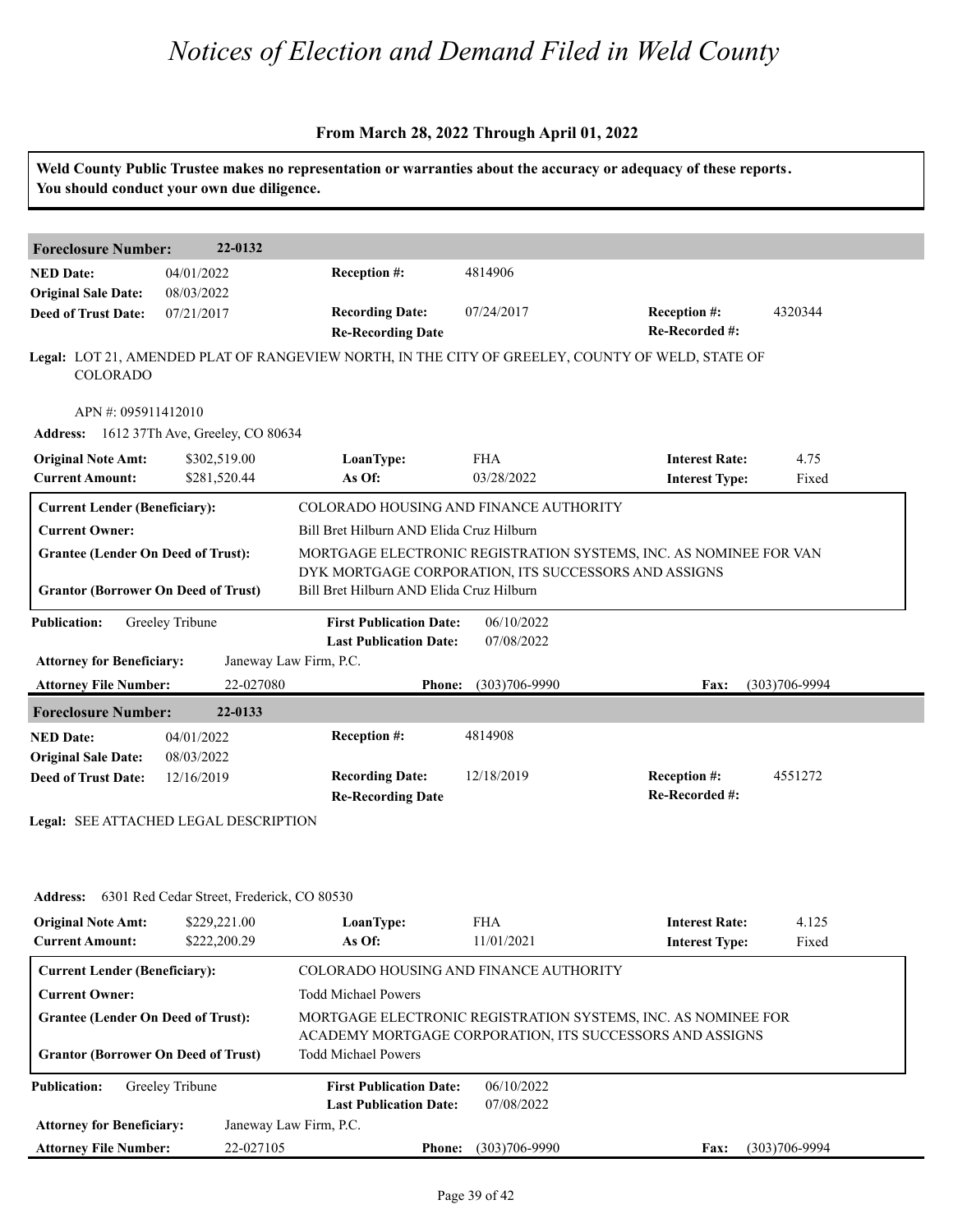|                                               | You should conduct your own due diligence. |                                                               |                                        | Weld County Public Trustee makes no representation or warranties about the accuracy or adequacy of these reports. |                   |  |
|-----------------------------------------------|--------------------------------------------|---------------------------------------------------------------|----------------------------------------|-------------------------------------------------------------------------------------------------------------------|-------------------|--|
| <b>Foreclosure Number:</b>                    | 22-0134                                    |                                                               |                                        |                                                                                                                   |                   |  |
| <b>NED Date:</b>                              | 04/01/2022                                 | Reception #:                                                  | 4814909                                |                                                                                                                   |                   |  |
| <b>Original Sale Date:</b>                    | 08/03/2022                                 |                                                               |                                        |                                                                                                                   |                   |  |
| <b>Deed of Trust Date:</b>                    | 03/08/2019                                 | <b>Recording Date:</b>                                        | 03/13/2019                             | <b>Reception #:</b>                                                                                               | 4473196           |  |
|                                               |                                            | <b>Re-Recording Date</b>                                      |                                        | Re-Recorded #:                                                                                                    |                   |  |
|                                               |                                            |                                                               |                                        | Legal: LOT 21 AND 22, BLOCK 10, BRIGG'S SUBDIVISION, CITY OF GREELEY, COUNTY OF WELD, STATE OF COLORADO           |                   |  |
|                                               |                                            |                                                               |                                        |                                                                                                                   |                   |  |
| Address: 1941 7TH AVE, GREELEY, CO 80631-5809 |                                            |                                                               |                                        |                                                                                                                   |                   |  |
| <b>Original Note Amt:</b>                     | \$216,015.00                               | LoanType:                                                     | <b>FHA</b>                             | <b>Interest Rate:</b>                                                                                             | 5.75              |  |
| <b>Current Amount:</b>                        | \$213,945.91                               | As Of:                                                        | 03/28/2022                             | <b>Interest Type:</b>                                                                                             | Fixed             |  |
| <b>Current Lender (Beneficiary):</b>          |                                            | LAKEVIEW LOAN SERVICING, LLC                                  |                                        |                                                                                                                   |                   |  |
| <b>Current Owner:</b>                         |                                            | <b>MAGDIEL PEREZ</b>                                          |                                        |                                                                                                                   |                   |  |
| <b>Grantee (Lender On Deed of Trust):</b>     |                                            |                                                               |                                        | MORTGAGE ELECTRONIC REGISTRATION SYSTEMS, INC. ACTING SOLELY AS                                                   |                   |  |
|                                               |                                            | NOMINEE FOR PRIMELENDING                                      |                                        |                                                                                                                   |                   |  |
| <b>Grantor (Borrower On Deed of Trust)</b>    |                                            | MAGDIEL PEREZ                                                 |                                        |                                                                                                                   |                   |  |
| <b>Publication:</b>                           | Greeley Tribune                            | <b>First Publication Date:</b>                                | 06/10/2022                             |                                                                                                                   |                   |  |
|                                               |                                            | <b>Last Publication Date:</b>                                 | 07/08/2022                             |                                                                                                                   |                   |  |
| <b>Attorney for Beneficiary:</b>              |                                            | Barrett, Frappier & Weisserman, LLP                           |                                        |                                                                                                                   |                   |  |
| <b>Attorney File Number:</b>                  | 00000009454331                             | <b>Phone:</b>                                                 | $(303)350-3711$                        | Fax:                                                                                                              | $(303)813 - 1107$ |  |
| <b>Foreclosure Number:</b>                    | 22-0135                                    |                                                               |                                        |                                                                                                                   |                   |  |
| <b>NED Date:</b>                              | 04/01/2022                                 | Reception #:                                                  | 4814910                                |                                                                                                                   |                   |  |
| <b>Original Sale Date:</b>                    | 08/03/2022                                 |                                                               |                                        |                                                                                                                   |                   |  |
| <b>Deed of Trust Date:</b>                    | 06/01/2011                                 | <b>Recording Date:</b>                                        | 06/07/2011                             | <b>Reception #:</b>                                                                                               | 3772490           |  |
|                                               |                                            | <b>Re-Recording Date</b>                                      |                                        | Re-Recorded #:                                                                                                    |                   |  |
|                                               | WELD, STATE OF COLORADO.                   |                                                               |                                        | Legal: LOT 4, BLOCK 5, NORTHVIEW SUBDIVISION FILING 1, A SUBDIVISION OF THE CITY OF GREELEY, COUNTY OF            |                   |  |
| <b>Address:</b>                               | 250 32ND AVENUE, GREELEY, CO 80631         |                                                               |                                        |                                                                                                                   |                   |  |
| <b>Original Note Amt:</b>                     | \$60,779.00                                | LoanType:                                                     | VA                                     | <b>Interest Rate:</b>                                                                                             | 3                 |  |
| <b>Current Amount:</b>                        | \$52,430.02                                | As Of:                                                        | 03/28/2022                             | <b>Interest Type:</b>                                                                                             | Fixed             |  |
| <b>Current Lender (Beneficiary):</b>          |                                            |                                                               | COLORADO HOUSING AND FINANCE AUTHORITY |                                                                                                                   |                   |  |
| <b>Current Owner:</b>                         |                                            | <b>DAVID GAUNT</b>                                            |                                        |                                                                                                                   |                   |  |
| <b>Grantee (Lender On Deed of Trust):</b>     |                                            | MORTGAGE ELECTRONIC REGISTRATION SYSTEMS, INC. AS NOMINEE FOR |                                        |                                                                                                                   |                   |  |
|                                               |                                            |                                                               |                                        | UNIVERSAL LENDING CORPORATION, ITS SUCCESSORS AND ASSIGNS                                                         |                   |  |
| <b>Grantor (Borrower On Deed of Trust)</b>    |                                            | <b>DAVID GAUNT</b>                                            |                                        |                                                                                                                   |                   |  |
| <b>Publication:</b>                           | Greeley Tribune                            | <b>First Publication Date:</b>                                | 06/10/2022                             |                                                                                                                   |                   |  |
|                                               |                                            | <b>Last Publication Date:</b>                                 | 07/08/2022                             |                                                                                                                   |                   |  |
| <b>Attorney for Beneficiary:</b>              |                                            | Janeway Law Firm, P.C.                                        |                                        |                                                                                                                   |                   |  |
| <b>Attorney File Number:</b>                  | 16-011658                                  | <b>Phone:</b>                                                 | $(303)706 - 9990$                      | Fax:                                                                                                              | $(303)706 - 9994$ |  |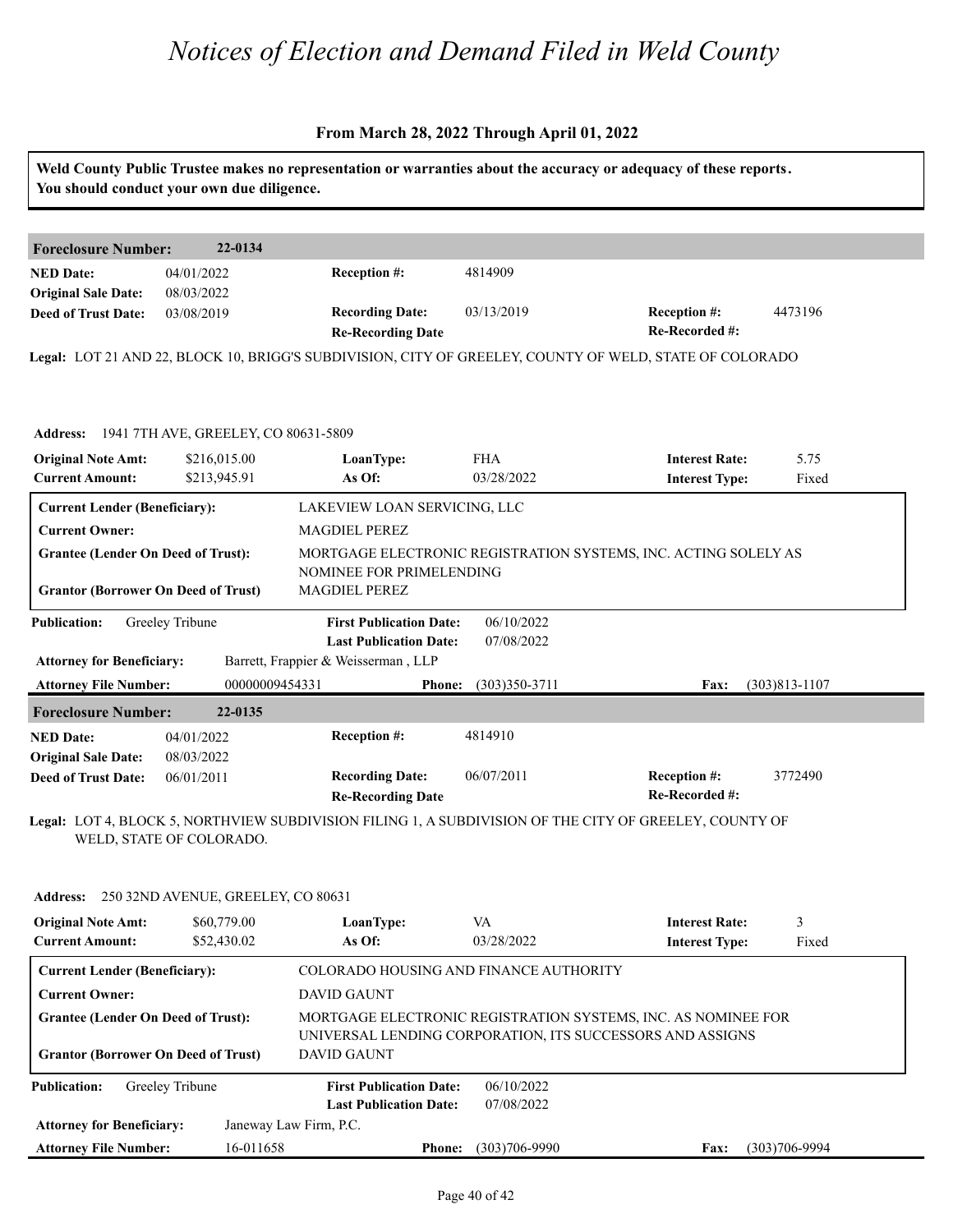| <b>Foreclosure Number:</b>                               | 22-0136                                          |                                                                                      |                          |                                                               |                   |  |  |
|----------------------------------------------------------|--------------------------------------------------|--------------------------------------------------------------------------------------|--------------------------|---------------------------------------------------------------|-------------------|--|--|
| <b>NED Date:</b>                                         | 04/01/2022                                       | <b>Reception #:</b>                                                                  | 4814911                  |                                                               |                   |  |  |
| <b>Original Sale Date:</b><br><b>Deed of Trust Date:</b> | 08/03/2022<br>01/11/2019                         | <b>Recording Date:</b>                                                               | 01/15/2019               | <b>Reception #:</b>                                           | 4460221           |  |  |
|                                                          |                                                  | <b>Re-Recording Date</b>                                                             |                          | Re-Recorded #:                                                |                   |  |  |
|                                                          |                                                  | Legal: LOT 26, BLOCK 23, HIGHPLAINS FILING NO. 3, COUNTY OF WELD, STATE OF COLORADO. |                          |                                                               |                   |  |  |
|                                                          |                                                  |                                                                                      |                          |                                                               |                   |  |  |
|                                                          |                                                  |                                                                                      |                          |                                                               |                   |  |  |
|                                                          |                                                  |                                                                                      |                          |                                                               |                   |  |  |
|                                                          | Address: 220 Stagecoach Lane, Lochbuie, CO 80603 |                                                                                      |                          |                                                               |                   |  |  |
| <b>Original Note Amt:</b>                                | \$321,862.00                                     | LoanType:                                                                            | <b>FHA</b><br>03/26/2022 | <b>Interest Rate:</b>                                         | 5.125             |  |  |
| <b>Current Amount:</b>                                   | \$314,200.29                                     | As Of:                                                                               |                          | <b>Interest Type:</b>                                         | Fixed             |  |  |
| <b>Current Lender (Beneficiary):</b>                     |                                                  | COLORADO HOUSING AND FINANCE AUTHORITY                                               |                          |                                                               |                   |  |  |
| <b>Current Owner:</b>                                    |                                                  | Dulce Sicairos AND Rafael Torres                                                     |                          |                                                               |                   |  |  |
| <b>Grantee (Lender On Deed of Trust):</b>                |                                                  |                                                                                      |                          | MORTGAGE ELECTRONIC REGISTRATION SYSTEMS, INC. AS NOMINEE FOR |                   |  |  |
|                                                          |                                                  |                                                                                      |                          | AMERICAN FINANCING CORPORATION, ITS SUCCESSORS AND ASSIGNS    |                   |  |  |
| <b>Grantor (Borrower On Deed of Trust)</b>               |                                                  | Dulce Sicairos AND Rafael Torres                                                     |                          |                                                               |                   |  |  |
| <b>Publication:</b>                                      | Greeley Tribune                                  | <b>First Publication Date:</b>                                                       | 06/10/2022               |                                                               |                   |  |  |
|                                                          |                                                  | <b>Last Publication Date:</b>                                                        | 07/08/2022               |                                                               |                   |  |  |
| <b>Attorney for Beneficiary:</b>                         |                                                  | Janeway Law Firm, P.C.                                                               |                          |                                                               |                   |  |  |
| <b>Attorney File Number:</b>                             | 22-026858                                        | <b>Phone:</b>                                                                        | $(303)706 - 9990$        | Fax:                                                          | $(303)706 - 9994$ |  |  |
| <b>Foreclosure Number:</b>                               | 22-0137                                          |                                                                                      |                          |                                                               |                   |  |  |
| <b>NED Date:</b>                                         | 04/01/2022                                       | Reception #:                                                                         | 4814912                  |                                                               |                   |  |  |
| <b>Original Sale Date:</b>                               | 08/03/2022                                       |                                                                                      |                          |                                                               |                   |  |  |
| <b>Deed of Trust Date:</b>                               | 08/18/2010                                       | <b>Recording Date:</b>                                                               | 08/24/2010               | <b>Reception #:</b>                                           | 3713459           |  |  |
|                                                          |                                                  | <b>Re-Recording Date</b>                                                             |                          | Re-Recorded #:                                                |                   |  |  |
|                                                          |                                                  | Legal: LOT 3, BLOCK 22, TUSCANY - FIRST FILING, COUNTY OF WELD, STATE OF COLORAD.    |                          |                                                               |                   |  |  |
|                                                          |                                                  |                                                                                      |                          |                                                               |                   |  |  |
|                                                          |                                                  |                                                                                      |                          |                                                               |                   |  |  |
|                                                          | Address: 4505 DANTE ST, EVANS, CO 80620          |                                                                                      |                          |                                                               |                   |  |  |
| <b>Original Note Amt:</b>                                | \$176,304.00<br>\$129,529.49                     | LoanType:<br>As Of:                                                                  | <b>FHA</b><br>03/28/2022 | <b>Interest Rate:</b>                                         | 4.75<br>Fixed     |  |  |

| <b>Original Note Amt:</b><br><b>Current Amount:</b>                                     | \$176,304.00<br>\$129,529.49 | LoanType:<br>As Of:                                                                                                                          | <b>FHA</b><br>03/28/2022 | <b>Interest Rate:</b><br><b>Interest Type:</b> | 4.75<br>Fixed     |  |  |
|-----------------------------------------------------------------------------------------|------------------------------|----------------------------------------------------------------------------------------------------------------------------------------------|--------------------------|------------------------------------------------|-------------------|--|--|
| <b>Current Lender (Beneficiary):</b>                                                    |                              | PENNYMAC LOAN SERVICES, LLC                                                                                                                  |                          |                                                |                   |  |  |
| <b>Current Owner:</b>                                                                   |                              | <b>SHALYN M BECKER</b>                                                                                                                       |                          |                                                |                   |  |  |
| <b>Grantee (Lender On Deed of Trust):</b><br><b>Grantor (Borrower On Deed of Trust)</b> |                              | MORTGAGE ELECTRONIC REGISTRATION SYSTEMS, INC., ACTING SOLELY AS<br>NOMINEE FOR PRIMARY RESIDENTIAL MORTGAGE, INC.<br><b>SHALYN M BECKER</b> |                          |                                                |                   |  |  |
| <b>Publication:</b>                                                                     | Greeley Tribune              | <b>First Publication Date:</b>                                                                                                               | 06/10/2022               |                                                |                   |  |  |
|                                                                                         |                              | <b>Last Publication Date:</b>                                                                                                                | 07/08/2022               |                                                |                   |  |  |
| <b>Attorney for Beneficiary:</b>                                                        |                              | Barrett, Frappier & Weisserman, LLP                                                                                                          |                          |                                                |                   |  |  |
| <b>Attorney File Number:</b>                                                            | 00000009463977               | <b>Phone:</b>                                                                                                                                | $(303)350 - 3711$        | <b>Fax:</b>                                    | $(303)813 - 1107$ |  |  |